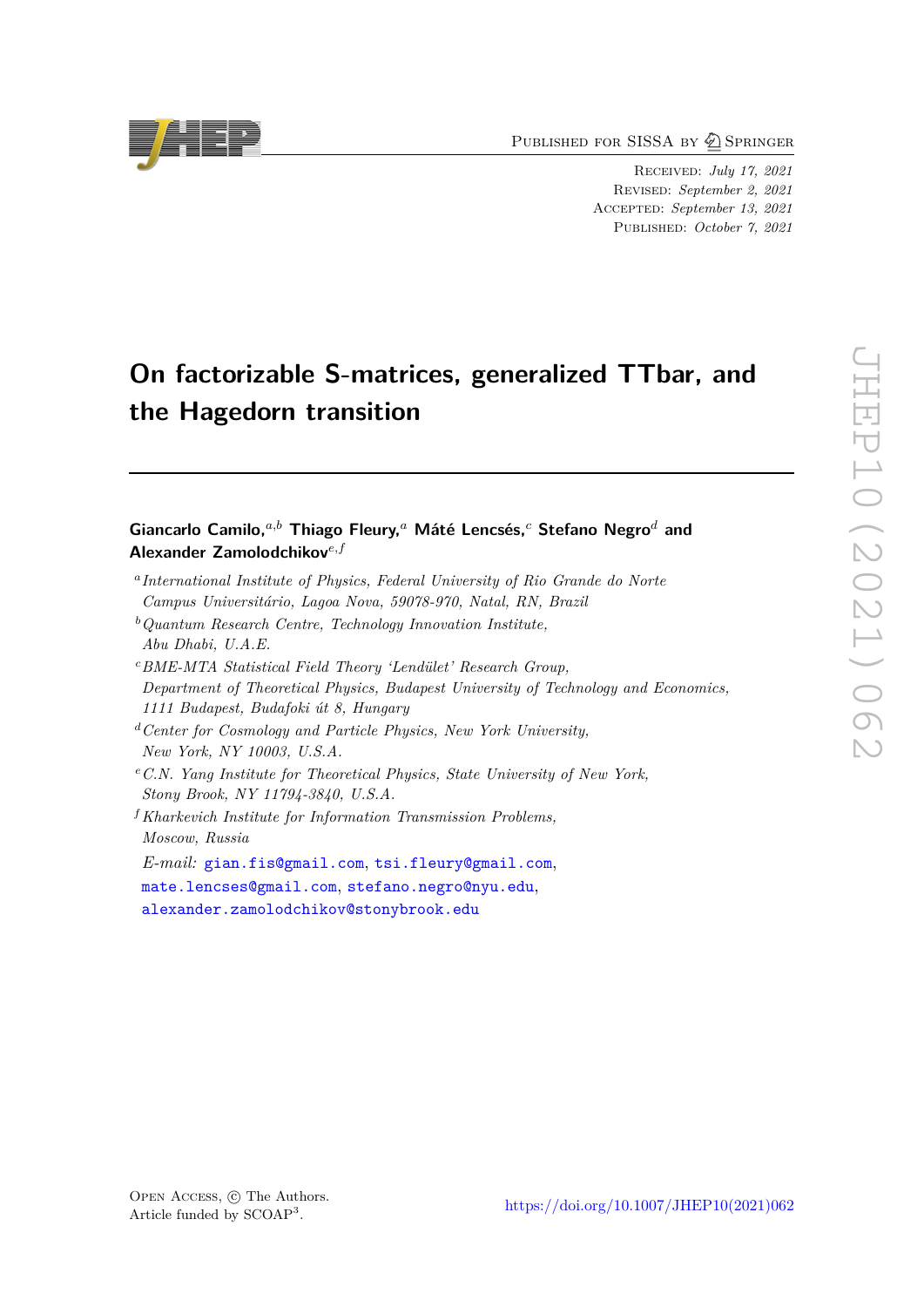Abstract: We study solutions of the Thermodynamic Bethe Ansatz equations for relativistic theories defined by the factorizable *S*-matrix of an integrable QFT deformed by CDD factors. Such *S*-matrices appear under generalized TTbar deformations of integrable QFT by special irrelevant operators. The TBA equations, of course, determine the ground state energy  $E(R)$  of the finite-size system, with the spatial coordinate compactified on a circle of circumference *R*. We limit attention to theories involving just one kind of stable particles, and consider deformations of the trivial (free fermion or boson) *S*-matrix by CDD factors with two elementary poles and regular high energy asymptotics — the "2CDD model". We find that for all values of the parameters (positions of the CDD poles) the TBA equations exhibit two real solutions at *R* greater than a certain parameter-dependent value  $R_{*}$ , which we refer to as the primary and secondary branches. The primary branch is identified with the standard iterative solution, while the secondary one is unstable against iterations and needs to be accessed through an alternative numerical method known as pseudo-arc-length continuation. The two branches merge at the "turning point" *R*<sup>∗</sup> (a square-root branching point). The singularity signals a Hagedorn behavior of the density of high energy states of the deformed theories, a feature incompatible with the Wilsonian notion of a local QFT originating from a UV fixed point, but typical for string theories. This behavior of  $E(R)$  is qualitatively the same as the one for standard TTbar deformations of local QFT.

KEYWORDS: Integrable Field Theories, Renormalization Group

ArXiv ePrint: [2106.11999](https://arxiv.org/abs/2106.11999)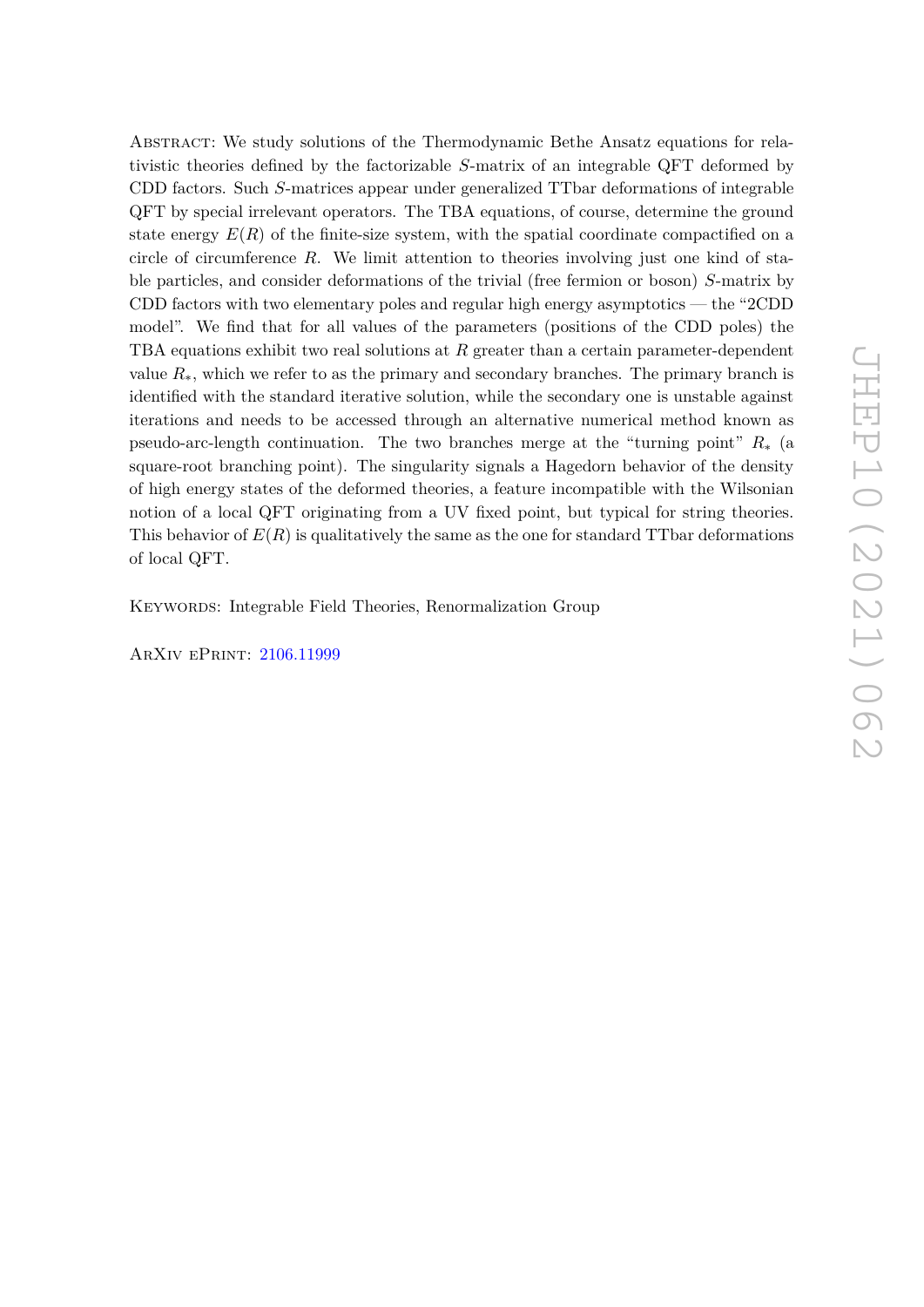# **Contents**

|                | 1 Introduction                                | $\mathbf{1}$ |  |  |
|----------------|-----------------------------------------------|--------------|--|--|
|                | 2 From TBA to Hagedorn: the TTbar case        |              |  |  |
| 3 <sup>1</sup> | The models                                    | 11           |  |  |
|                | Iterative solution<br>3.1                     | 14           |  |  |
|                | 3.2 Two branches                              | 16           |  |  |
|                | 4 Numerical method                            | 18           |  |  |
|                | 4.1 The pseudo-arc-length continuation method | 19           |  |  |
| 5              | Results for the 2CDD model                    | 21           |  |  |
|                | Fermionic case<br>5.1                         | 21           |  |  |
|                | 5.1.1 The large $R$ behavior                  | 21           |  |  |
|                | 5.1.2 Analysis of the numerical data          | 23           |  |  |
|                | 5.2 Bosonic case                              | 25           |  |  |
|                | 5.3 Narrow resonance limit                    | 27           |  |  |
| 6              | <b>Discussion</b>                             | 28           |  |  |
|                | A Predictor-corrector routine                 | 30           |  |  |

# <span id="page-2-0"></span>**1 Introduction**

The so-called TTbar deformations [\[1,](#page-34-0) [2\]](#page-34-1) of two-dimensional quantum field theories (QFTs) has brought about a renewed interest to UV properties of Renormalization Group (RG) flows generated by higher dimensional (a.k.a. "irrelevant") operators. The TTbar deformation is defined as the one-parameter family of formal "actions"  $A_{\alpha}$ , determined by the flow

<span id="page-2-1"></span>
$$
\frac{d}{d\alpha}\mathcal{A}_{\alpha} = \int (T\bar{T})_{\alpha}(x) d^2x , \qquad (1.1)
$$

where  $(T\bar{T})_{\alpha}(x)$  is a special composite operator built from the components of the energymomentum tensor associated with the theory  $\mathcal{A}_{\alpha}$  [\[3\]](#page-34-2). The deformation [\(1.1\)](#page-2-1) has a number of notable properties. The theory  $A_{\alpha}$  is "solvable", in the sense that certain characteristics can be found exactly in terms of the corresponding ones in the undeformed theory  $A_{\alpha=0}$ . This is remarkable, because the deformation operator  $(T\bar{T})_{\alpha}$  has exact dimension 4, meaning the perturbation in  $(1.1)$  is "irrelevant" in the RG sense. Normally, such deformations are expected to break the short-distance structure of the quantum field theory, generally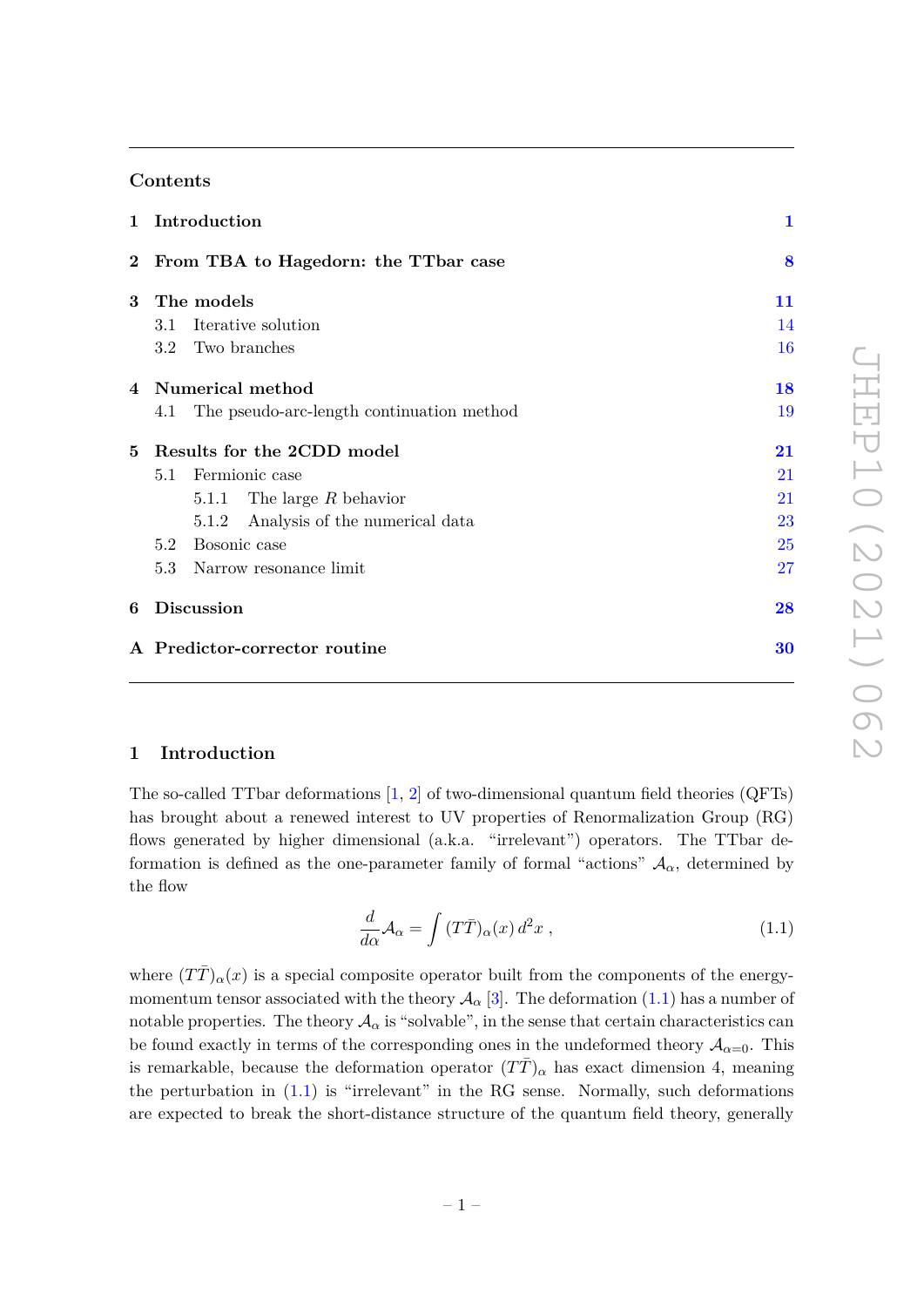rendering the theory UV incomplete, and possibly violating causality at short scales. The abnormal UV properties of the theory  $A_{\alpha}$  are manifest already in the short-scale behavior of its finite-size ground-state energy. If the spatial coordinate of the 2D space-time is compactified on a circle of circumference *R*, its ground-state energy  $E_{\alpha}(R)$  is determined exactly, via the equation [\[1,](#page-34-0) [2\]](#page-34-1)

<span id="page-3-0"></span>
$$
E_{\alpha}(R) = E_0(R - \alpha E_{\alpha}(R)), \qquad (1.2)
$$

in terms of the ground state energy  $E_0(R)$  of the undeformed theory, at  $\alpha = 0$ . The equation [\(1.2\)](#page-3-0) shows that, depending on the sign of the deformation parameter  $\alpha$ , the ground state energy either develops a square root singularity at some  $R_* \sim 1/\sqrt{|\alpha|}$ , or has no short-distance singularity at all. Neither of these types of behavior is compatible with the idea of QFT as the RG flow stemming out of a UV fixed point. The theory defined by [\(1.1\)](#page-2-1) therefore is not a local QFT in the Wilsonian sense [\[4\]](#page-34-3). Moreover, at negative  $\alpha$ , the singularity at finite *R* signals a very fast growth of the density of states at high energies, a common hallmark of string theories, leading to the Hagedorn transition [\[5\]](#page-34-4). The behavior of  $E_{\alpha}(R)$  at positive  $\alpha$  is possibly even more puzzling, as it suggests a finite number of states per unit volume, an unlikely feature if one thinks of a QFT as a system of continuously many interacting degrees of freedom, unless quantum gravity is involved.<sup>[1](#page-3-1)</sup> Therefore, the deformed theory determined by [\(1.1\)](#page-2-1) cannot be considered a conventional UV complete local QFT. At the same time, however, the TTbar deformation has a number of robust features which makes one reluctant to simply dismiss it as "pathological". It is instead tempting to think that the deformation [\(1.1\)](#page-2-1) exemplifies some meaningful extension of the notion of local QFT. In particular, an interesting interpretation of the theory  $\mathcal{A}_{\alpha}$  in terms of its gravitational dual was proposed in [\[8\]](#page-35-0), where a relation to the state of the bulk gravity in the dual theory was suggested. Several questions about 2D physics of the deformed theory need to be elucidated in order to put such suggestions on a solid ground. For example, does the deformation preserve any part of the local structure of QFT? Notice how the very definition [\(1.1\)](#page-2-1) depends on the notion of the energy-momentum tensor, conventionally a part of such a local structure. Another important question concerns the macro-causality in 2D space-time. While the deformation  $(1.1)$  with positive  $\alpha$  is suspected to display super-luminal propagation [\[6,](#page-34-5) [8\]](#page-35-0), the case of negative  $\alpha$  is most likely free from this problem. We will not dwell on this question, as it is the negative- $\alpha$  deformation which will be of interest to the present discussion. In any case, we believe it is important to understand the physical origin of the above abnormal short-distance properties.

Another exact result about the theory  $A_{\alpha}$  concerns the deformation of its *S*-matrix, whose elements differ from the corresponding undeformed ones by a universal phase factor, available in closed form [\[6\]](#page-34-5). In particular, the  $2 \rightarrow 2$  elastic scattering amplitude has the form

<span id="page-3-2"></span>
$$
S_{\alpha}(\theta) = S_0(\theta) \exp\left(-i\alpha M^2 \sinh \theta\right) , \qquad (1.3)
$$

where  $S_0(\theta) = S_{\alpha=0}(\theta)$  is the  $2 \to 2$  scattering amplitude of the undeformed theory. Here  $\theta = \theta_1 - \theta_2$  is the difference between rapidities of the two particles involved — assumed for

<span id="page-3-1"></span> $1_A$  relation of the TTbar deformation to the Jackiw-Teitelboim gravity was indeed proposed in [\[6,](#page-34-5) [7\]](#page-35-1).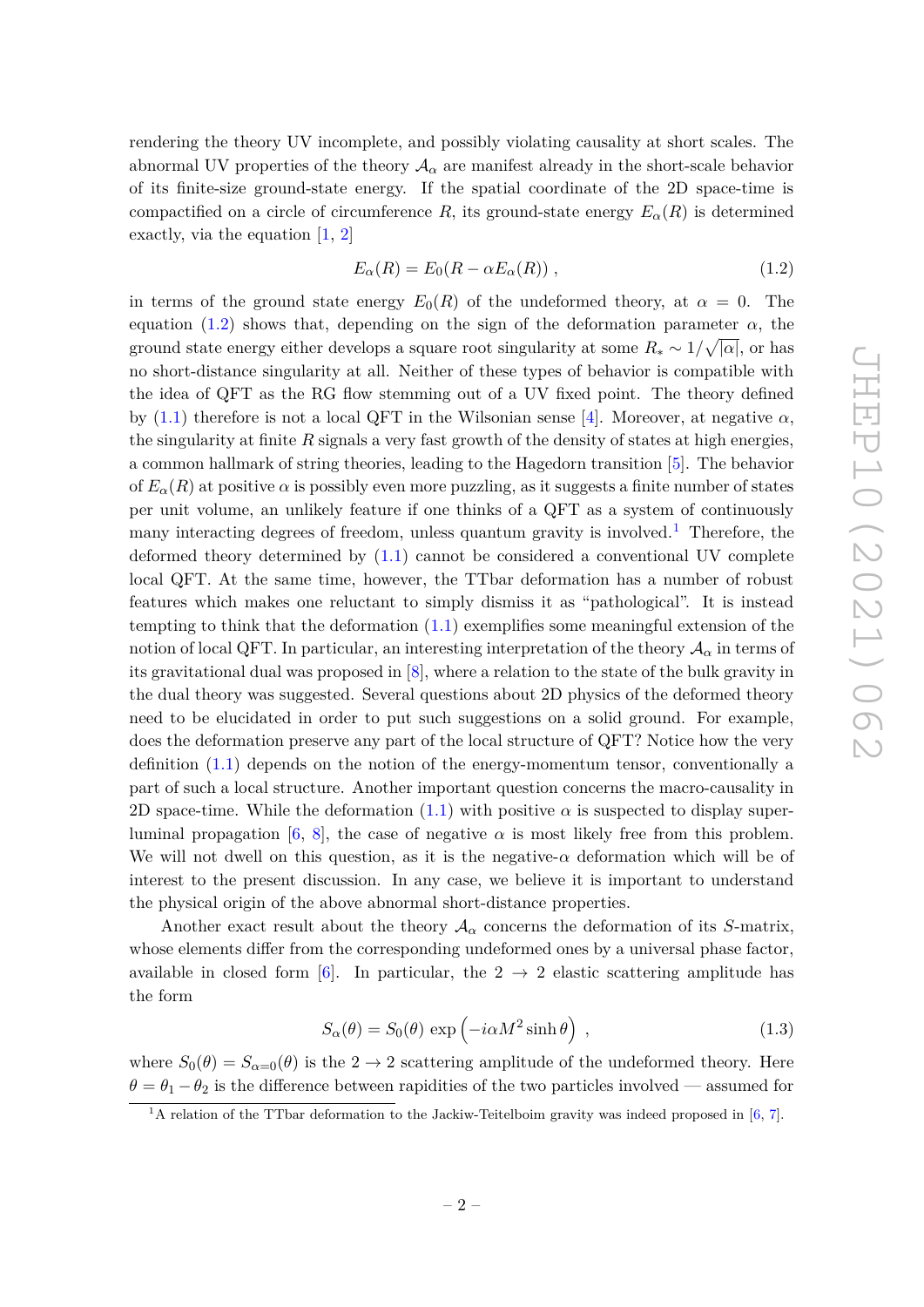simplicity to be identical — and *M* denotes their mass; in what follows we set the units so that  $M = 1$ . A notable feature of the additional phases acquired under the deformation is their abnormally fast high-energy growth, which is evident already in the form  $(1.3).<sup>2</sup>$  $(1.3).<sup>2</sup>$  $(1.3).<sup>2</sup>$  $(1.3).<sup>2</sup>$  The scattering phase in  $(1.3)$  determines the density of two-particle states, suppressing it when  $\alpha > 0$  but greatly enhancing it at negative  $\alpha$ . In the latter case, one might be led to believe that the Hagedorn behavior is directly related to this rapid growth of the  $2 \rightarrow 2$  scattering phase. One of the results of the present work is to show that the situation is more subtle: the growth of the two-particle scattering phase in  $(1.3)$  is not a necessary condition for the formation of the singularity of the finite-size energy at finite real *R*. We will study certain generalizations of the TTbar deformation which can be defined whenever the original QFT is integrable [\[1\]](#page-34-0). In most of such deformations, the scattering phases present a less exotic high-energy behavior — i.e., they have finite limit at  $\theta \to \infty$  — while, at the same time, the overall density of states grows nonetheless exponentially with the energy, leading to the Hagedorn singularity.

The generalizations of the TTbar deformations we will be interested in are based on the integrability of the original QFT. This assumes that the theory possesses infinitely many conserved local currents of higher Lorentz spins  $s + 1$ , with *s* taking values in the set  $\{s\}$  of odd natural numbers:  $s = 1, 3, 5, 7, \ldots$  $s = 1, 3, 5, 7, \ldots$  $s = 1, 3, 5, 7, \ldots$ .<sup>3</sup> The deforming operators  $T\overline{T}^{(s)}(x)$  are constructed from these currents in the exact same way as the operator  $T\bar{T}(x)$  is built from the energy-momentum tensor, see [\[1\]](#page-34-0) for details. It can be then shown that the theory deformed by adding such operators retains its integrability, preserving the same set of conserved local currents. Therefore the deformations of an Integrable QFT (IQFT) by the operators  $T\overline{T}^{(s)}$  generate an infinite-dimensional family of flows generalizing [\(1.1\)](#page-2-1),

<span id="page-4-2"></span>
$$
\frac{\partial \mathcal{A}_{\{\alpha\}}}{\partial \alpha_s} = \int T \bar{T}_{\{\alpha\}}^{(s)}(x) d^2 x . \qquad (1.4)
$$

Here  $\{\alpha\}$  denotes the infinite set of the deformation parameters  $\{\alpha\} := \{\alpha_s\}$ , and the subscript  $\{\alpha\}$  under the operator  $T\overline{T}^{(s)}(x)$  is added to emphasize that it is constructed in terms of the conserved currents of the deformed theory  $\mathcal{A}_{\{\alpha\}}$ . In what follows we refer to [\(1.4\)](#page-4-2) as the *generalized TTbar flow*. [4](#page-4-3) For integrable theories, the infinite-parameter flow  $(1.4)$  generalizes the one-parameter deformation  $(1.1)$ . The latter corresponds to the special case  $\alpha_s = 0$  for  $s > 1$ , and  $\alpha_1 = \alpha$ . To distinguish them, below we often refer to  $(1.1)$  as the "TTbar proper", or simply TTbar, reserving the term "Generalized TTbar" to the generic deformation  $(1.4)$ . It was argued that the deformation  $(1.4)$  leads to the

<span id="page-4-1"></span><span id="page-4-0"></span> $2A$  similar behavior of the scattering phase was previously found in non-commutative field theories [\[9\]](#page-35-2).

<sup>3</sup>Generally, the set of spins {*s*} of local Integrals of motion may be different in different integrable theories. Here we assume, again for simplicity, the most common situation — represented e.g. by sinh-Gordon or sigma models — where {*s*} involves all odd natural numbers. In different models the CDD factor discussed below may be constrained by additional conditions, which however do not change the overall conclusions below.

<span id="page-4-3"></span><sup>&</sup>lt;sup>4</sup>In [\[10\]](#page-35-3), a different family of generalizations of the TTbar flow, in which the deforming operators  $T\bar{T}_s$ are asymmetrically constructed from the energy-momentum tensor and a higher-conserved current, was explored.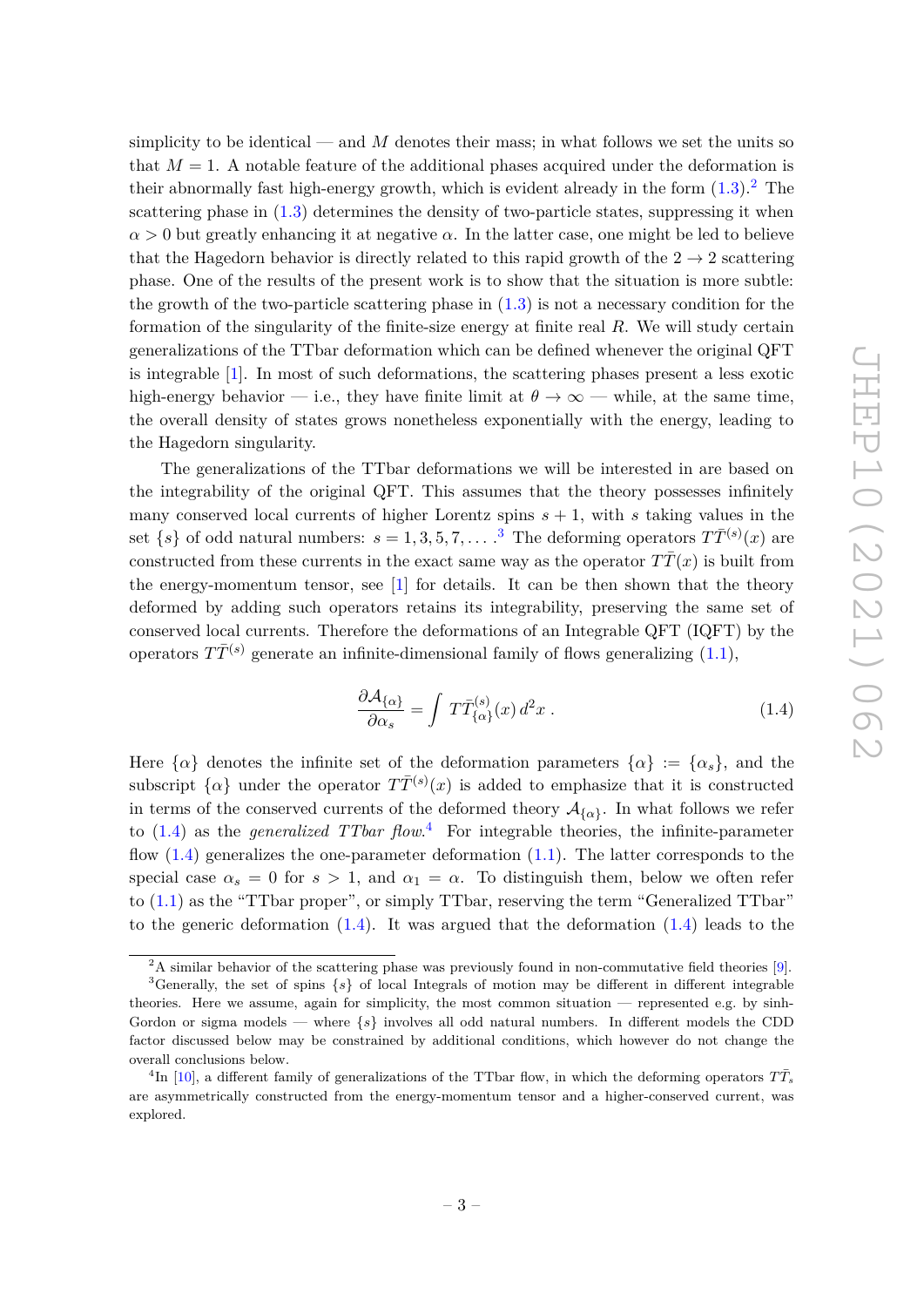following deformation of the elastic two-particle *S*-matrix

<span id="page-5-1"></span>
$$
S_{\{\alpha\}}(\theta) = S_{\{0\}}(\theta) \, \Phi_{\{\alpha\}}(\theta) \,, \qquad \Phi_{\{\alpha\}}(\theta) = \exp\left\{-i \sum_{s \in 2\mathbb{Z}+1} \alpha_s \sinh(s\,\theta)\right\} \,, \tag{1.5}
$$

with the same notations as in [\(1.3\)](#page-3-2) and [\(1.4\)](#page-4-2).<sup>[5](#page-5-0)</sup> The phase factor  $\Phi_{\{\alpha\}}(\theta)$  is known with the name of *CDD factor* [\[13\]](#page-35-4). Generally, it is an energy-dependent phase factor  $\Phi(\theta)$  which can be added to the  $2 \rightarrow 2$  scattering amplitude without violating the analyticity, unitarity and crossing symmetry conditions. The unitarity and crossing demand that  $\Phi(\theta)$  satisfies the functional relations

<span id="page-5-2"></span>
$$
\Phi(\theta)\Phi(-\theta) = 1, \qquad \Phi(\theta) = \Phi(i\pi - \theta), \qquad (1.6)
$$

which  $\Phi_{\{\alpha\}}(\theta)$  in [\(1.5\)](#page-5-1) obviously does term by term in the sum over *s*. Moreover, it is easy to see that (once the overall sign ambiguity is ignored) any solution of [\(1.6\)](#page-5-2) can be represented by the form  $(1.5)$ , with the series in the exponential converging in some vicinity of the point  $\theta = 0$ . However, the series does not need to converge at all  $\theta$ . The *S*-matrix analyticity forces  $\Phi(\theta)$  to be a meromorphic function of  $\theta$ , with the locations of the poles constrained by the condition of macro-causality (more on this momentarily). Therefore, for [\(1.5\)](#page-5-1) to represent a physically sensible *S*-matrix, the sum over *s* is allowed to have a finite domain of convergence, while its analytic continuation must admit the representation

<span id="page-5-3"></span>
$$
\Phi_{\{\alpha\}}(\theta) = \Phi_{\text{pole}}(\theta) \Phi_{\text{entire}}(\theta) , \qquad (1.7)
$$

where the first factor absorbs all the poles located at finite  $\theta$ , whose number *N* is in general arbitrary (possibly infinite),

<span id="page-5-5"></span>
$$
\Phi_{\text{pole}}(\theta) = \prod_{p=1}^{N} \frac{\sinh \theta_p + \sinh \theta}{\sinh \theta_p - \sinh \theta},
$$
\n(1.8)

and

<span id="page-5-4"></span>
$$
\Phi_{\text{entire}}(\theta) = \exp\left\{-i \sum_{s} a_{s} \sinh(s \theta)\right\}.
$$
\n(1.9)

In this last factor, the series in the exponential is assumed to converge at all  $\theta$ , so that  $\Phi_{\text{entire}}(\theta)$  represents an entire function of  $\theta$ . Macro-causality restricts possible positions of the poles  $\theta_p$  to either the imaginary axis Re  $\theta_p = 0$ , or to the strips Im  $\theta_p \in [-\pi, 0]$  mod  $2\pi$ since, in virtue of [\(1.6\)](#page-5-2),  $\Phi(\theta)$  is a periodic function,  $\Phi(2\pi i + \theta) = \Phi(\theta)$ . Let us stress here that the representation  $(1.7)$ – $(1.9)$  of the generic CDD factor  $\Phi_{\{\alpha\}}(\theta)$  differs from the one

<span id="page-5-0"></span><sup>&</sup>lt;sup>5</sup>The parameters  $\alpha_s$  in [\(1.3\)](#page-3-2) coincide with the flow parameters defined in [\(1.4\)](#page-4-2) provided a specific normalization of the fields  $T\bar{T}_{\{\alpha\}}^{(s)}(x)$  is chosen, otherwise the terms in the sum in [\(1.3\)](#page-3-2) would have additional normalization-dependent numerical coefficients. The form [\(1.3\)](#page-3-2) was explicitly derived in [\[1\]](#page-34-0) for the deformed sine-Gordon model, to leading order in the deformation parameters. However, this form of the *S*-matrix deformation under the flow  $(1.4)$  can be proven in the general case, using the methods of [\[11\]](#page-35-5) or the approach developed in [\[12\]](#page-35-6). We will elaborate this point elsewhere.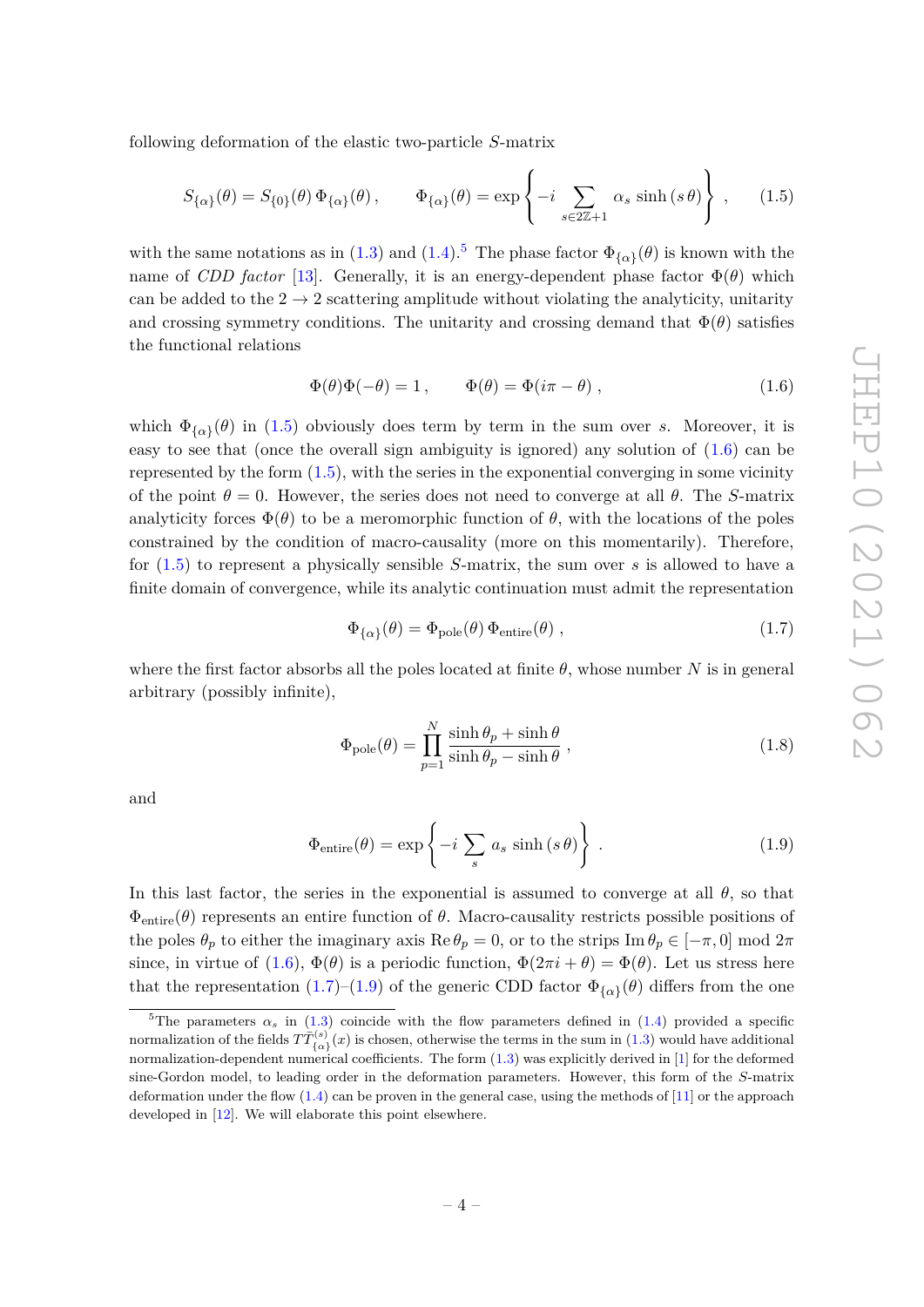given in  $(1.5)$  only in the parameterization: any factor  $(1.7)$ – $(1.9)$  can be written in the form [\(1.5\)](#page-5-1), with the parameters  $\alpha_s$  expressed in terms of  $a_s$  and  $\theta_p$ , and conversely any factor  $\Phi_{\{\alpha\}}(\theta)$  defined in [\(1.5\)](#page-5-1), being analytically continued to the whole  $\theta$ -plane, can be written in the form  $(1.7)$ .

In the present work we focus our attention on the class of *S*-matrices [\(1.5\)](#page-5-1) having CDD factors [\(1.7\)](#page-5-3) for which the entire part [\(1.9\)](#page-5-4) is absent,<sup>[6](#page-6-0)</sup>

<span id="page-6-5"></span>
$$
\Phi_{\{\alpha\}}(\theta) = \Phi_{\text{pole}}(\theta) \tag{1.10}
$$

and the product in  $(1.8)$  involves finitely many factors, i.e.  $N < \infty$ . Note that, unlike  $(1.3)$ , such CDD factors have regular limits at  $\theta \to \pm \infty$ . Therefore, if the undeformed *S*-matrix  $S_0(\theta)$  behaves regularly — presenting no abnormal growth of the scattering phase — at large  $\theta$ , so does the deformed *S*-matrix  $S_0(\theta)\Phi(\theta)$ . We now raise the following question: how does an *S*-matrix deformation such as the one just described affect the short-distance behavior of the theory? Unfortunately, for the general TTbar deformation [\(1.4\)](#page-4-2) no closed form of the finite-size energy levels similar to  $(1.2)$  is available with which one could analyze their dependence on the size *R* of the system. However, having an exact expression for the deformed IQFT *S*-matrix, the finite-size ground-state energy *E*(*R*) can be obtained by solving the associated Thermodynamic Bethe Ansatz (TBA) equation [\[15,](#page-35-7) [16\]](#page-35-8).

In general, the form of the TBA equations depends on the particle spectrum of the theory. Here we consider, for simplicity, the case of a factorizable *S*-matrix involving only one kind of particles, having mass  $M = 1$ . In this case the two-particle *S*-matrix consists of a single amplitude  $S(\theta)$ , which itself satisfies the equations [\(1.6\)](#page-5-2). Therefore we can limit attention to the functions  $S(\theta)$  of the form  $(1.8)$ .<sup>[7](#page-6-1)</sup> There are two substantially different cases, depending on the sign of  $S(0) = \sigma = \pm 1$ . Following [\[16\]](#page-35-8), we refer to these cases as the "bosonic TBA" when  $\sigma = +1$  and "fermionic TBA" for  $\sigma = -1$ . Given  $S(\theta)$ , let  $\varphi(\theta)$ be the derivative of the scattering phase,

$$
\varphi(\theta) = \frac{1}{i} \frac{d}{d\theta} \log S(\theta) . \qquad (1.11)
$$

Then the TBA equation takes the form of a non-linear integral equation for a single function  $\epsilon(\theta)$ , the *pseudo-energy*,

<span id="page-6-2"></span>
$$
\epsilon(\theta) = R \cosh \theta - \int \varphi(\theta - \theta') L(\theta') \frac{d\theta'}{2\pi}, \qquad (1.12)
$$

where

<span id="page-6-4"></span>
$$
L(\theta) := -\sigma \log \left( 1 - \sigma \, e^{-\epsilon(\theta)} \right) \,. \tag{1.13}
$$

The ground state energy can then be recovered from the pseudo-energy via the following expression

<span id="page-6-3"></span>
$$
E(R) = -\int_{-\infty}^{\infty} \cosh \theta \, L(\theta) \, \frac{d\theta}{2\pi} \,. \tag{1.14}
$$

<span id="page-6-0"></span><sup>6</sup>A first analysis of models whose *S*-matrix is deformed by a CDD factor consisting of only of a generic entire part [\(1.9\)](#page-5-4) has been performed in [\[14\]](#page-35-9).

<span id="page-6-1"></span><sup>&</sup>lt;sup>7</sup>One can think of these as CDD deformations of the free *S*-matrix  $S(\theta) = \pm 1$ .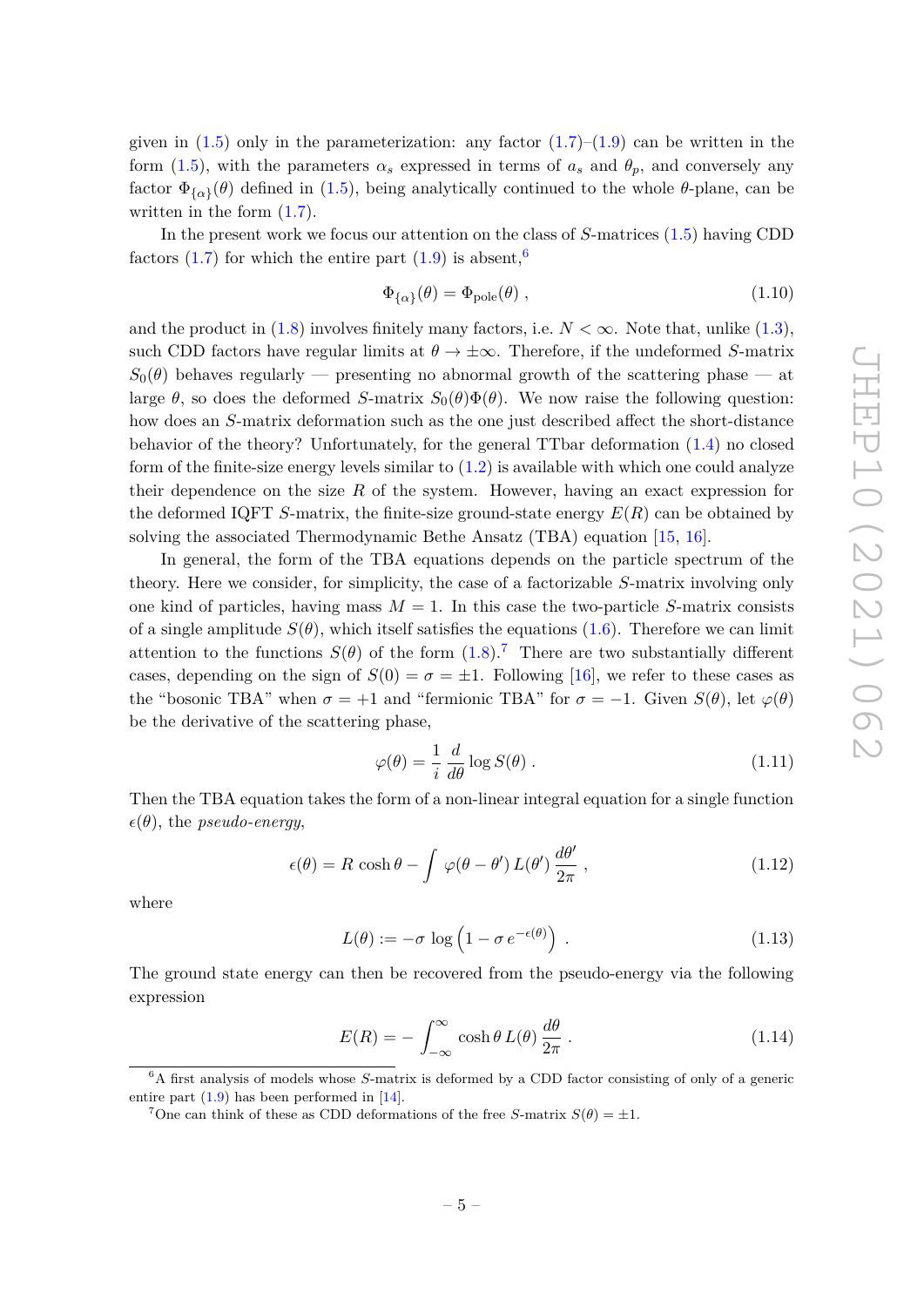In most cases the TBA equations are impervious to the exact analytic derivation of their solutions but are amenable to numerical approaches. These can yield important insight into high energy, viz. short distance, properties of the deformed theories [\(1.4\)](#page-4-2). A numerical solution can be obtained, with practically arbitrary accuracy, by numerical integration of  $(1.12)$ . This approach was employed to obtain  $E(R)$  in a number of IQFT's with known *S*-matrices, see e.g. [\[16,](#page-35-8) [17\]](#page-35-10). Usually, the numerical solution is obtained by iterations, starting from a seed function, conventionally taken to be  $\epsilon(\theta) = R \cosh \theta$ , and successively substituting the result of the previous iteration in the right-hand-side in [\(1.12\)](#page-6-2). We will review this approach in section [3.1.](#page-15-0) If one considers the *S*-matrix associated with a UV complete local IQFT — such as a conformal field theory (CFT) perturbed by a relevant operator, the sine-Gordon model, or an integrable sigma-model — the iterations turn out to converge for all  $R > 0$ , and the resulting ground-state-energy  $E(R)$  happens to be analytic at all positive real R, developing a Casimir singularity at  $R = 0$ . But how adding a CDD factor to the *S*-matrix will affect the TBA solution? This question was addressed in the early 90's by Al. Zamolodchikov, who has considered the modification of the trivial fermionic *S*-matrix  $S(\theta) = -1$  by the simplest possible rational CDD factor, namely  $(1.8)$  with  $N = 1$ . In the resulting theory, the celebrated "staircase model" [\[17\]](#page-35-10), the iterative solution of the TBA still converges at all positive *R*, producing a groundstate-energy  $E(R)$  analytic for  $R > 0$ . He also observed that when adding more general CDD factors the situation changes qualitatively. Typically, the convergence of the iterative solution breaks down at *R* below a certain critical value *R*∗, and the form of the numerical solution at  $R > R_{\ast}$ , where the iterations converge, strongly indicates the existence of a square-root singularity of  $E(R)$  at  $R_*$  [\[18\]](#page-35-11). A similar observation was made in [\[19\]](#page-35-12), where a particular CDD deformation of the trivial bosonic *S*-matrix  $S(\theta) = 1$  was studied and the numerical solution of the associated TBA equation was found consistent with the existence of a singularity at finite  $R_* > 0$ . We wish to stress that the presence of the singularity at finite  $R_*$  and, moreover, its square-root character, are features very similar to the ones displayed by  $E(R)$  in the TTbar deformed QFTs, as shown in figure [2](#page-11-0) below.

In this work we study a few simple cases of CDD deformed TBA equations, using a refined numerical routine based on the so-called "pseudo-arc-length continuation" (PALC) method. This allows one to recover solutions to the TBA equation [\(1.12\)](#page-6-2) which are unstable under the standard iterative approach. This method is explained in detail in section [4.](#page-19-0) The object of our attention will be trivial *S*-matrices  $S(\theta) = \sigma = \pm 1$  deformed by CDD factors [\(1.8\)](#page-5-5) with  $N = 1, 2$ . The case  $N = 1$  with  $\sigma = -1$  corresponds to either the sinh-Gordon or the staircase model, depending on the position of the pole. As mentioned just above, these models do not display any abnormal short-distance behavior and were extensively studied in the literature. The bosonic TBA with  $N=1$  was considered in [\[19\]](#page-35-12) and we will comment on it in section [5,](#page-22-0) along with the  $N = 2$  case. Of these, we mostly address the fermionic cases, although some results for the bosonic TBA are also presented. We find that for all allowed values of the parameters  $\theta_p$  ( $p = 1, 2$ ) the fermionic TBA equation [\(1.12\)](#page-6-2) with sufficiently large *R* possesses two real solutions, or "branches", which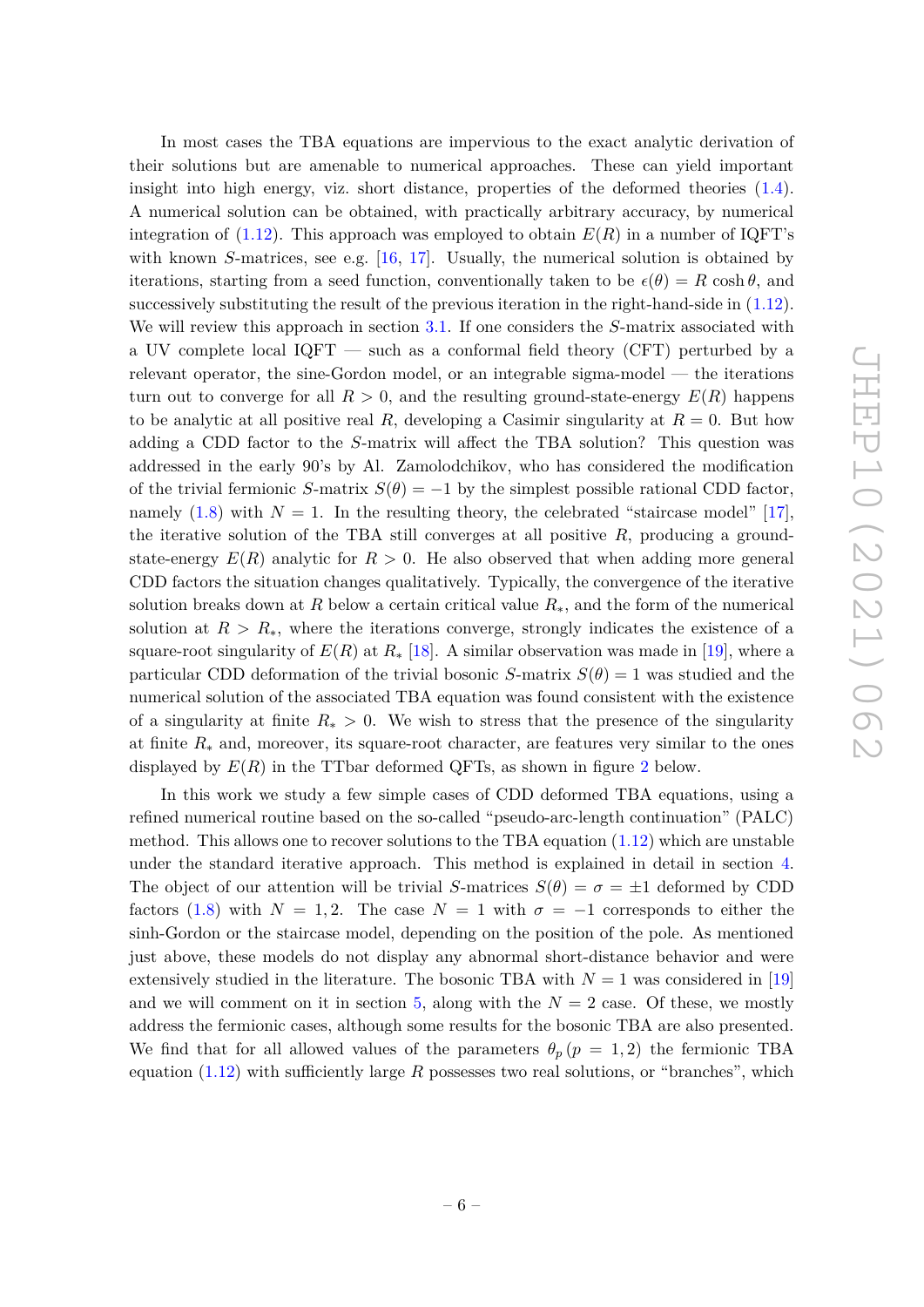merge at some finite  $R = R_*$ . For  $R < R_*$  these branches are likely to continue as a pair of conjugated complex-valued solutions. Of these two real solutions at  $R > R_{*}$ , one reproduces the iterative solution of the TBA equations [\(1.12\)](#page-6-2). We will call this solution the "primary branch", while referring to the other one as the "secondary branch". Let us stress here that it is the primary branch which directly corresponds to the deformed theory: *E*(*R*) on the primary branch represents the finite-size vacuum energy of the deformed theory (in particular, at  $R \to \infty$  the effect of the deformation disappears, as expected); it also gives the specific free energy of the deformed theory at temperature  $T = 1/R$  (in particular, it is the primary branch solution which correctly sums up the virial expansion associated with the input particle theory). In this sense, one could call the primary branch the "physical" one, although we will not use such a term.<sup>[8](#page-8-0)</sup> The secondary branch always has lower energy  $E(R)$  than the primary one, which is qualitatively similar to the behavior observed in the TTbar deformations with negative  $\alpha$ , see figure [2.](#page-11-0) Since the two branches merge at some finite  $R = R_{\ast}$ , this can be regarded as a "turning point", where the continuation along the graph of  $E(R)$  turns backward into the secondary branch. This is precisely the kind of situation the PALC method is designed to deal with. The secondary branch remains real for all  $R > R_*$  and, moreover, develops a linear asymptotic  $\sim e_{\infty} R$  as  $R \to \infty$ . This, again, is in full qualitative agreement with the TTbar deformations, together with the important fact that the singularity of the pseudo-energy  $\epsilon(\theta|R)$ , viewed as a function of *R*, occurs at  $R = R_*$  that is independent of  $\theta$ . Of the above features, the existence of primary and secondary branches with the turning point at finite  $R_*$ , independent from  $\theta$ , repeat *verbatim* in the bosonic 2CDD model. On the other hand, we still cannot check the large *R* behavior of the secondary branch with sufficient accuracy, due to some instability in the numerical procedure. We will return on this problem in a future work.

It is likely that the general situation displayed in the models studied here, i.e. the solution of the TBA equation developing a square-root singularity at finite *R*∗, which signals the presence of a Hagedorn transition, remains qualitatively the same when more CDD poles are added in [\(1.8\)](#page-5-5) — with the possible exceptions of special domains, hypersurfaces of lower dimension, in the parameter space.  $9$  This of course will have to be carefully verified. We regard the present work as a first step in the program of systematically studying the short-distance behavior of the generalized TTbar deformations [\(1.4\)](#page-4-2) of IQFTs. The qualitative similarity to the TTbar-deformed QFTs, with negative  $\alpha$ , suggests that the same mechanism behind the formation of the Hagedorn singularities is at play in all of these models. Understanding the physics underlying this phenomenon remains the most important open problem in this context, as well as the main motivation for the present work.

<span id="page-8-0"></span><sup>8</sup>The reason is that this would imply that the secondary branch is "unphysical", which we are reluctant to claim. Although the secondary branch definitely does not have direct interpretation in terms of "physics" of the input S-matrix, it might very well have some physical content of its own. In fact, understanding physical mechanism behind the secondary branch is one of the outstanding problems which remains open both for the generalized TTbar deformations and for the TTbar proper.

<span id="page-8-1"></span> $^{9}$ Examples of such cases can be found in [\[20–](#page-35-13)[22\]](#page-35-14).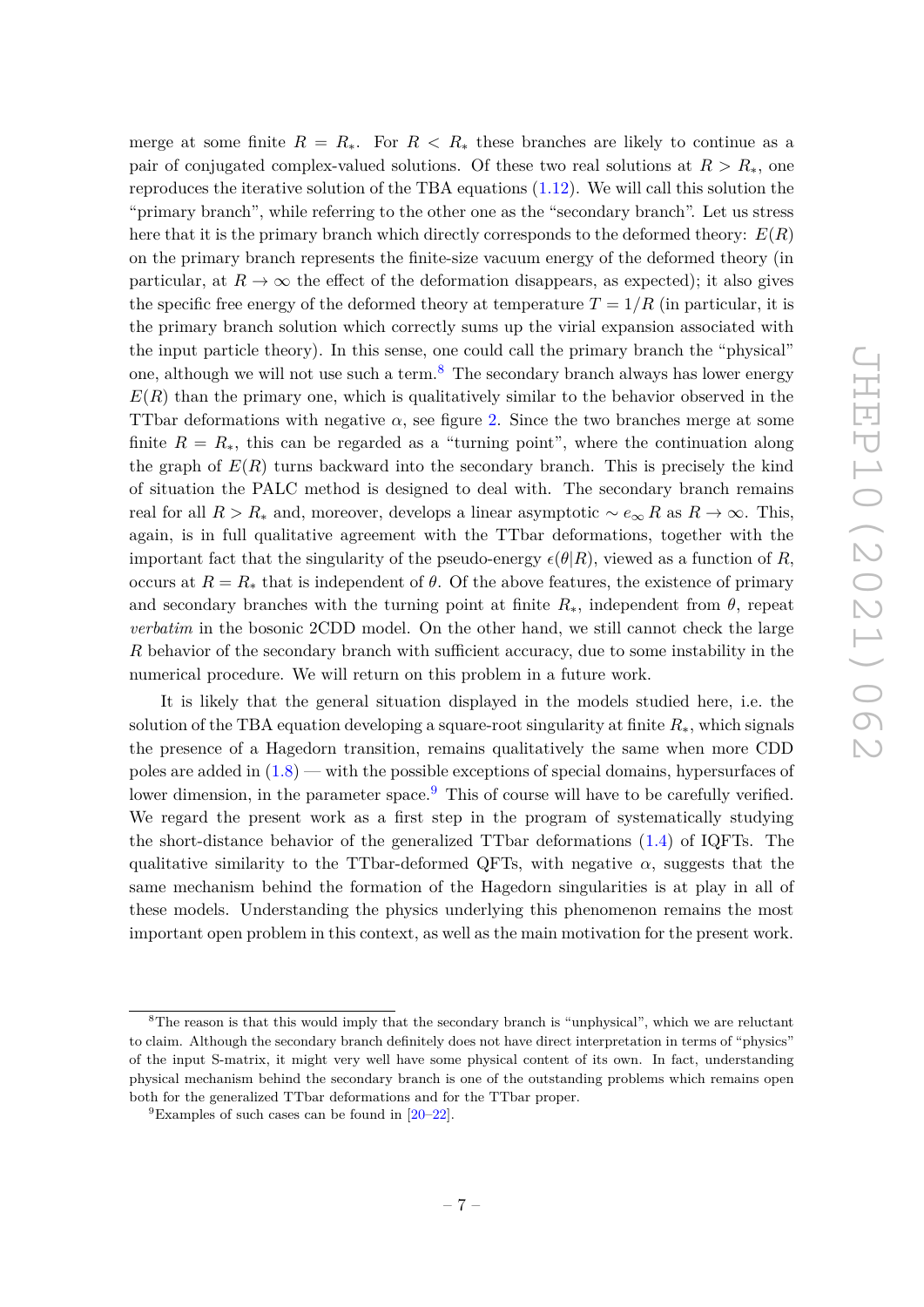#### <span id="page-9-0"></span>**2 From TBA to Hagedorn: the TTbar case**

Henceforth we will assume that the theory under consideration is integrable, with a factorizable *S*-matrix. Let us briefly remind how, in this case, equation [\(1.2\)](#page-3-0) can be derived from the *S*-matrix deformation [\(1.3\)](#page-3-2) via the TBA equations. We will present a somewhat simplified version of the much more general arguments of [\[2\]](#page-34-1) (for related work see [\[23,](#page-35-15) [24\]](#page-35-16) and the more recent  $[25, 26]$  $[25, 26]$  $[25, 26]$ . Whereas the analysis in  $[2]$  applies to all the energy eigenvalues of the TTbar deformed theory  $(1.1)$ , we limit our considerations to the ground-state energy, which we denote as  $E(R)$ . The advantage is that the simple arguments presented below apply to the deformation [\(1.3\)](#page-3-2) of an essentially generic integrable theory. The only assumptions, made for simplicity, are that the particle scattering theory associated with  $\mathcal{A}_0$  involves only one kind of neutral particles, with the factorizable scattering of fermionic type,<sup>[10](#page-9-1)</sup> i.e.  $S_0(0) = -1$ . The goal is to emphasize some important properties of the solution which, as we will see, are shared by the TBA solutions by more general CDD deformations.

The TBA equation [\(1.12\)](#page-6-2) associated with the deformed *S*-matrix [\(1.3\)](#page-3-2) has the following kernel

<span id="page-9-2"></span>
$$
\varphi_{\alpha}(\theta - \theta') = \varphi_0(\theta - \theta') - \alpha \cosh(\theta - \theta') . \qquad (2.1)
$$

Recall that the ground state energy  $E_{\alpha}(R)$  is given by [\(1.14\)](#page-6-3), which in our case reads

<span id="page-9-3"></span>
$$
E_{\alpha}(R) = -\int_{-\infty}^{\infty} \cosh \theta \ L_{\alpha}(\theta|R) \frac{d\theta}{2\pi} , \qquad (2.2)
$$

where  $L_{\alpha}(\theta|R) := \log \left(1 + e^{-\epsilon_{\alpha}(\theta|R)}\right)$  satisfies the deformed TBA equation [\(1.12\)](#page-6-2),

$$
\epsilon_{\alpha}(\theta|R) = R \cosh \theta - \int \varphi_{\alpha}(\theta - \theta') L_{\alpha}(\theta'|R) \frac{d\theta'}{2\pi}.
$$
 (2.3)

Due to the fact that the pseudo-energy is even, as is easily shown, we can separate the dependence on  $\theta$  and  $\theta'$  in the rightmost term in the kernel  $(2.1)$  so that the TBA equation can be written as follows

<span id="page-9-4"></span>
$$
\epsilon_{\alpha}(\theta|R) = (R - \alpha E_{\alpha}(R)) \cosh \theta - \int \varphi_0(\theta - \theta') L_{\alpha}(\theta'|R) \frac{d\theta'}{2\pi}, \qquad (2.4)
$$

where we used the definition  $(2.2)$ . For reasons that will become clear shortly we have made explicit the fact that  $\epsilon(\theta|R)$  and  $L(\theta|R)$  are functions of R as well as of the rapidity *θ*. This last form [\(2.4\)](#page-9-4) shows that  $\epsilon_{\alpha}(\theta|R)$  satisfies the same TBA equation as  $\epsilon_0(\theta|R)$ , only with *R* replaced by  $R - \alpha E_{\alpha}(R)$ . It then follows that

$$
\epsilon_{\alpha}(\theta|R) = \epsilon_0(\theta|R - \alpha E_{\alpha}(R)) \tag{2.5}
$$

which immediately implies the equation  $(1.2)$  for the deformed energy.

<span id="page-9-1"></span><sup>&</sup>lt;sup>10</sup>Extension to the bosonic case  $S(0) = +1$  is trivial. Less straightforward but still possible is the generalization to the cases of a scattering theory involving many species of particles,including the bound states, with different or equal masses. We will elaborate on such cases elsewhere.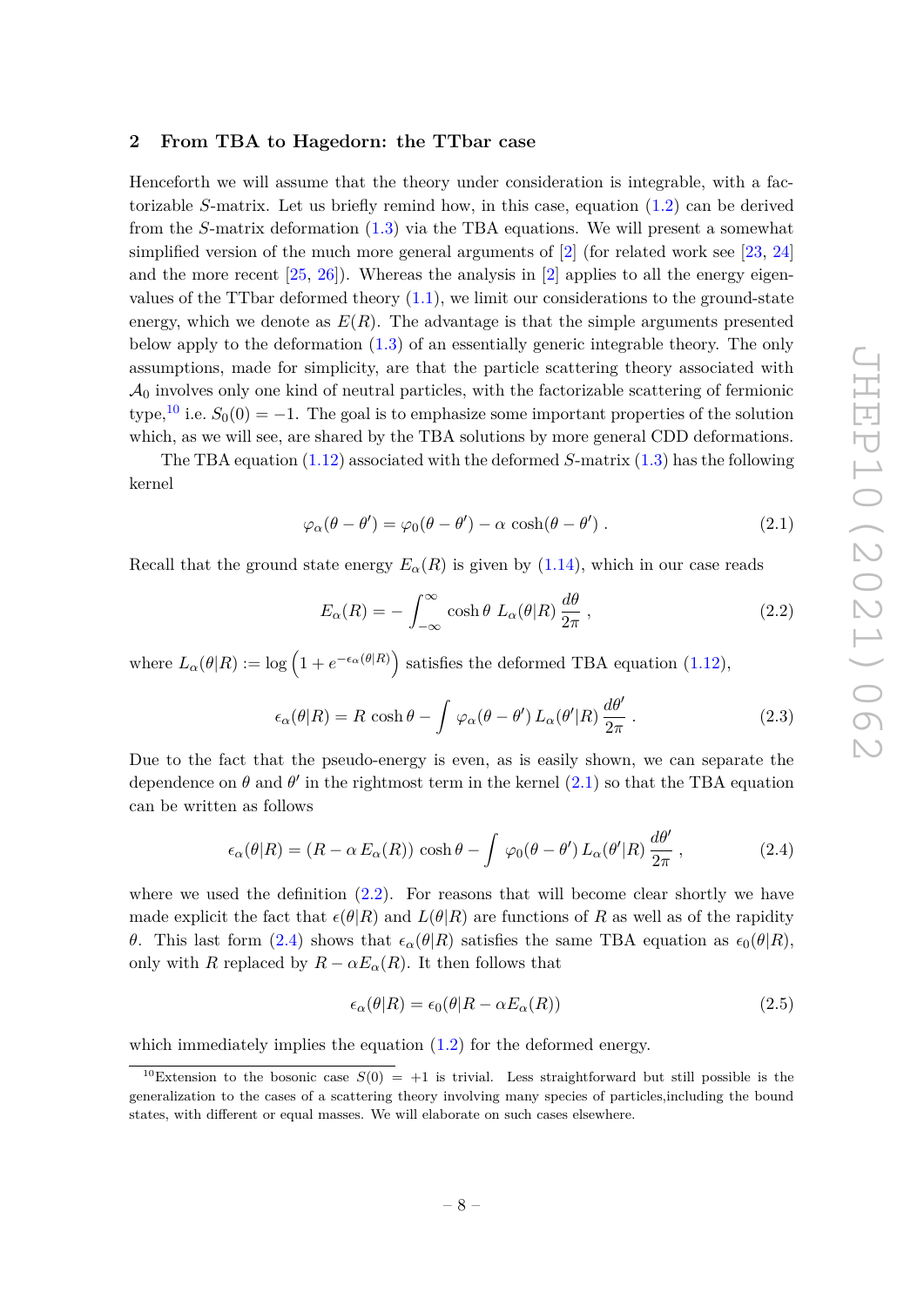

<span id="page-10-0"></span>**Figure 1.** Finite-size ground state energy  $E_0(R)$  of a conventional Wilsonian relativistic QFT. Its  $R \to 0$  behavior  $-\pi c/6R$  is controlled by the UV fixed point. At large  $R$ ,  $E_0(R)$  shows the linear behavior  $\simeq \varepsilon_0 R$ , with the slope  $\varepsilon_0$  representing the bulk vacuum energy density. We have to stress that the TBA equations actually compute the difference  $E_{\text{vac}}(R) - \varepsilon_0 R$ , and in our subsequent analysis  $E(R)$  stands for this difference. (That is why in all plots below the  $R \to \infty$  slope of the primary branch is always set to zero.)

It is also worth reminding here how the singularity of  $E_{\alpha}(R)$ , signifying the Hagedorn density of states, follows from [\(1.2\)](#page-3-0). This takes a particularly simple form in terms of the function  $R_{\alpha}(E)$ , inverse to the function  $E_{\alpha}(R)$ , where  $\alpha$  is regarded as a fixed parameter,

<span id="page-10-1"></span>
$$
R_{\alpha}(E) = R_0(E) + \alpha E. \qquad (2.6)
$$

This expression shows that the graph of the deformed function  $E_{\alpha}(R)$  differs from the graph of  $E_0(R)$  just by an affine transformation  $(R, E) \rightarrow (R + \alpha E, E)$  of the  $(R, E)$  plane. If we assume, as we do, that the undeformed theory  $\mathcal{A}_0$  is a conventional QFT, defined à la Wilson as the RG flow from some UV fixed point down to an IR one (see [\[4\]](#page-34-3)), then the graph of  $E_0(R)$  looks qualitatively as shown in figure [1.](#page-10-0)

At large *R* the function  $E_0(R)$  approaches a linear asymptotic  $\varepsilon_0 R$ , where  $\varepsilon_0$  is the vacuum energy density of the infinite system, with the rate of the approach controlled by the IR fixed point, which, typically, is a non-critical one. On the other hand, at  $R \to 0$ it diverges as the Casimir energy determined by the UV fixed point,  $E_0(R) \rightarrow -\pi c/6R$ , where  $c$  is the Virasoro central charge of the UV fixed point CFT. Then, according to  $(2.6)$ , the plot of  $E_{\alpha}(R)$  will look as either one of the panels (a) or (b) in figure [2,](#page-11-0) depending on the sign of  $\alpha$ . In what follows we will concentrate our attention to the case of negative  $\alpha$ , shown in panel (a). Note that the curve  $E_{\alpha}(R)$  has two branches, each of which having real values for *R* above a certain critical value  $R_{*}$ . It is the upper "primary" branch that corresponds to the ground state energy of the TTbar-deformed theory  $(1.1)$ .

The two branches merge at  $R = R_*$ , where the function  $E_{\alpha}(R)$  develops a square-root branch point, i.e. the derivative  $dE_{\alpha}(R)/dR$  diverges as  $(R - R_*)^{-1/2}$ . At  $R < R_*$ , the analytic continuation of  $E_\alpha(R)$  returns complex values and the two branches are complex conjugate.

It is the singularity at *R*<sup>∗</sup> that signals the Hagedorn phenomenon in the deformed theory, which can be inferred as follows. When the Euclidean theory is considered in the geometry of a very long cylinder of circumference  $R$ , as shown in figure [3,](#page-12-1) its partition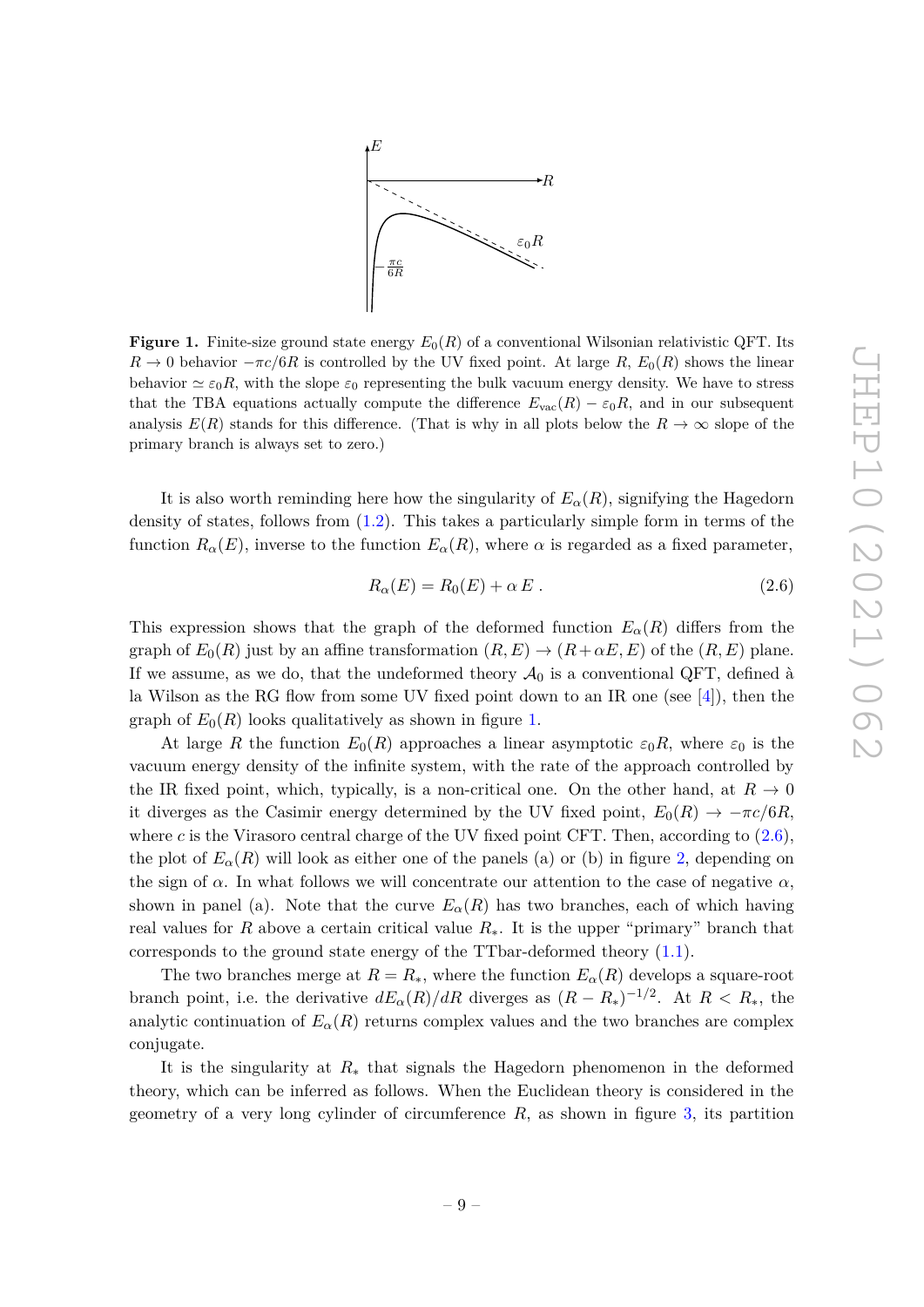<span id="page-11-0"></span>

**Figure 2.** Finite-size ground state energy of the TTbar deformed theory. (a) *α <* 0. The graph  $E_{\alpha}(R)$  shows the "turning point" at some finite  $R_{*}$ , which signals the Hagedorn transition. (b)  $\alpha > 0$ .  $E_{\alpha}(R)$  shows no singularity at  $R = 0$ .

function  $Z$  is saturated by the finite-size ground state

<span id="page-11-1"></span>
$$
-\log Z \simeq L E_{\alpha}(R) , \qquad (2.7)
$$

where  $L \to \infty$  is the length of the cylinder. This corresponds to the picture in which the coordinate *y* along the cylinder is taken as the Euclidean time. Alternatively, if one uses the picture where *x* plays the role of Matsubara time, the same partition function is represented as the trace

<span id="page-11-2"></span>
$$
Z = \text{tr}\left(e^{-R\hat{H}_x}\right) = \int_0^\infty d\mathcal{E} \, \Gamma(\mathcal{E}) \, e^{-R\mathcal{E}} = e^{-RF(R)} \tag{2.8}
$$

where  $d\mathcal{E}\Gamma(\mathcal{E}) \sim d\mathcal{E}e^{\mathcal{S}(\mathcal{E})}$  denotes the density of states, i.e. the number of states in the energy interval  $d\mathcal{E}$ . While in a local QFT whose high-energy limit is governed by the UV fixed point the entropy S grows as  $\mathcal{S}(\mathcal{E}) \simeq \sqrt{2\pi c/3} \, \sqrt{L\mathcal{E}}$  as  $\mathcal{E} \to \infty$  — this is known as Cardy formula  $[27]$  — the singularity of  $F(R)$  at finite positive  $R = R_*$  is formed when the entropy  $\mathcal{S}(\mathcal{E})$  grows much faster,

<span id="page-11-3"></span>
$$
\mathcal{S}(\mathcal{E}) \simeq R_* \mathcal{E}, \tag{2.9}
$$

so that the partition sum diverges at  $R < R<sub>*</sub>$ . We will discuss the density of states in the TTbar deformed theories in more details in section [6.](#page-29-0)

In the above discussion we have denoted by  $R_*$  the position of the singularity of  $E_\alpha(R)$ as a function of *R*. It is important to observe that the solution  $\epsilon_{\alpha}(\theta|R)$  displays a singularity at the same position  $R = R_{\ast}$ , independent on the value of the rapidity  $\theta$ . In other words, in the two-dimensional space spanned by the variables  $(\theta, R)$  the singularity of  $\epsilon_{\alpha}(\theta|R)$  occurs along the line  $(\theta, R = R_*)$ . We will see that this feature of the singularity associated with the Hagedorn transition will be reproduced in the generalized TTbar flows studied below.

As already mentioned, the enhancement of the density of states in the deformed theory is well expected. The scattering phase in  $(1.3)$  grows fast with the center of mass energy, leading to the increase of the density of two-particle states, implying a yet greater increase of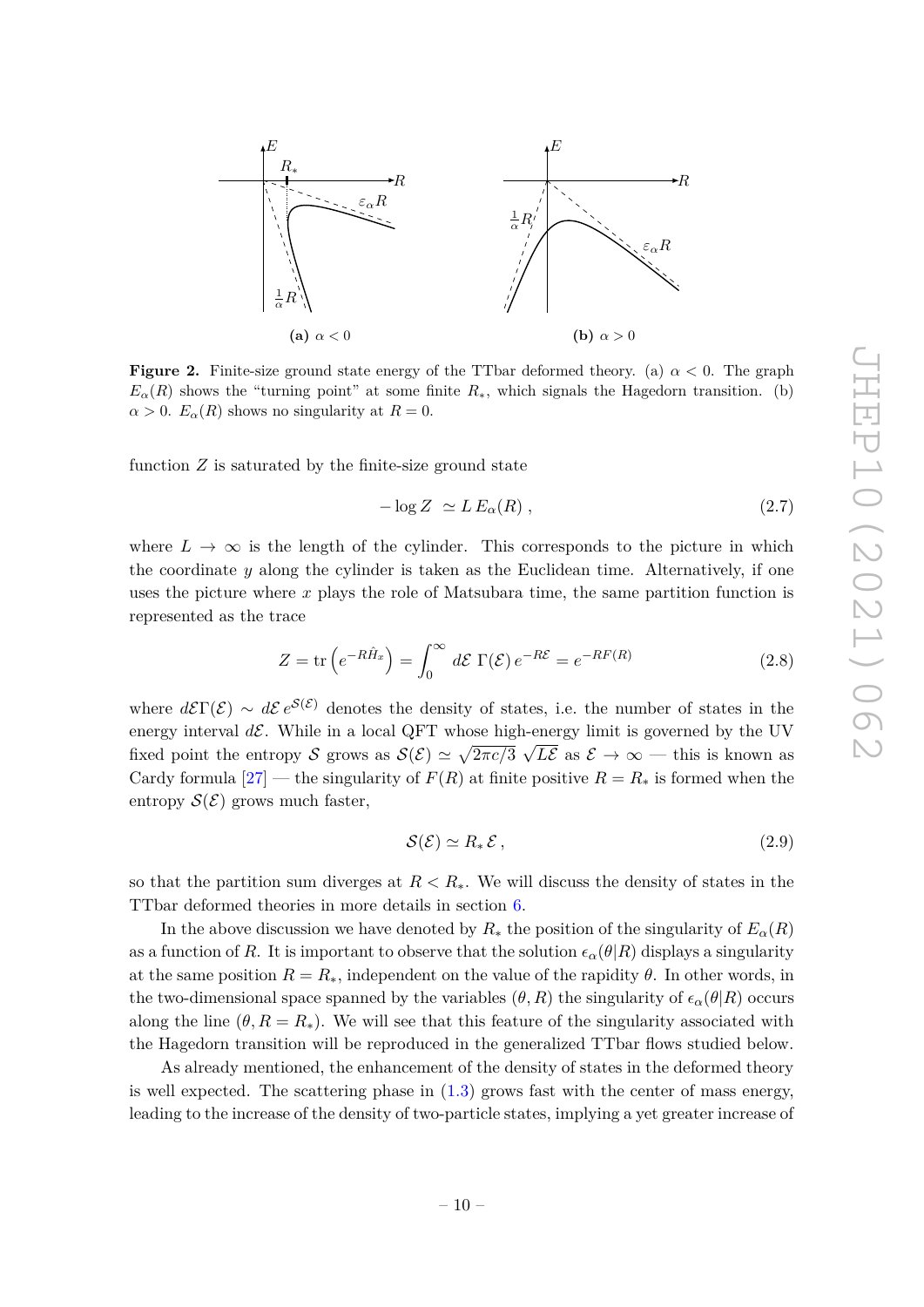

<span id="page-12-1"></span>**Figure 3.** The Euclidean space-time cylinder representing the finite-size geometry in our analysis. The coordinate *x* is compactified on a circle of circumference *R*, while the length *L* of the cylinder is assumed to be asymptotically large. In the picture where *y* is regarded as the Euclidean "time" the partition function [\(2.7\)](#page-11-1) is dominated by the finite-size ground state contribution. In the complementary picture, where *y* is interpreted as spatial coordinate while *x* plays the role of the Matsubara "time", the same partition function is given by the thermal trace [\(2.8\)](#page-11-2).

the density of all multi-particle states. The calculation presented above demonstrates that the resulting entropy displays the Hagedorn behavior  $(2.9)$ . It is then tempting to assume that the formation of the Hagedorn density [\(2.9\)](#page-11-3) is directly related to the fast growth of the scattering phase. In the next section we will show that the Hagedorn singularity develops just as well in models whose associated CDD factor has a finite behavior at high energies, as in [\(1.8\)](#page-5-5) with finite *N*, which indicates that the physical origin of the Hagedorn transition in the deformed theories is substantially more intricate.

#### <span id="page-12-0"></span>**3 The models**

Here we study the CDD deformations of the trivial (fermionic or bosonic) *S*-matrix by the pole factor  $(1.8)$ , which we write as

<span id="page-12-2"></span>
$$
S(\theta) = \sigma \prod_{p=1}^{N} \frac{i \sin u_p + \sinh \theta}{i \sin u_p - \sinh \theta}
$$
 (3.1)

where, as before,  $\sigma = -$  (resp.  $\sigma = +$ ) corresponds to the fermionic (resp. bosonic) case. The parameters  $u_p$  may be taken to be complex and, in view of the obvious periodicity of *S*( $\theta$ ), we may limit our attention to the strip  $-\pi < \text{Re}(u_p) < \pi$ . The standard analytic requirements for the physical *S*-matrix, however, impose restrictions on the possible locations of the poles  $\theta_p = i u_p$ . Taking these restrictions into consideration, the parameters  $u_p$  are allowed to be either real or complex with negative real parts. The poles  $\theta_p = i u_p$ , with real positive  $u_p$  signal the existence of bound states — new stable particles of mass  $2M \cos(u_p/2)$ . Since the presence of such particles violates our working assumption that the mass spectrum of the theory only involves a single kind of stable particle with mass *M*, henceforth we will assume that all parameters  $u_p$  in  $(3.1)$  possess a negative real part:<sup>[11](#page-12-3)</sup>

<span id="page-12-4"></span>
$$
-\pi \le \text{Re}(u_p) \le 0 , \qquad \forall p = 1, \dots, N . \tag{3.2}
$$

<span id="page-12-3"></span><sup>&</sup>lt;sup>11</sup>This leaves out the possibility of having a pole at  $\theta = 2\pi i/3$  which may be identified with the same particle of the mass  $M = 1$ . Such interpretation requires that  $S(\theta)$  satisfies additional bootstrap condition.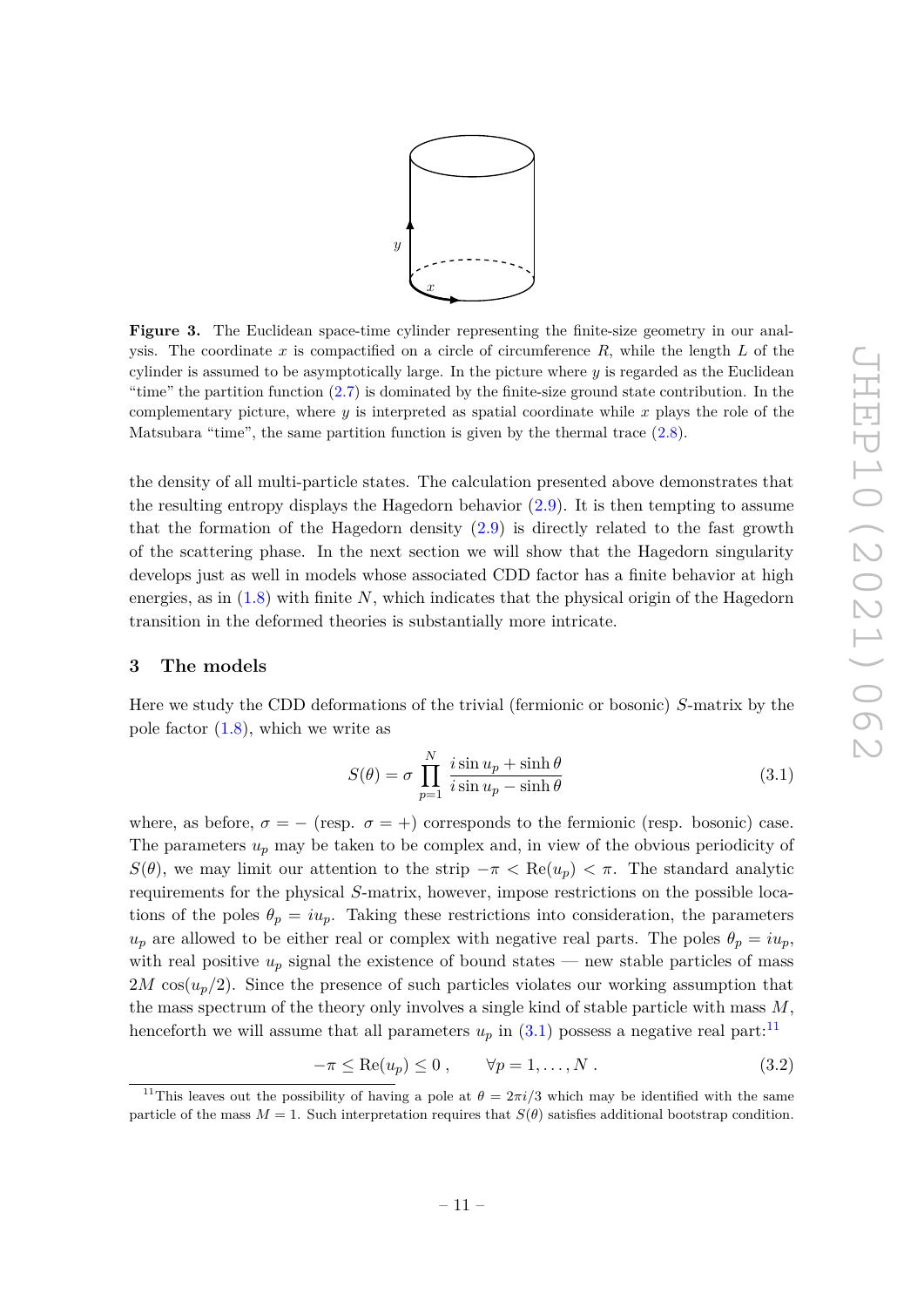This leaves us with poles  $\theta_p = i u_p$  lying in the unphysical region, i.e. the region of the complex center-of-mass energy *s*-plane reached by analytically continuing the scattering amplitude through the two-particle branch cut. When  $u_p$  has nonzero imaginary parts, such poles are associated to unstable particles, having complex masses  $M_p = 2M \cos(u_p/2)$ , with the real and imaginary parts identified as usual with the mean center of mass energy and the width of the resonances. The poles with real negative  $u_p$  do not have clear particle interpretation, but the number of such poles signify the increment of the scattering phase as the function of  $\theta$  at low energies; these poles are often referred to as the virtual states (see e.g. [\[28\]](#page-36-0)).

A final requirement is that of unitarity of the physical *S*-matrix, which demands that  $S(-\theta) = S^*(\theta)$  at all real  $\theta$ , or, equivalently, that  $S(\theta)$  takes real values at pure imaginary  $\theta$ . It follows that any non-real parameter  $u_p$  in [\(3.1\)](#page-12-2) either has fixed real part  $\text{Re}(u_p) = -\pi/2$ or appears together with its conjugate  $u_p^*$ . We can then refine the range  $(3.2)$  to the following three cases

<span id="page-13-0"></span>a) 
$$
\text{Im}(u_p) = 0
$$
 and  $\text{Re}(u_p) \in (-\pi, 0)$ ,  
\nb)  $\text{Im}(u_p) \neq 0$  and  $\text{Re}(u_p) = -\frac{\pi}{2}$ ,  
\nc)  $\text{Im}(u_p) > 0$  and  $\text{Re}(u_p) \in \left(-\pi, -\frac{\pi}{2}\right) \cup \left(-\frac{\pi}{2}, 0\right]$   
\nand  $\exists p' \leq N$  s.t.  $u_{p'} = u_p^*$ .

Thus, each subfamily  $(\sigma, N)$  of  $(3.1)$  contains a number of, in principle, different models, determined by a given combination of the ranges [\(3.3\)](#page-13-0) for each of the parameters  $\{u_p\}_{p=1}^N$ . Some simple combinatorics<sup>[12](#page-13-1)</sup> tells us that this number is

<span id="page-13-2"></span>
$$
\frac{1}{4}N^2 + N + \frac{7 + (-1)^N}{8} = \begin{cases} \left(\frac{N}{2} + 1\right)^2 & N \in 2\mathbb{Z}_{>0} \\ \frac{N+1}{2} \frac{N+3}{2} & N \in 2\mathbb{Z}_{>0} - 1 \end{cases}
$$
 (3.4)

Since for any model determined by  $(3.1)$ , with parameters in the ranges  $(3.2)$ , the mass spectrum contains a single stable excitation, the resulting single-particle TBA equation takes the simple form [\(1.12\)](#page-6-2), with the kernel  $\varphi(\theta)$  being the derivative of the scattering phase which, in the case of  $(3.1)$ , explicitly reads

$$
\varphi_{N\text{CDD}}(\theta) = \frac{1}{i} \frac{\partial}{\partial \theta} \log S_{N\text{CDD}}(\theta) = -\sum_{p=1}^{N} \frac{2 \sin u_p \cosh \theta}{\sin^2 u_p + \sinh^2 \theta}.
$$
 (3.5)

This possibility, known as the "*ϕ* <sup>3</sup> property", cannot be realized in the 2CDD model considered in this work, but may be relevant when *N* is greater than 2. We hope to address this type of models elsewhere.

<span id="page-13-1"></span><sup>&</sup>lt;sup>12</sup>Given the number *N* of poles one needs to partition it into three non-negative integers  $n_a$ ,  $n_b$  and  $n_c$ with the constraint that  $n_a + n_b + 2n_c = N$ . Once a value of  $n_c = 0, 1, \ldots, |N/2|$  is chosen, one is obviously left with  $N - 2n_c + 1$  non-equivalent arrangements of poles between the cases a) and b). Thus the number of different models is given by  $\sum_{n_c=0}^{\lfloor N/2 \rfloor} (N - 2n_c + 1)$ , which gives the result [\(3.4\)](#page-13-2).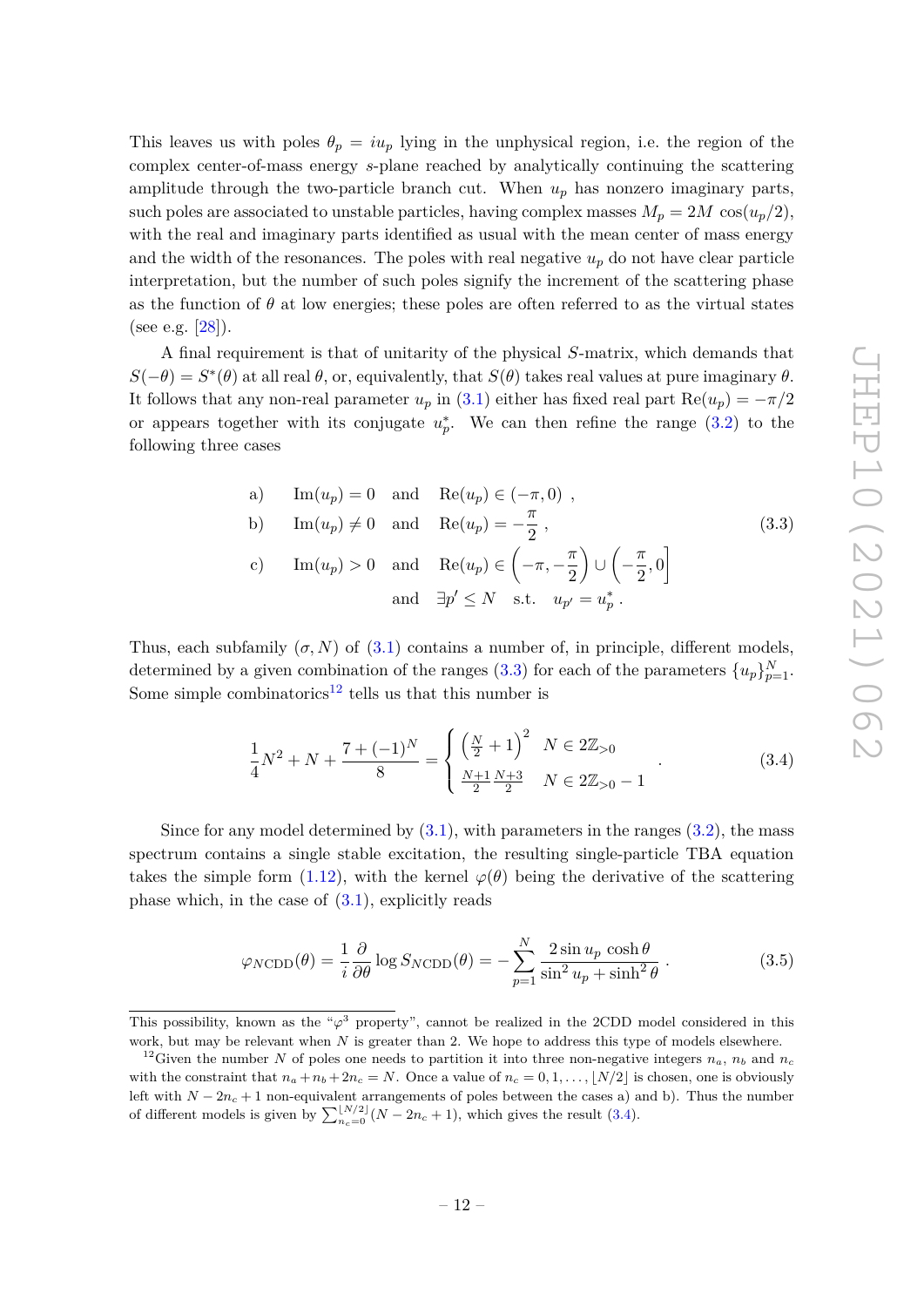An equivalent, sometimes more useful, expression of this kernel is its partial fractions expansion

<span id="page-14-1"></span>
$$
\varphi_{N\text{CDD}}(\theta) = \sum_{p=1}^{N} \left[ \frac{1}{\cosh\left(\theta + i\left(u_p + \frac{\pi}{2}\right)\right)} + \frac{1}{\cosh\left(\theta - i\left(u_p + \frac{\pi}{2}\right)\right)} \right].
$$
 (3.6)

In what follows, we are going to concentrate our attention on two particular subfamilies: the "1CDD models" where  $N = 1$  and the "2CDD models" with  $N = 2$ .

**The 1CDD models.** When  $N = 1$  the *S*-matrix  $(3.1)$  consists of a single factor

<span id="page-14-0"></span>
$$
S_{1\text{CDD}}(\theta) = \sigma \frac{i \sin u_1 + \sinh \theta}{i \sin u_1 - \sinh \theta}.
$$
 (3.7)

According to the breakdown of cases [\(3.3\)](#page-13-0), for each choice of the TBA statistics we only have two possible models, corresponding to the following ranges of the parameter *u*1:

- (a)  $u_1 \in \mathbb{R}$  and  $-\pi < u_1 < 0$ ,
- (b)  $u_1 = -\pi/2 + i\theta_0$  and  $\theta_0 \in \mathbb{R}$ .

Considering at first the fermionic case  $\sigma = -1$ , one recognizes in [\(3.7\)](#page-14-0), for the case (a), the well-known *S*-matrix of the sinh-Gordon model

$$
S_{\text{shG}}(\theta) = -\frac{i \sin u_1 + \sinh \theta}{i \sin u_1 - \sinh \theta}, \qquad -\pi < u_1 < 0. \tag{3.8}
$$

On the other hand, the case (b) corresponds to the *S*-matrix of the "staircase model", introduced in [\[17\]](#page-35-10)

$$
S_{\text{stair}}(\theta) = \frac{\sinh \theta - i \cosh \theta_0}{\sinh \theta + i \cosh \theta_0}, \qquad \theta_0 \in \mathbb{R} . \tag{3.9}
$$

In both the cases (a) and (b) of the fermionic 1CDD model, the iterative solution to the TBA equation converges at all positive values of *R*, producing a function *E*(*R*) analytic in the half-line  $R > 0$  and displaying a Casimir-like singularity at  $R = 0$ , in full agreement with the interpretation of  $E(R)$  as the ground state energy of a UV complete local QFT.

For what concerns the two bosonic 1CDD models, the solution of the TBA equation has a considerably more intricate behavior. The case (a) of *u*<sup>1</sup> real was first addressed in [\[19\]](#page-35-12), where it was observed that the iterative solution of the TBA equation only converges for sufficiently large radius  $R > R_* > 0$ . The authors also noticed that the function  $E(R)$ appears to develop some sort of singularity at  $R = R_{\ast}$ . Below in section [5](#page-22-0) we will show that the solution to the TBA equation, and, consequently, the ground state energy  $E(R)$ , possesses, as a function of *R*, two branches. These merge at  $R = R_*$ , meaning that  $R_*$  is a square-root branching point. We also show that this behavior extends to the case (b) of complex parameter  $u_1 = -\pi/2 + i\theta_0$ .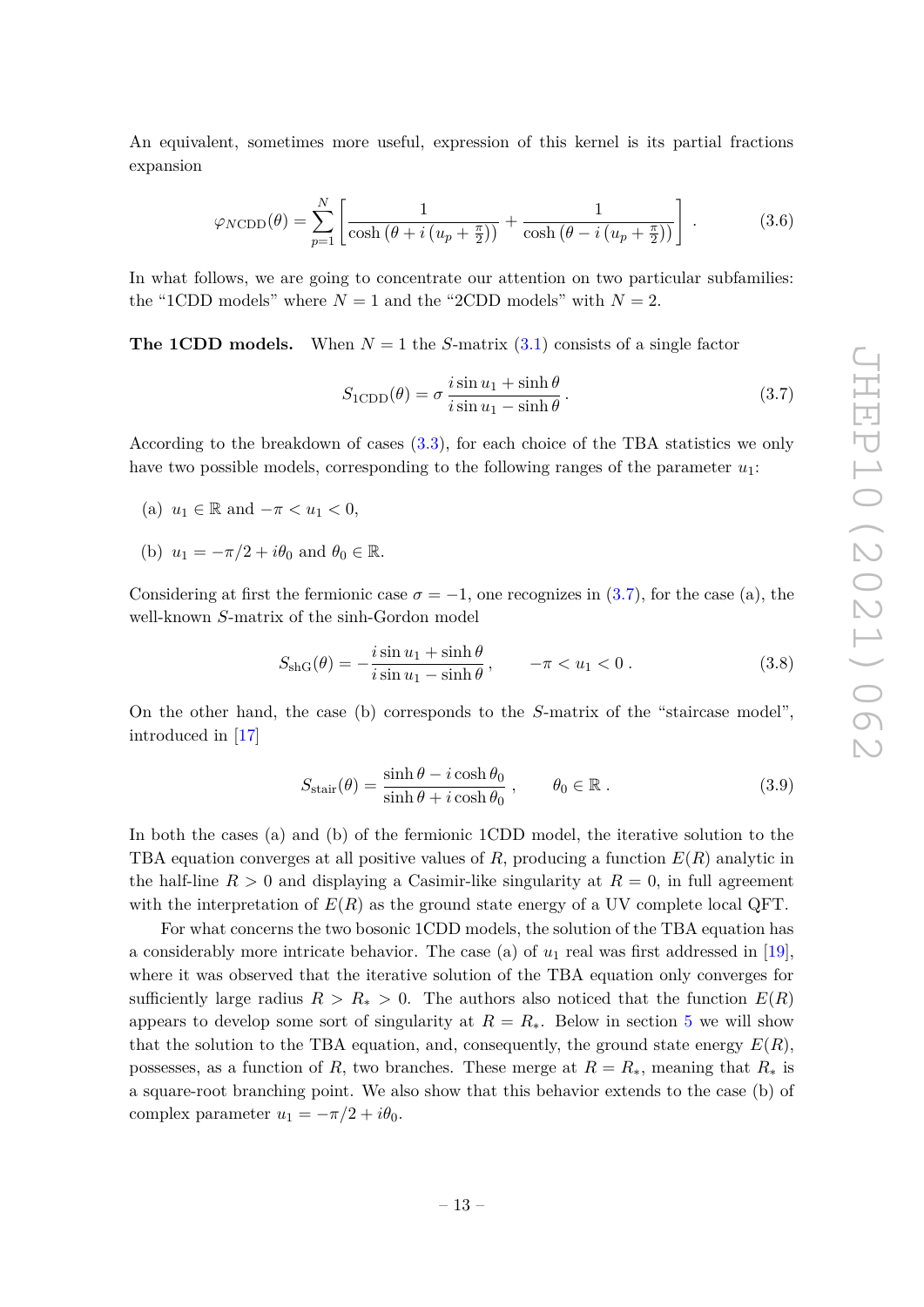**The 2CDD model.** In the  $N = 2$  subfamily, a pair of CDD factors is present in  $(3.1)$ :

$$
S_{2\text{CDD}}(\theta) = \sigma \frac{i \sin u_1 + \sinh \theta i \sin u_2 + \sinh \theta}{i \sin u_1 - \sinh \theta i \sin u_2 - \sinh \theta}.
$$
 (3.10)

Following the breakdown  $(3.3)$ , we see that there are 4 possibly distinct models, corresponding to the following ranges of the parameters  $u_1$  and  $u_2$ 

- (a)  $u_1 \in \mathbb{R}$  and  $-\pi < u_1 < 0$ ,  $u_2 \in \mathbb{R}$  and  $-\pi < u_2 < 0$ ,
- (b)  $\theta_0 \in \mathbb{R}$  and  $u_1 = -\pi/2 + i\theta_0$ ,  $u_2 \in \mathbb{R}$  and  $-\pi < u_2 < 0$ ,
- (b')  $u_1 \in \mathbb{R}$  and  $-\pi < u_1 < 0$ ,  $\theta_0 \in \mathbb{R}$  and  $u_2 = -\pi/2 + i\theta_0$ ,
- (c)  $\theta_0 \in \mathbb{R}$  and  $u_1 = -\pi/2 + i\theta_0$ ,  $\theta'_0 \in \mathbb{R}$  and  $u_2 = -\pi/2 + i\theta'_0$ ,
- (d)  $\theta_0 \in \mathbb{R}, \gamma \in (-\pi/2, \pi/2), u_1 = \gamma \pi/2 + i\theta_0 \text{ and } u_2 = u_1^*$ .

The model (a) can be considered as a special instance of the more general case d). On the other hand the models (c) and (b) — equivalent to  $(b')$  — are genuinely distinct. All the models above display, both for the bosonic and fermionic statistics, the same type of behavior observed in the bosonic 1CDD models mentioned above: the iterative procedure for solving the TBA equation [\(1.12\)](#page-6-2) only converges for *R* larger than some positive value  $R_*$  > 0 and the ground state energy  $E(R)$  apparently develops a singularity at  $R = R_*$ .

While we are going to present some data for all the various 2CDD cases, we devoted most of our attention to the case (d), that we will call, with some definitional abuse, the "2CDD model". Its *S*-matrix and TBA kernels explicitly read as follows

<span id="page-15-3"></span>
$$
S_{2\text{CDD}}(\theta) = \sigma \frac{\sinh \theta - i \cosh(\theta_0 + i\pi\gamma)}{\sinh \theta + i \cosh(\theta_0 + i\pi\gamma)} \frac{\sinh \theta - i \cosh(\theta_0 - i\pi\gamma)}{\sinh \theta + i \cosh(\theta_0 - i\pi\gamma)}.
$$
(3.11)

$$
\varphi_{2\text{CDD}}(\theta) = \sum_{\eta,\eta'=\pm} \frac{1}{\cosh(\theta + \eta \theta_0 + i\eta' \gamma)}.
$$
\n(3.12)

#### <span id="page-15-0"></span>**3.1 Iterative solution**

The chances of a non-linear integral equation of the form  $(1.12)$  to be amenable to an explicit analytic solution are considerably slim. For this reason the main investigation approach to the TBA equations is of numerical nature.<sup>[13](#page-15-1)</sup> In most situations, a simple iterative procedure of the following type

<span id="page-15-2"></span>
$$
\epsilon_n(\theta) = R \cosh \theta + \sigma \int \varphi(\theta - \theta') \log \left[ 1 - \sigma e^{-\epsilon_{n-1}(\theta')} \right] \frac{d\theta}{2\pi}, \qquad (3.13)
$$

<span id="page-15-1"></span><sup>&</sup>lt;sup>13</sup>In some limiting cases, it is possible to derive exact expressions, e.g. for the ground-state energy in the conformal limit, via the so-called "dilogarithm trick", as explained nicely in [\[29\]](#page-36-1).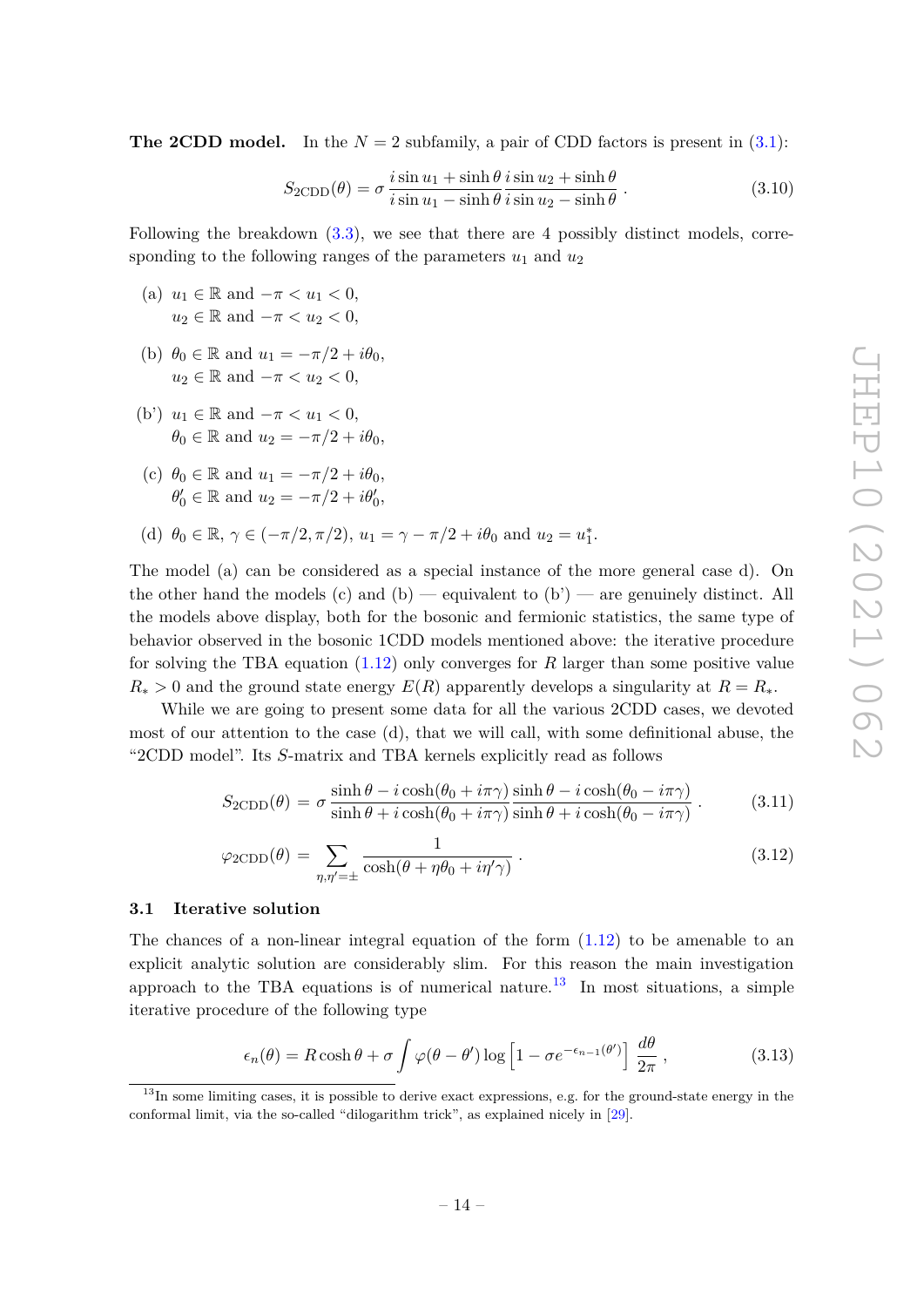appropriately discretized, is shown to converge to the actual solution

<span id="page-16-1"></span>
$$
\lim_{n \to \infty} \epsilon_n(\theta) = \epsilon(\theta) , \qquad (3.14)
$$

when the seed function  $\epsilon_0(\theta)$  is chosen as the driving term<sup>[14](#page-16-0)</sup>

$$
\epsilon_0(\theta) = R \cosh \theta \,. \tag{3.15}
$$

The existence and uniqueness of the limit  $(3.14)$  has been proven rigorously in [\[30\]](#page-36-2) for the fermionic single-particle<sup>[15](#page-16-2)</sup> TBA equation  $(1.12)$  with a kernel satisfying the requirement

$$
||\varphi||_1 := \int |\varphi(\theta)| \frac{d\theta}{2\pi} \le 1.
$$
\n(3.16)

The fermionic 1CDD models do satisfy this condition and, as such, the iteration procedure is guaranteed to converge nicely in the whole range  $R \in \mathbb{R}_{>0}$ , a fact which is easily verified numerically. All the other models we considered above, on the other hand, violate one or more of the hypotheses of the existence and uniqueness theorem in  $[30]$  — being either of bosonic statistic, or having a kernel with  $L^1$  measure  $||\varphi||_1 = 2$ , or both — and are not guaranteed to possess a convergent iterative solution. Notice that the *L* <sup>1</sup> measure of the TBA kernel [\(3.6\)](#page-14-1) counts the number of CDD factors

<span id="page-16-6"></span>
$$
||\varphi_{N\text{CDD}}||_1 = N \,,\tag{3.17}
$$

meaning that, in the class of models described by the *S*-matrix [\(3.1\)](#page-12-2), only the subfamily with  $(\sigma, N) = (-1, 1)$  is guaranteed to have a convergent iterative solution.

We investigated numerically the 1CDD models (a) and (b) and the 2CDD models (b) to (d),  $^{16}$  $^{16}$  $^{16}$  for both the bosonic and fermionic statistic, using the iterative procedure [\(3.13\)](#page-15-2). As already mentioned above we observed that only for the 1CDD fermionic models this procedure converges for all positive values of the radius *R*. In every other case, there exists a positive "critical radius"  $R_* > 0$  such that for  $R \leq R_*$  the iterative routine stops converging. As *R* approaches  $R_*$  from larger values, we noticed that the rate of convergence of the iterative numerical routine slows down dramatically, a telltale sign of the existence of some kind of singularity nearby.<sup>[17](#page-16-4)</sup> In figure [4](#page-17-1) we collected the plots of the ground-state energy  $E(R)$  for one representative point in the parameter space for each of the models we mentioned above along with one for the  $T\bar{T}$ -deformed free fermion. The shape of the curves suggests that all the cases, apart from the fermionic 1CDD models, behave qualitatively in the same way as the *TT*¯-deformed free fermion, that is to say they develop a square-root type singularity at some critical value of the radius  $R = R_* > 0$ :

<span id="page-16-5"></span>
$$
E(R) \underset{R \to R_*^+}{\sim} c_0 + c_{1/2} \sqrt{R - R_*} + \mathcal{O}(R - R_*) . \tag{3.18}
$$

<span id="page-16-0"></span> $14$ In the case in which the iterative procedure does converge, there is actually a vast freedom in the choice of the seed function. However the standard choice indicated in the main text is the most natural one.

<span id="page-16-2"></span> $15$ See also [\[31\]](#page-36-3) for an extension to fermionic multi-particle TBA equations.

<span id="page-16-4"></span><span id="page-16-3"></span> $16$ Remember that the 2CDD model (a) is really a sub-case of model (d).

<sup>&</sup>lt;sup>17</sup>This same "critical slowing down" of the numerical iterative procedure is observed as  $R \to 0$  in any TBA system with iterative solution converging in  $R \in \mathbb{R}_{>0}$ . In this cases it reflects the existence of a Casimir-like singularity of the ground-state energy at  $R = 0$ .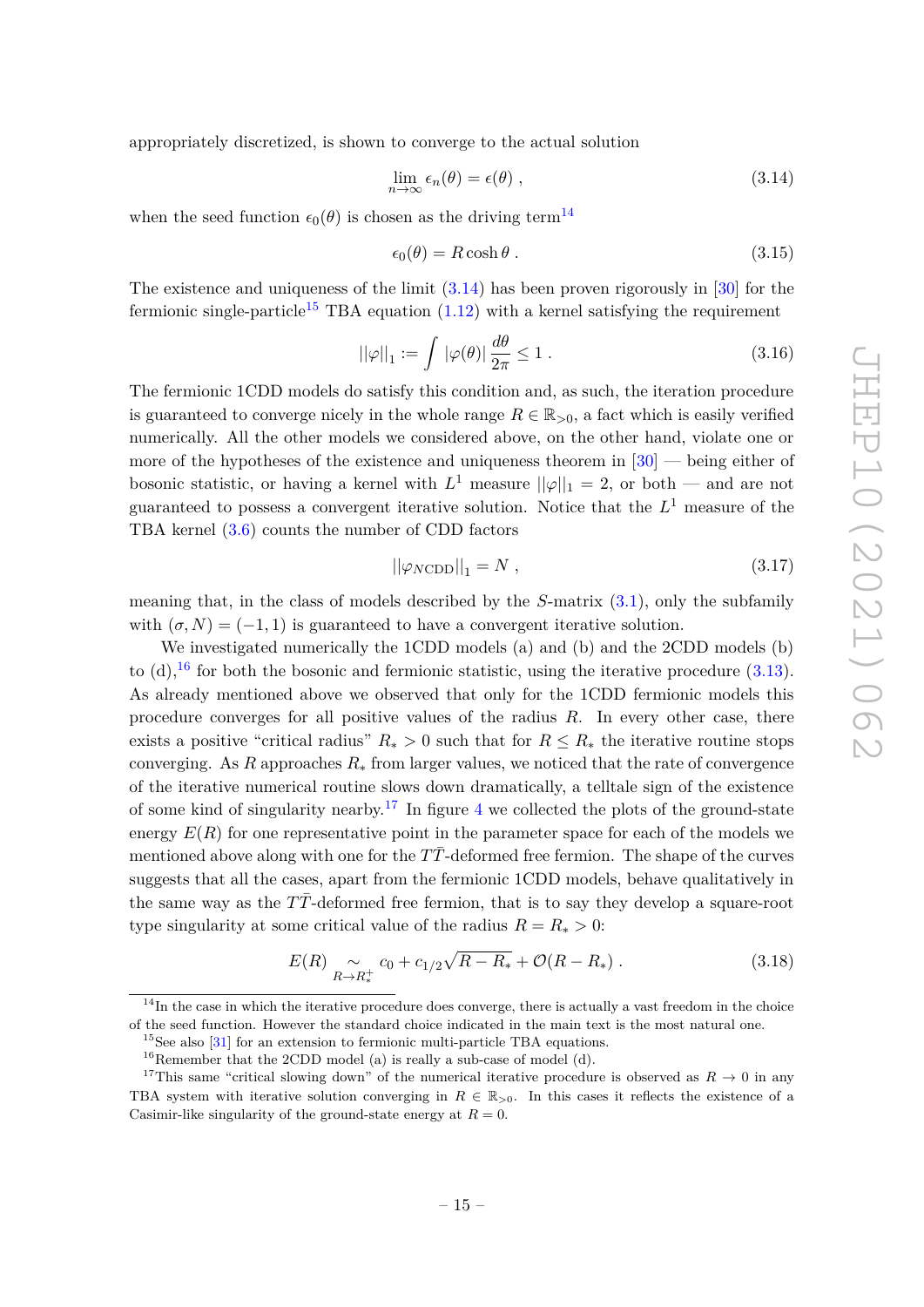<span id="page-17-1"></span>

**Figure 4.** Ground-state energies for the various models discussed above, along with that of the *TT*¯-deformed free fermion (black dots). The empty (resp. filled) markers correspond to models with bosonic (resp. fermionic) statistics. The fermionic sinh-Gordon and staircase models can be solved iteratively all the way to the  $R \to 0$  limit, while the rest fail to converge below a certain model-specific scale *R*∗. The parameters of the models were chosen as to allow a comfortable visual comparison between the curves and are the same for both bosonic and fermionic versions of the same model. Insets: inverse square of the (numerical) derivative. As shown by the fits (dotted lines), the fermionic sinh-Gordon and staircase models show the conventional UV behavior  $\propto R^4$ , while the other models develop a  $\propto R$  behavior reminiscent of the square-root branching singularity of the ground state energy.

In order to further confirm this suspicion we plotted the derivative of the ground-state energy to the power  $-2$  in the vicinity of the supposed critical point. As we can see in the insets of figure [4,](#page-17-1) the numerical results are in good accord with the hypothesis that  $R_*$  is a singular point of square root type, as expressed by [\(3.18\)](#page-16-5).

# <span id="page-17-0"></span>**3.2 Two branches**

Having our expectation confirmed leaves us with the question of how to deal numerically with such a square root critical point. In particular, the behavior  $(3.18)$  implies the existence of a secondary branch of the ground-state energy, behaving as

<span id="page-17-2"></span>
$$
\tilde{E}(R) \underset{R \to R_*^+}{\sim} c_0 - c_{1/2} \sqrt{R - R_*} + \mathcal{O}(R - R_*) , \qquad (3.19)
$$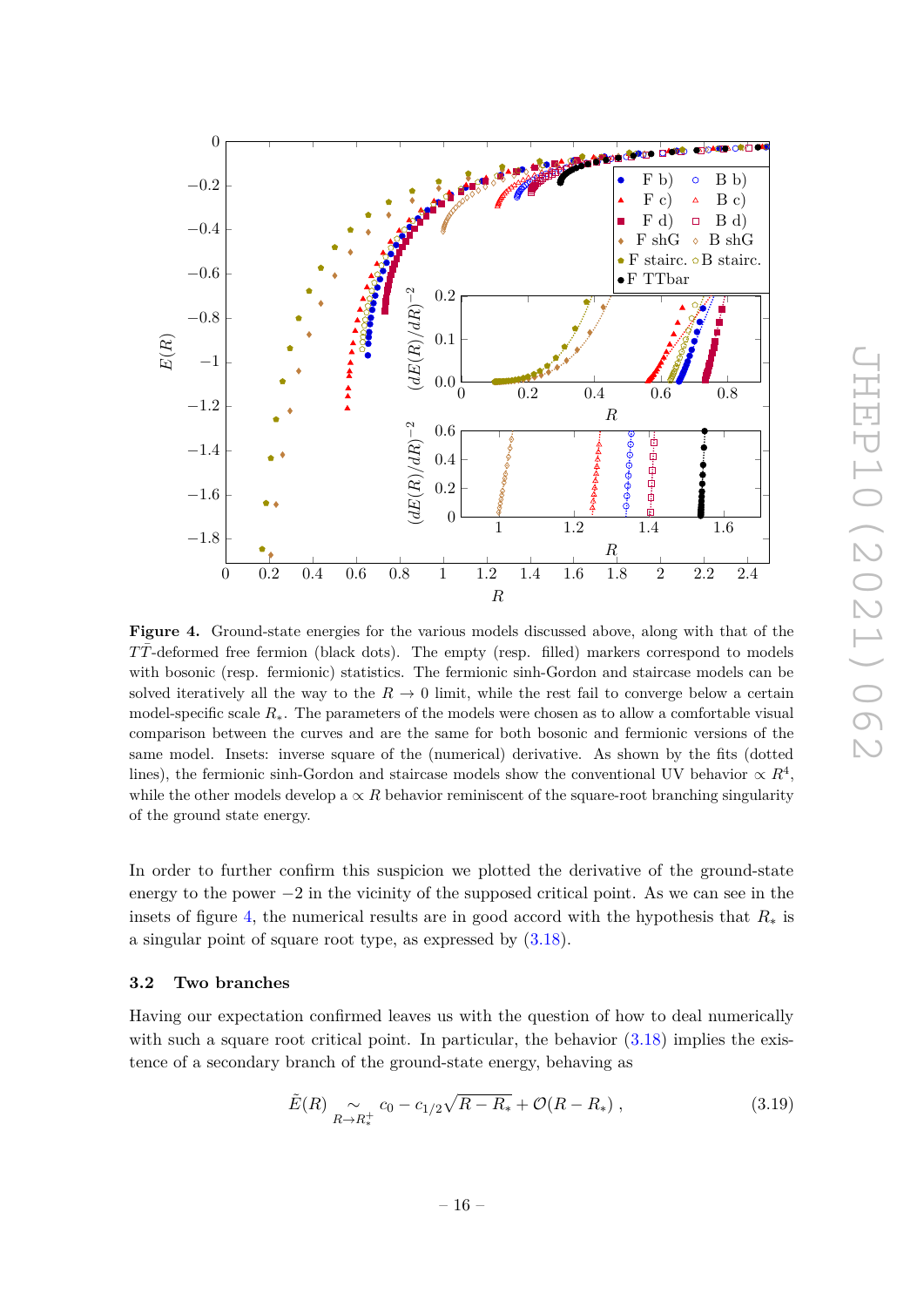<span id="page-18-0"></span>

**Figure 5.** Here is plotted the ground-state energy  $E(R)$  for the model with *S*-matrix [\(3.11\)](#page-15-3) with  $\theta_0 = 1/2$  and  $\gamma = 3\pi/20$ , obtained through the PALC routine described in section [4.](#page-19-0) The numerical points are sided by three lines, approximating  $E(R)$  for large R on both branches and for  $R \gtrsim R_*$ .

in the vicinity of the critical point. Here and below we are going to use the notation  $E(R)$ for the secondary branch. We would like to be able to access numerically to this secondary branch and to explore its properties, e.g. its large *R* behavior and the possible existence of further critical points. The iterative routine  $(3.13)$  is ill suited for this job and we need to employ a more refined method, the PALC mentioned in the introduction and described in section [4.](#page-19-0) Deferring a more thorough analysis of the properties of  $E(R)$  to section [5,](#page-22-0) let us present here its main qualitative features, concentrating on a single point in the parameter space of the fermionic 2CDD model (d) as a representative case.

More specifically let us set  $\theta_0 = 1/2$  and  $\gamma = 3\pi/20$  and compute numerically the ground-state energy of the model defined by the *S*-matrix [\(3.11\)](#page-15-3). The result is displayed in figure [5.](#page-18-0) We see that the function  $E(R)$  does indeed possess two branches with distinctly different IR behavior. The primary branch is characterized by the universal IR behavior

<span id="page-18-1"></span>
$$
E(R) \underset{R \to \infty}{\sim} -\frac{1}{\pi} K_1(R) + \mathcal{O}\left(e^{-2R}\right) , \qquad (3.20)
$$

where *K*<sup>1</sup> stands for the modified Bessel function while the secondary branch approaches a linear behavior at large *R*

<span id="page-18-2"></span>
$$
\tilde{E}(R) \underset{R \to \infty}{\sim} -\varepsilon_{-} R \,, \tag{3.21}
$$

with a rate of approach likely to be some negative power of *R*. For the specific case depicted in figure [5](#page-18-0) the coefficient of the linear term is found to be

$$
\varepsilon_{-}\left(\theta_{0}=\frac{1}{2},\gamma=\frac{3\pi}{20}\right)=-2.87452\ldots, \qquad (3.22)
$$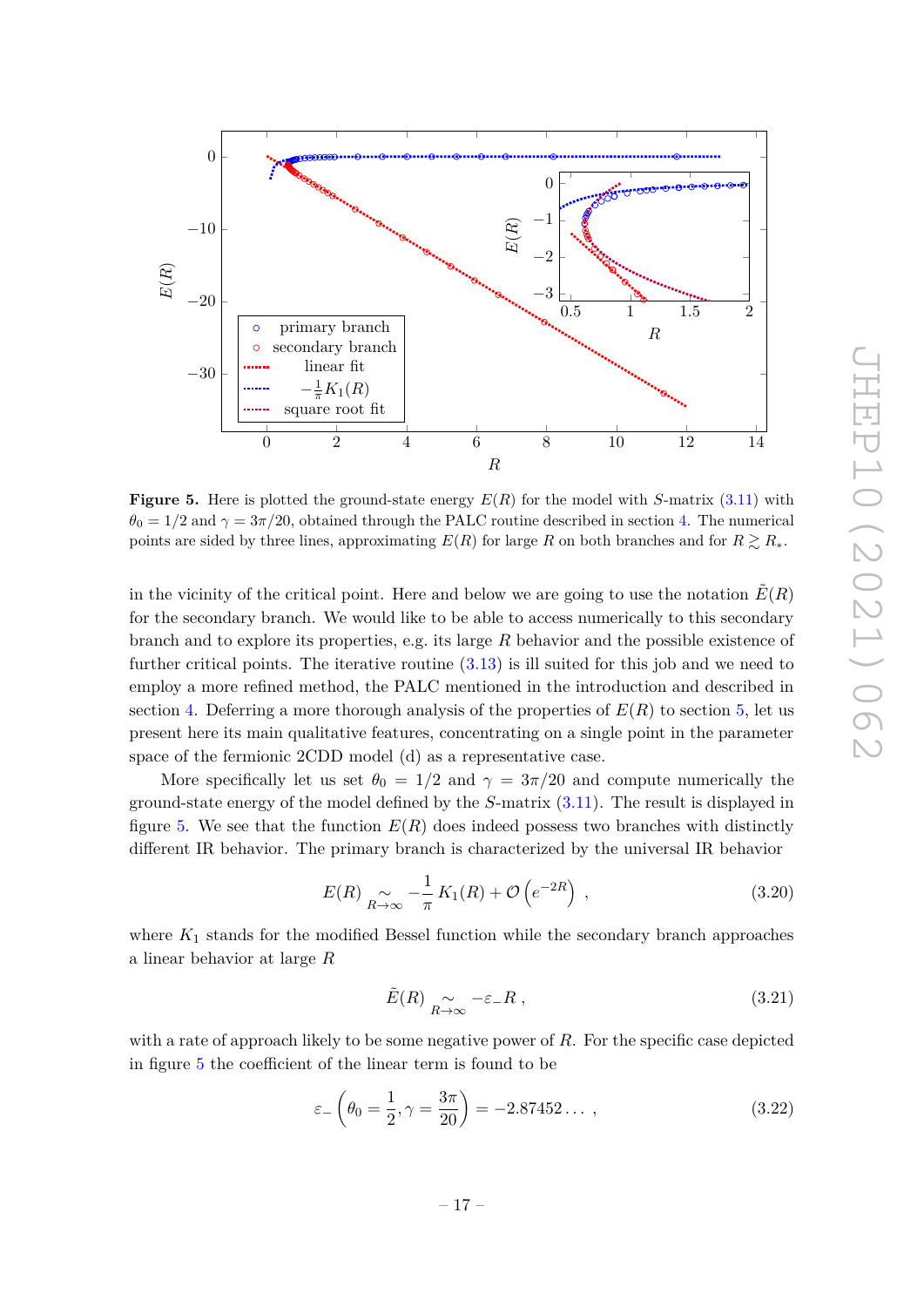while the constant term is vanishing up to the precision we used for our numerical routines. We will see in section [5](#page-22-0) that this is the asymptotic behavior predicted by analytical considerations. In the zoomed box in figure [5](#page-18-0) we also plotted a fit of the function  $E(R)$ in the vicinity of the critical point  $R_{*}$ . As expected the behavior in this region is best described by the square-root function  $(3.18)$  (and  $(3.19)$ ) for the secondary branch), with the coefficients taking the following values

$$
c_0 \left( \theta_0 = \frac{1}{2}, \gamma = \frac{3\pi}{20} \right) = -1.11767 \dots ,
$$
  
\n
$$
c_{1/2} \left( \theta_0 = \frac{1}{2}, \gamma = \frac{3\pi}{20} \right) = 2.03547 \dots ,
$$
  
\n
$$
R_* \left( \theta_0 = \frac{1}{2}, \gamma = \frac{3\pi}{20} \right) = 0.61478849 \dots .
$$
\n(3.23)

Another notable fact is that we see no trace of additional singular points: the PALC method can, apparently, reach arbitrarily large values of *R* on the secondary branch and the resulting ground-state energy quickly approaches the expected asymptotic linear behavior.

We note again that the behavior of  $E(R)$  depicted in figure [5](#page-18-0) is qualitatively identical to the one exhibited by the ground-state energy of TT-deformed models for negative values of the deformation parameter  $\alpha$ , as described in section [2](#page-9-0) (see e.g. figure [2\)](#page-11-0).

Finally, we stress that the features of *E*(*R*) described here for a point in the parameter space of a specific model really are representative of the general behavior of the ground-state energy in the family of models defined by the S-matrices [\(3.1\)](#page-12-2), at least for what concerns the case of fermionic statistics. As we will discuss in section [5](#page-22-0) the status of the models with bosonic statistics is still not completely settled. In particular it is still unclear whether the secondary branch of  $E(R)$  displays additional critical points or continues undisturbed in the deep IR and, if this was the case, what type of behavior it follows.

#### <span id="page-19-0"></span>**4 Numerical method**

The results displayed in the previous section suggest that the solution to the TBA equation  $(1.12)$ , for S-matrices of the form  $(3.1)$ , may generically possess a singular dependence on the parameter  $R$ . In particular the slope of the tangent to the graph of  $E(R)$  apparently diverges at some  $R = R_{\ast}$ . Such critical points are known as *turning points*. Their presence in the dependence of the ground-state energy *E* on the system size *R* evokes the case of the TTbar deformed models, in which all the quantities obtainable from the TBA display a square-root singularity at the same value  $R = R_*$ .

The iterative procedure described in section [3.1](#page-15-0) becomes unstable at  $R \to R_*$ , therefore it is not particularly suitable for analyzing the vicinity of the singular point. Fortunately, many powerful methods exist that are capable of handling numerically critical points in non-linear equations. We refer to the nice monograph by Allgower and Georg [\[32\]](#page-36-4) for an introduction, paired with an extensive literature, to the subject. The simplest of these numerical routines is the already mentioned PALC method which, in spite of the simplicity of its implementation, will be entirely sufficient to handle the situations of interest for us. In this section we will quickly review this method and its main features.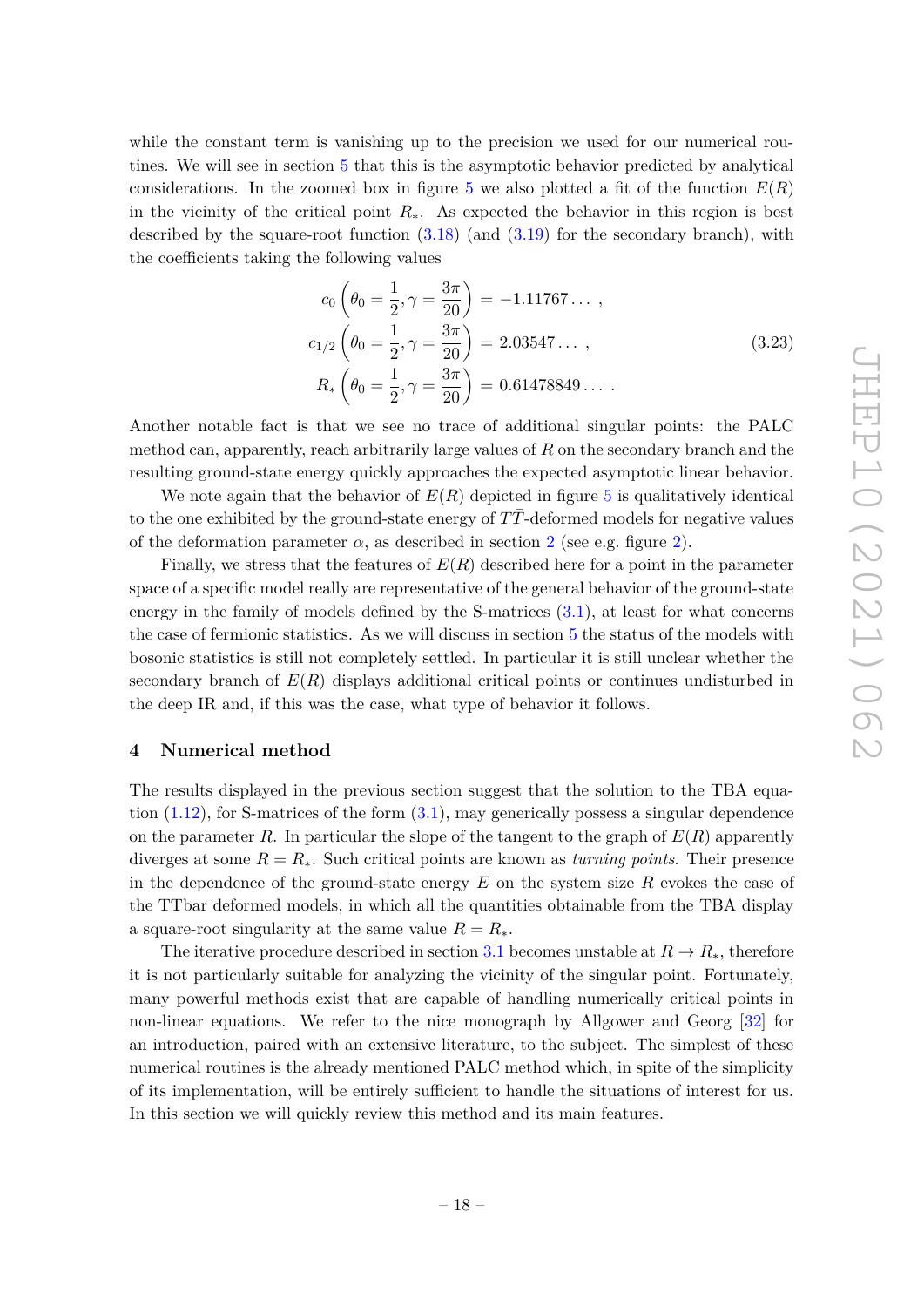# <span id="page-20-0"></span>**4.1 The pseudo-arc-length continuation method**

Before starting let us point out a trivial fact: the TBA equation [\(1.12\)](#page-6-2) is *non-linear*. It is then not at all surprising that its solutions can develop a highly non-trivial dependence on the parameters. Conversely, what is remarkable is that in the vast majority of instances known in the literature, the solution to the TBA equations display a simple behavior as functions of *R*. In full generality, we should expect a solution  $\epsilon(\theta|R)$  to potentially present, as a function of  $R<sup>18</sup>$  $R<sup>18</sup>$  $R<sup>18</sup>$ , any type of critical point imaginable. As we will see later, in the cases of the 1CDD and 2CDD models we are concerned with here, only turning points appear. We will thus restrict our attention to the simple cases in which every critical point is a turning point. This considerably simplifies both the discussion and the actual implementation of the PALC method, although, if needed, it is entirely possible — and not exceedingly difficult — to include the existence of bifurcations in the game.

Since our goal is to analyze the TBA equation  $(1.12)$  numerically, we are going to describe the principles of the PALC for maps between finite-dimensional spaces. Let us then truncate and discretize the real  $\theta$ -line on a *N*-point lattice  $\{\theta_k \mid k = 1, 2, \ldots, N\}$  which, for the moment, we are not going to specify further. Now, consider a parametrized map *H* which takes as input a parameter  $R \in \mathbb{R}$  together with the values  $\epsilon_k = \epsilon(\theta_k) \in \mathbb{R}$  of some real function on the lattice, and yields *N* real numbers:

$$
H : \begin{array}{c} \mathbb{R}^N \times \mathbb{R} \longrightarrow \mathbb{R}^N \\ (\vec{\epsilon}, R) \longmapsto \vec{H}(\vec{\epsilon}, R) \end{array}, \tag{4.1}
$$

where we packaged the values  $\epsilon_k$  and  $H_k$  into vectors  $\vec{\epsilon}$  and  $\vec{H}$ . We wish to explore the following fixed-point condition

<span id="page-20-2"></span>
$$
\vec{H}(\vec{\epsilon},R) = \vec{0} \tag{4.2}
$$

Note that the TBA equation [\(1.12\)](#page-6-2), appropriately discretized and truncated, can be written in the above form. By definition, the map *H* acts between spaces of different dimensionality, meaning

$$
\dim[\text{Ker}(H)] \ge 1 \tag{4.3}
$$

or, in other words, the image of the null vector  $\vec{0} \in \mathbb{R}^N$  under the inverse map  $H^{-1}$  is a space of dimension at least 1. Hence at a generic point, where  $\dim[\text{Ker}(H)] = 1$ , this image is a curve

$$
C: J \subset \mathbb{R} \longrightarrow \mathbb{R}^N \times \mathbb{R} \tag{4.4}
$$

We call this the *solution curve* for the map *H*.

Our goal is to follow the solution curve from a given starting point  $C_i = (\vec{\epsilon}_i, R_i)$  to a final one  $C_f = (\vec{\epsilon}_f, R_f)$ . The most straightforward way to achieve this is to simply

<span id="page-20-1"></span><sup>&</sup>lt;sup>18</sup>In principle, the solution might possess critical points also in its dependence on the other parameters present in the TBA equation. We found no hint of such a possibility and we will thus simplify our discussion by concentrating on the dependence on the parameter *R*.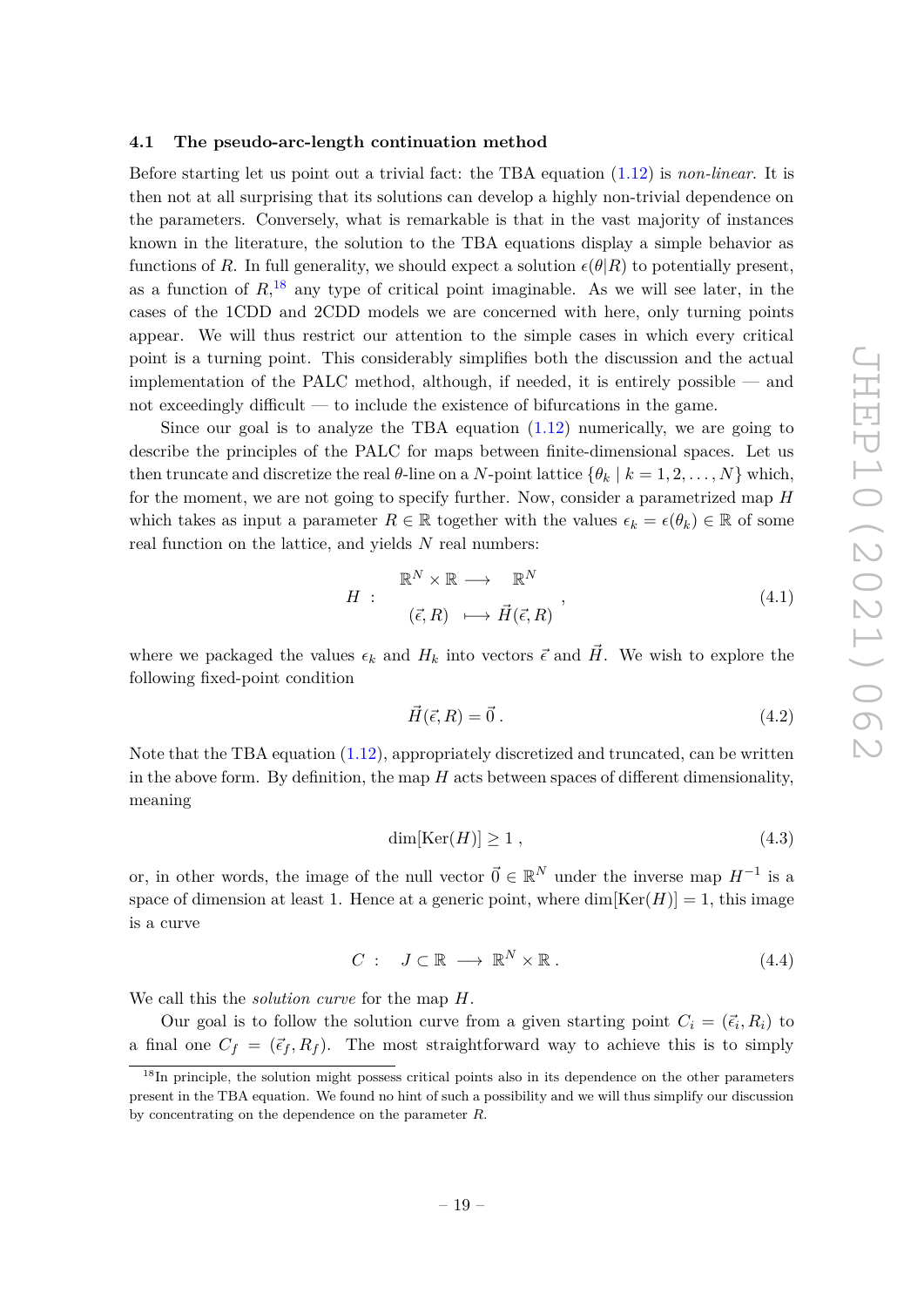parametrize the curve by *R* and employ some numerical iterative routine, such as the one reviewed in section [3.1,](#page-15-0) to move from  $C_i = C(R_i)$  to  $C_f = C(R_f)$ . However this simple-minded approach fails at any point in the parameter space where the rank of the Jacobian

$$
\mathcal{J}_{kl} = \frac{\partial H_k}{\partial \epsilon_l} \,, \tag{4.5}
$$

is not maximal. There we can no longer rely on the implicit function theorem to solve  $(4.2)$ for  $\vec{\epsilon}$  in terms of *R*. More geometrically, what happens is that the curve  $C(R)$  displays a turning point, where  $\frac{d}{dR}C(R)$  diverges. Fortunately there exists a very simple cure for this problem: instead of parameterizing the curve  $C$  by the parameter  $R$ , we can use an auxiliary quantity *s*, traditionally chosen to be the arc-length of *C* or a suitable numerical equivalent, whence the name *pseudo-arc-length* given to this approach. The condition [\(4.2\)](#page-20-2) then becomes

<span id="page-21-1"></span>
$$
\vec{H}(C(s)) = \vec{0}, \qquad s \in J \subset \mathbb{R} \,. \tag{4.6}
$$

In order to proceed, let us take a derivative of this condition with respect to the parameter *s*. We immediately obtain

$$
H'(C(s))\dot{C}(s) = \vec{0},\qquad(4.7)
$$

where the *extended Jacobian*

$$
H'(C(s)) = \left(\mathcal{J} \left| \frac{d\vec{H}}{dR} \right.\right),\tag{4.8}
$$

is a  $N \times (N+1)$  block matrix, while

$$
\dot{C}(s) = \left(\frac{\frac{d}{ds}\vec{\epsilon}}{\frac{d}{ds}R}\right) \tag{4.9}
$$

is an  $(N+1)$  column vector. At this point we seem to be short of 1 condition, since we introduced an additional parameter. However, remember that we decided to choose *s* as the (pseudo-)arc-length of *C*, which means

$$
||\dot{C}(s)|| = 1.
$$
\n(4.10)

Summing up, we converted our non-linear problem, supported by the starting point  $(\vec{\epsilon}_i, R_i)$ , into an initial value problem

<span id="page-21-0"></span>
$$
H'(C(s))\dot{C}(s) = \vec{0}, \qquad ||\dot{C}(s)|| = 1, \qquad C(s_i) = (\vec{\epsilon}_i, R_i), \qquad (4.11)
$$

capable of dealing with the presence of turning points. Still, this formulation is somewhat unnatural as it completely disregards the fact that the curve *C* is the fixed point of the map *H*, and, as such, should enjoy powerful local contractive properties with respect to iterative solution methods — such as Newton's method. We are then led to an integrated approach in which we numerically integrate [\(4.11\)](#page-21-0) very coarsely and subsequently employ some kind of iterative method to solve  $(4.6)$  locally. This is the general strategy behind the approaches known as *predictor-corrector routines*. In appendix [A](#page-31-0) we are going to describe the one that we employed in this work and present a pseudo-code of its implementation.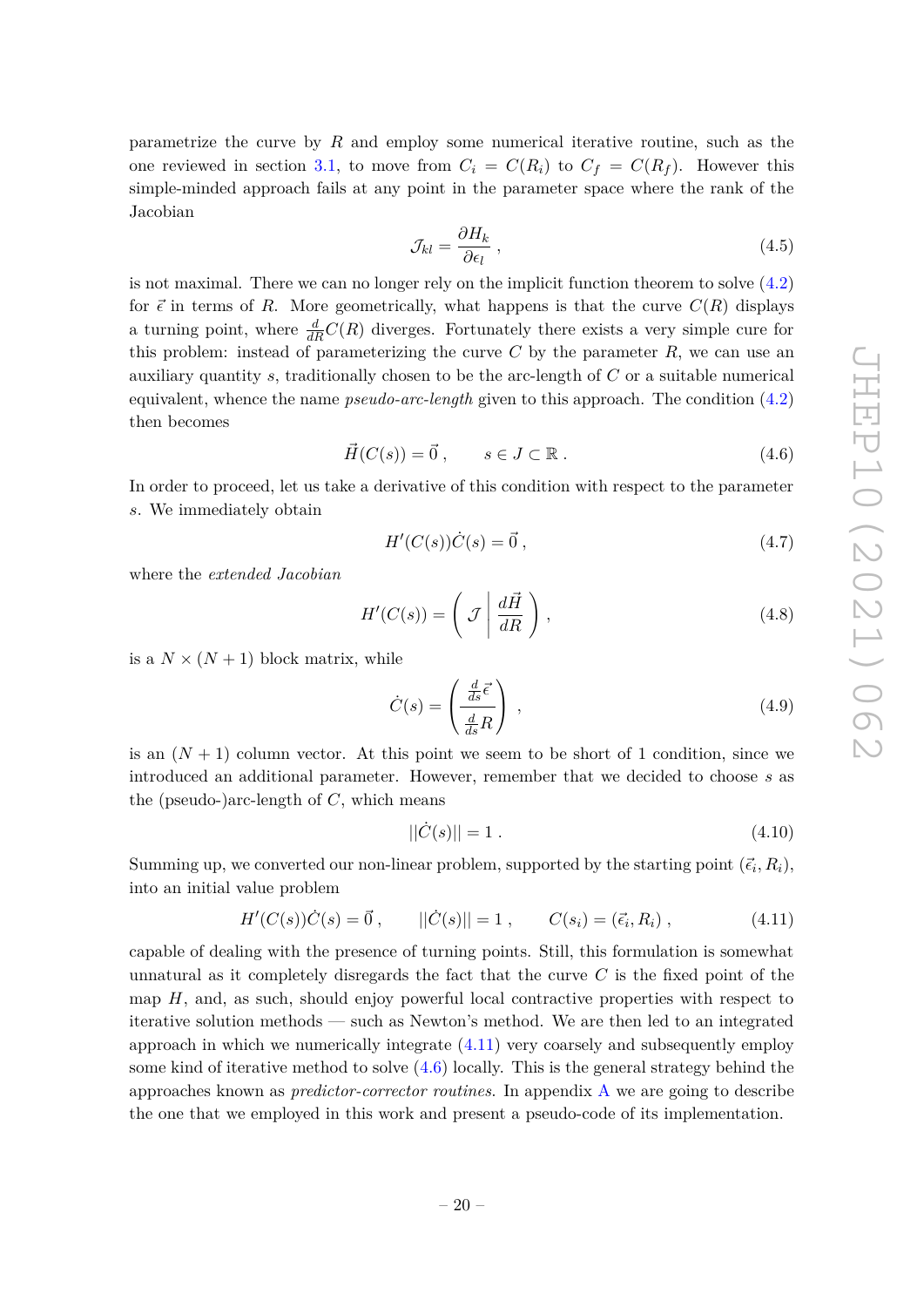# <span id="page-22-0"></span>**5 Results for the 2CDD model**

Here we present some results obtained using the numerical techniques of the previous section. We first concentrate on the fermionic 2CDD models and then discuss some facts about the bosonic models.

# <span id="page-22-1"></span>**5.1 Fermionic case**

The numerical data we collected, of which we have shown some example in section [3.2,](#page-17-0) strongly indicate the following properties of the ground-state energy  $E(R)$  as a function of *R*:

- *E*(*R*) is a double-valued function of *R*, in the range *R > R*<sup>∗</sup> with values in the negative real numbers;
- The point  $R = R_*$  is a square-root branching point or, using the terminology of section [4,](#page-19-0) a turning point — of the function  $E(R)$ ;
- There is no sign of additional turning or singular points other than  $R = R_*$ ;
- The two branches display the large-*R* behaviors [\(3.20\)](#page-18-1) and [\(3.21\)](#page-18-2).

We could not find a convincing analytic argument proving the first three properties and we regard them as experimental observations. On the other hand, the last property [\(3.21\)](#page-18-2) can be verified analytically, as we are now going to show.

#### <span id="page-22-2"></span>**5.1.1 The large** *R* **behavior**

Let us analyze the possible behaviors of the TBA equation [\(1.12\)](#page-6-2) at large *R*. To this end, we write the equation as follows

<span id="page-22-3"></span>
$$
\epsilon(\theta) = d(\theta) - \chi(\theta) \tag{5.1}
$$

where  $d(\theta)$  is the driving term and  $\chi(\theta)$  the convolution:

$$
d(\theta) = R \cosh \theta, \qquad \chi(\theta) = \int \varphi(\theta - \theta') \log \left[ 1 + e^{-\epsilon(\theta')} \right] \frac{d\theta'}{2\pi}.
$$
 (5.2)

As  $R \to \infty$ , the driving term becomes large,  $\sim R$ , and, in order for the equation [\(5.1\)](#page-22-3) to be satisfied, it has to be balanced by a similar behavior in either  $\epsilon(\theta)$ ,  $\chi(\theta)$  or both. The standard assumption is that

<span id="page-22-4"></span>
$$
\epsilon(\theta) \underset{R \to \infty}{\sim} d(\theta) , \qquad \chi(\theta) \underset{R \to \infty}{\ll} d(\theta) , \qquad (5.3)
$$

which turns out to be consistent, since, as one easily verifies,

<span id="page-22-5"></span>
$$
\chi(\theta) \underset{R \to \infty}{\sim} \int \varphi(\theta - \theta') \log \left[ 1 + e^{-R \cosh \theta'} \right] \frac{d\theta'}{2\pi} \underset{R \to \infty}{\sim} \frac{\varphi(\theta)}{\sqrt{2\pi R}} e^{-R} \underset{R \to \infty}{\ll} R \cosh \theta. \quad (5.4)
$$

However this is not, in general, the only possibility. It might be the case that the convolution term  $\chi(\theta)$  is diverging as  $R \to \infty$  and becomes comparable with either  $\epsilon(\theta)$ ,  $d(\theta)$  or both. It is then not difficult to check that only two possibilities are consistent: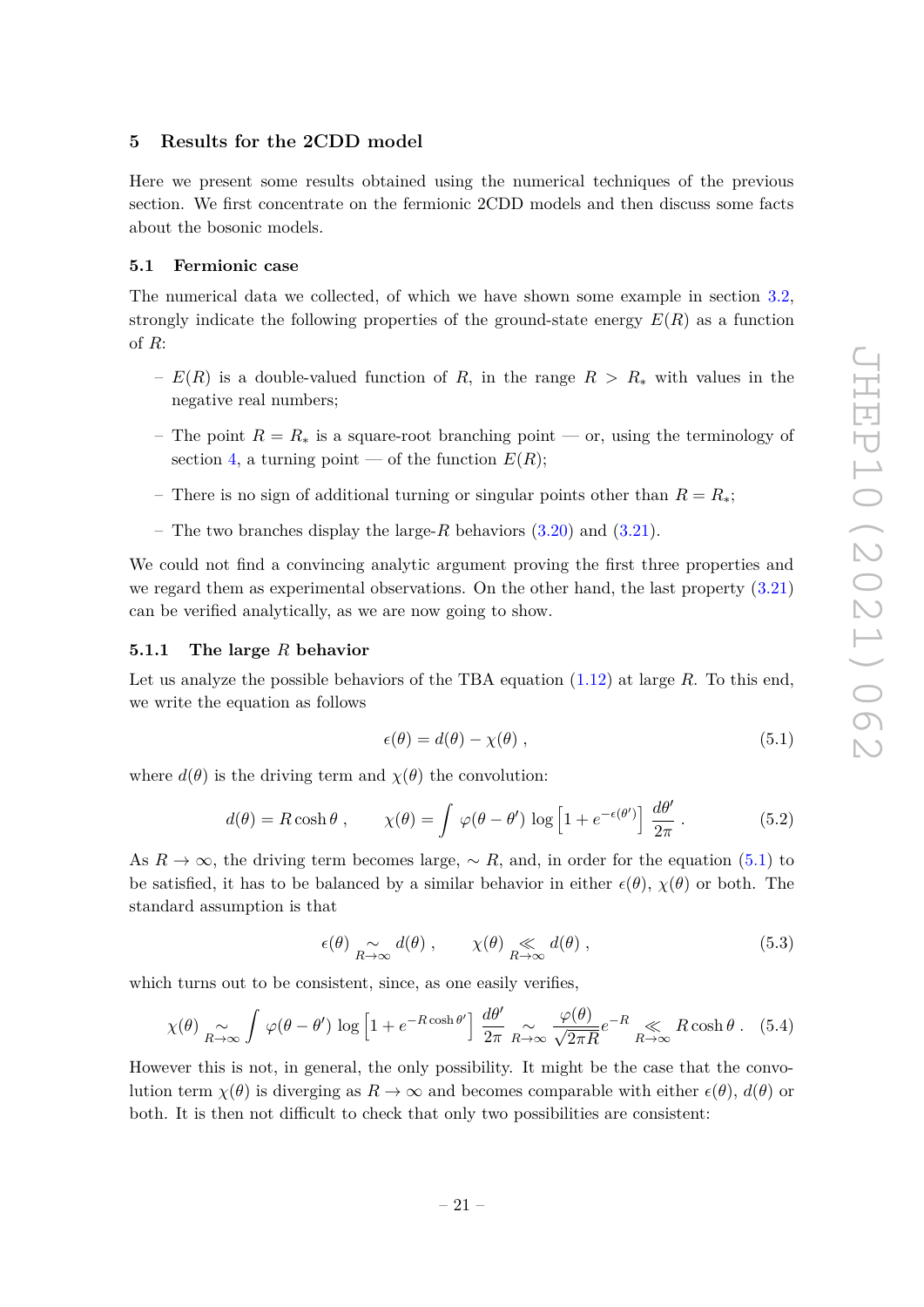1.  $\epsilon(\theta) \longrightarrow_{R \to \infty} 0$  and the kernel  $\varphi(\theta)$  is not integrable on the real line;

2.  $\epsilon(\theta) \underset{R\to\infty}{\sim} -R f(\theta)$  where  $f(\theta)$  is positive only in some finite<sup>[19](#page-23-0)</sup> subset  $\Theta \subset \mathbb{R}$  of the real line and negative everywhere else.

The scenario 1 cannot arise for the class of models we are dealing with, $^{20}$  $^{20}$  $^{20}$  since the ker-nels [\(3.6\)](#page-14-1) are obviously bounded functions of  $\theta \in \mathbb{R}$ . The situation 2 is, on the other hand, a possible one. Let us explore its consequences.

In the hypothesis that

<span id="page-23-2"></span>
$$
\epsilon(\theta) \underset{R \to \infty}{\sim} -R f(\theta) , \qquad \begin{cases} f(\theta) > 0 , \ \theta \in \Theta \subset \mathbb{R} , \\ f(\theta) \le 0 \quad \theta \in \Theta^{\perp} = \mathbb{R} - \Theta , \end{cases}
$$
 (5.5)

the convolution can be approximated as follows

$$
\chi(\theta) \underset{R \to \infty}{\sim} R \int_{\Theta} \varphi(\theta - \theta') f(\theta') \frac{d\theta'}{2\pi} + \int_{\mathbb{R}} \varphi(\theta - \theta') \log \left[1 + e^{-R|f(\theta')|} \right] \frac{d\theta'}{2\pi} \,. \tag{5.6}
$$

Discarding the second term in the right-hand side, we arrive at the linear equation

$$
f(\theta) = -\cosh\theta + \int_{\Theta} \varphi(\theta - \theta') f(\theta') \frac{d\theta'}{2\pi}.
$$
 (5.7)

Due to our hypothesis on the function  $f(\theta)$ , we see that the integrand in the right-hand side above is positive for any  $(\theta, \theta') \in \mathbb{R}^2$ , which implies the following bound

$$
0 \leq \int_{\Theta} \varphi(\theta - \theta') f(\theta') \frac{d\theta'}{2\pi} \leq \max_{t \in \Theta} [f(t)] \int_{\Theta} \varphi(\theta - \theta') \frac{d\theta'}{2\pi}.
$$
 (5.8)

Now, let  $\theta_M \in \Theta$  be such that  $f(\theta_M) = \max_{t \in \Theta} [f(t)]$ , then the following inequalities are true

$$
-\cosh\theta_{\rm M} \le f(\theta_{\rm M}) \le -\cosh\theta_{\rm M} + f(\theta_{\rm M}) \int_{\Theta} \varphi(\theta_{\rm M} - \theta') \frac{d\theta'}{2\pi} \,. \tag{5.9}
$$

Rearranging the right inequality above, we find that

$$
\int_{\Theta} \varphi(\theta_{\rm M} - \theta') \frac{d\theta'}{2\pi} \ge 1 + \frac{\cosh \theta_{\rm M}}{f(\theta_{\rm M})} > 1 , \qquad (5.10)
$$

which we can interpret as a constraint on the class of models which allow for this scenario. In fact, remember that the integral of the kernel on the whole real line,  $(3.17)$ , counts the

<span id="page-23-1"></span><span id="page-23-0"></span><sup>&</sup>lt;sup>19</sup>The subset  $\Theta$  cannot be infinite, since the equation [\(5.1\)](#page-22-3) forces  $\epsilon(\theta)$  to behave as  $d(\theta)$  for  $\theta \to \pm \infty$ .

<sup>20</sup>This scenario is, however, possible in models whose *S*-matrix presents a non-vanishing factor  $\Phi_{\text{entire}}(\theta)$  [\(1.9\)](#page-5-4). In particular it describes the large *R* behavior of the secondary branch  $\tilde{E}(R)$  in the *TT*¯-deformed theories.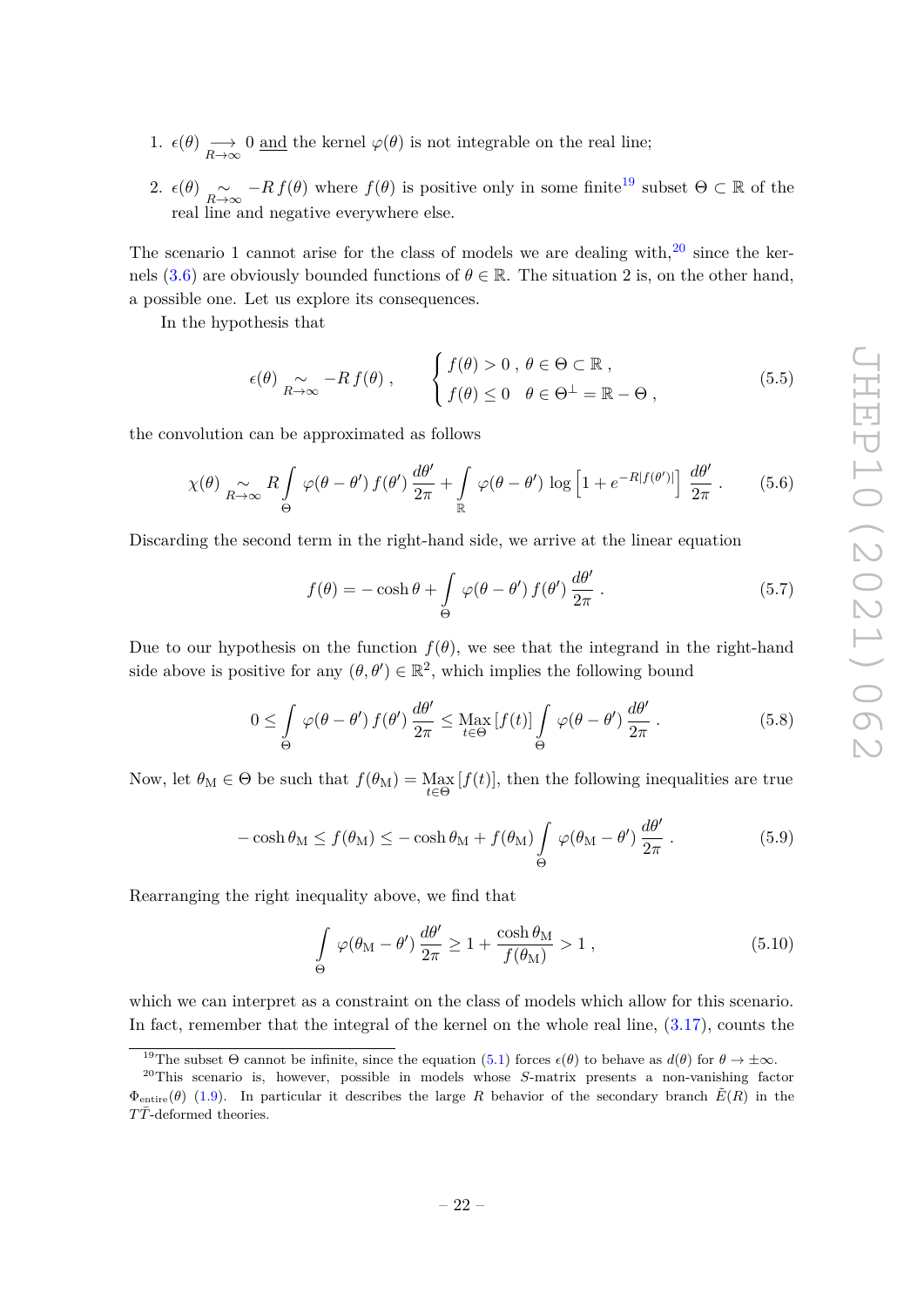number *N* of CDD factors appearing in the *S*-matrix [\(3.1\)](#page-12-2). But, since we assumed that Θ is a finite subset of R, we find that

$$
N > \int_{\Theta} \varphi(\theta_M - \theta') \frac{d\theta'}{2\pi} > 1 \quad \Longrightarrow \quad N > 1.
$$
 (5.11)

Thus we have found that the fermionic 1CDD models, namely sinh-Gordon and the staicase models, can only display the standard large *R* behavior [\(5.3\)](#page-22-4), [\(5.4\)](#page-22-5). We stress that this result should not be read as a proof of the absence of turning points in these models, but rather as a sanity check for the correctness of our computations, since the groundstate energy for fermionic 1CDD models is well known to be a smooth and monotonously increasing function of the radius in the whole range  $R > 0$ . Conversely, all fermionic *N*CDD models with  $N > 1$  allow for both the standard large *R* behavior [\(5.3\)](#page-22-4), [\(5.4\)](#page-22-5) and the non-standard one [\(5.5\)](#page-23-2). Consequently, their ground-state energy will possibly display both the asymptotic behavior  $(3.20)$  and  $(3.21)$ , where

$$
\varepsilon_{-} = \int_{\Theta} \cosh \theta \, f(\theta) \, d\theta \,, \tag{5.12}
$$

in accordance with the numerical data we have obtained.

# <span id="page-24-0"></span>**5.1.2 Analysis of the numerical data**

The fermionic 2CDD models were classified in section [3](#page-12-0) into cases (a) to (d). We have performed numerical analysis for all the different cases and the results show that the behaviors are qualitatively the same. Thus, we are going to show here the details of the numerical analysis only for the representative case (d). We begin by analyzing the numerical solution obtained through the PALC method for large values of *R*. It was argued in the previous section that the pseudoenergy should behave as in  $(5.5)$ , assuming negative values in a finite subset of the real line and positive values elsewhere. This is indeed checked to be true for all the 2CDD models under consideration, as illustrated for a particular member of this family in figure [6,](#page-25-0) and to be contrasted with the standard iterative solution (the primary branch) which is positive everywhere. The numerics indicate that the negativity region is always a single interval centered at the origin of the form  $\Theta = \{ \theta \in \mathbb{R} \mid -\Lambda \leq \theta \leq \Lambda \}.$  They also indicate that the interval size  $\Lambda$  is model-dependent. In particular, it seems to grow with  $\theta_0$  and decreases with  $\gamma$ . Nevertheless, the precise dependence of  $\Lambda$  on the parameters deserves further investigation.

We then proceed to analyze the secondary branch solution in the opposite extremum of *R*, i.e., as *R* approaches the critical value *R*∗. For some of the plots it will be convenient to show the results in terms of the log-scale distance

$$
x = \log(R/2) \tag{5.13}
$$

that alleviates the exponential dependence (with  $x_* = \log(R_*/2)$  for the corresponding critical point). Here we find it more instructive to display  $L(\theta)$  instead of the pseudoenergy itself in order to ease the comparison with the primary branch solution. The situation is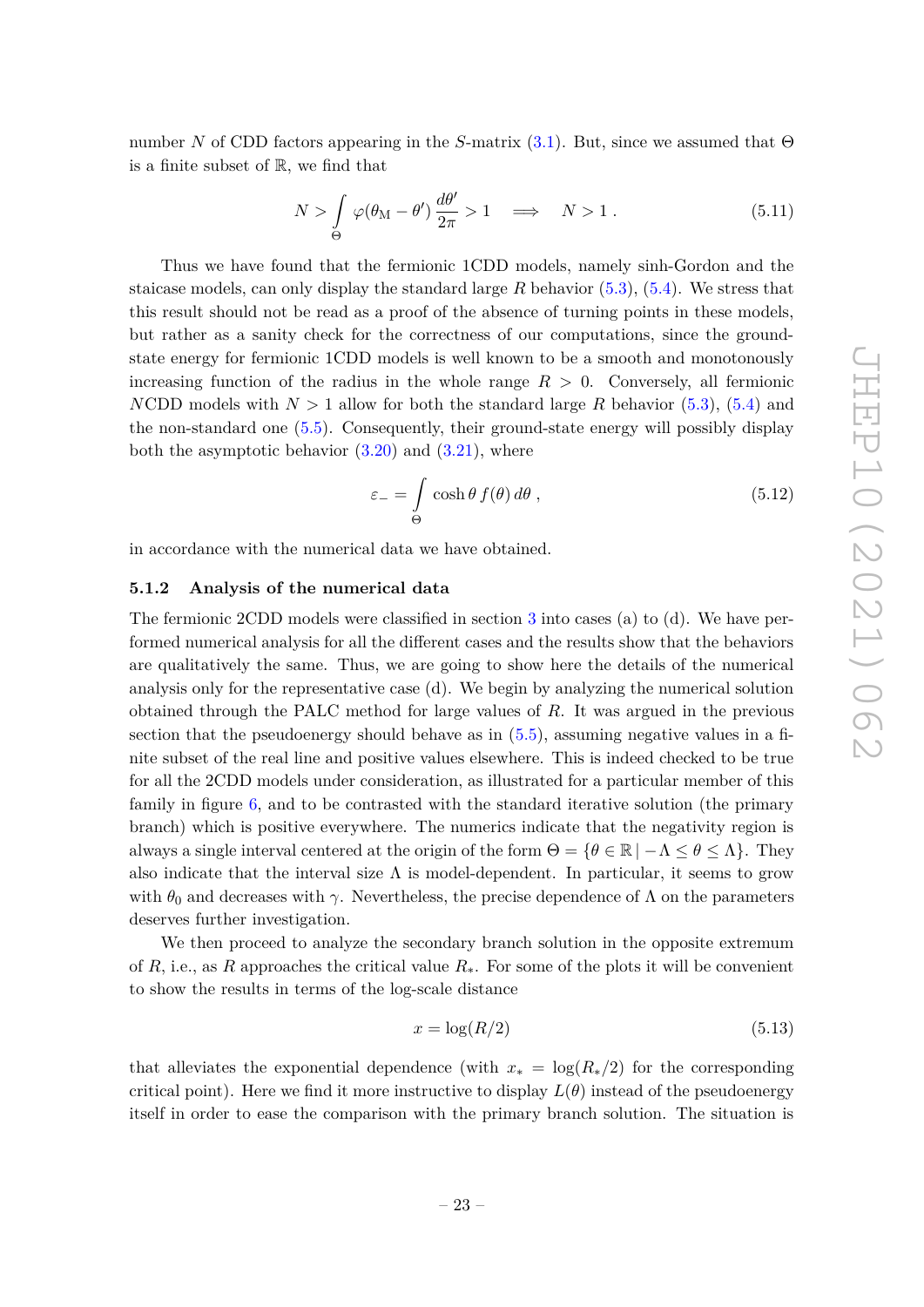<span id="page-25-0"></span>

**Figure 6.** Pseudoenergy  $\epsilon(\theta)$  for the secondary branch solution (blue) at large values of *R*, showing the expected behavior [\(5.5\)](#page-23-2), namely it is below 0 (marked with the dashed line) in a finite interval. Corresponding behavior of the iterative solution (red). Here the model parameters are  $\theta_0 = 2$  and  $\gamma = 4\pi/10$ , though we checked the qualitative picture to remain the same within the whole set of admissible values of  $\theta_0$  and  $\gamma$ .

<span id="page-25-1"></span>

**Figure 7.**  $L(\theta)$  for both the primary (red) and secondary (blue) branch solutions as R approaches the critical value *R*∗. For each color (blue or red), the color gradient indicates the decrease of *R* towards  $R_*$ , where the two branches merge. Here  $\theta_0 = 5$  and  $\gamma = 4\pi/10$ , which lead to  $R_* \approx 0.0192$ .

illustrated in figure [7.](#page-25-1) The two branches approach each other as the value of *R* decreases, eventually merging at  $R = R_*$  after which they become complex-valued. For each R, the function  $L(\theta)$  for the secondary branch is everywhere larger than the corresponding primary branch counterpart, which is compatible with the previously mentioned fact that it has lower energy (recall the overall minus sign in [\(1.14\)](#page-6-3)).

The critical value  $R_*$  could in principle have a dependence on  $\theta$ . We ran an extensive numerical test exploring this possibility, but all the numerical results indicate *θ*independence to high accuracy, even though at this moment we do not have an analytic proof of this property. The analyses were as follows. We first ran the iterative numerical routine and computed the pseudoenergy  $\epsilon(\theta)$  for at least ten different values of *x* differing from each other and from  $x_*$  by 10<sup>-8</sup>. Then, we selected several values of  $\theta$  and for each value we performed a square root fit of the form  $a(\theta) + b(\theta)\sqrt{-x_*(\theta) + x}$ . The fits were done using Mathematica's NonlinearModelFit function by giving an initial estimate for *x*∗(*θ*).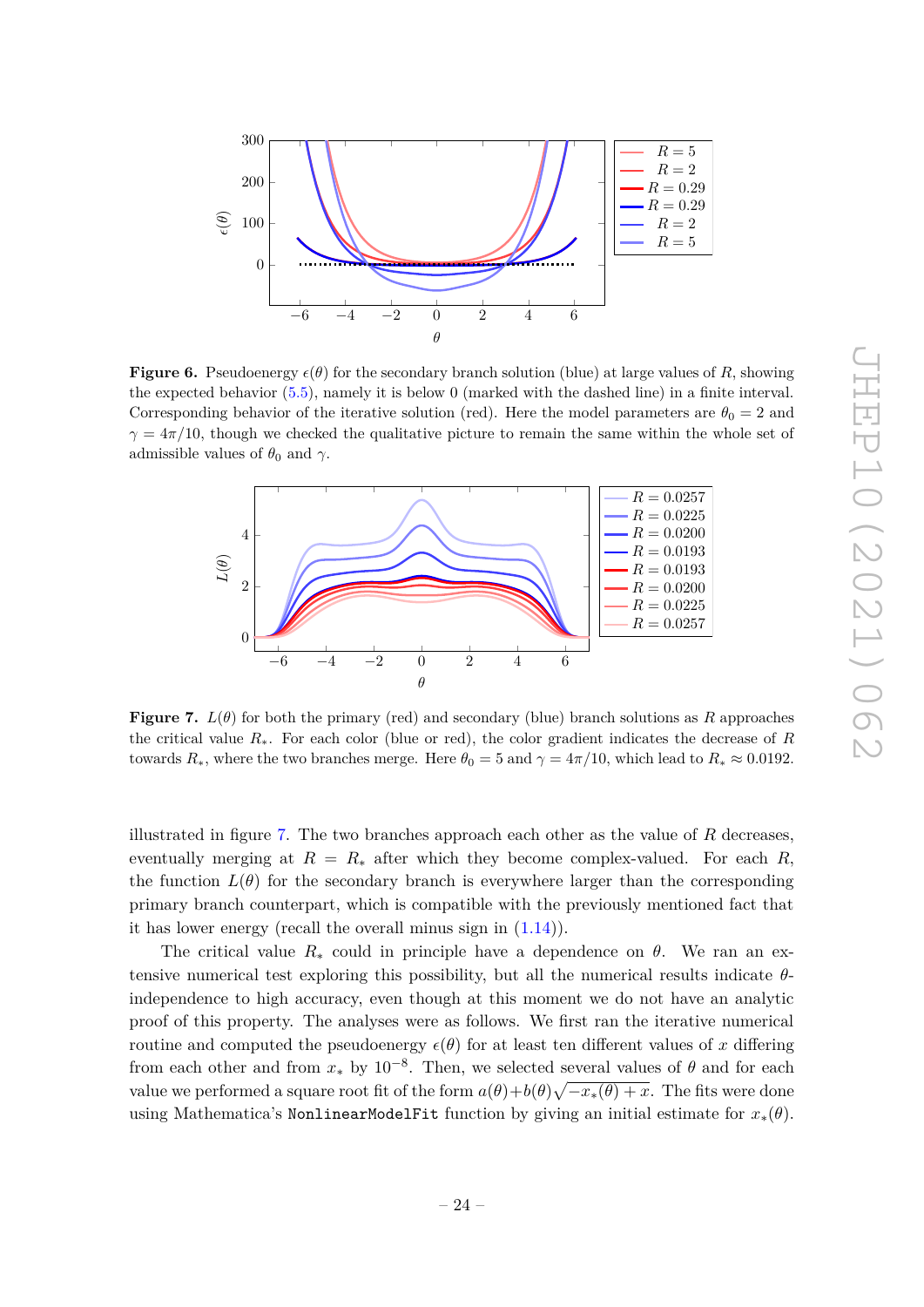<span id="page-26-1"></span>

**Figure 8.** Dependence of the critical *x*<sup>∗</sup> in the model parameters. Black lines correspond to fermionic 2CDD models, red lines correspond to bosonic ones. On (a), we demonstrate the validity of the narrow resonance limit approximation for *x*<sup>∗</sup> (red and black bullets/boxes), see in [5.3.](#page-28-0)

By comparing all the obtained  $x_*(\theta)$ , we verified that they agree up to errors greater than 10−<sup>8</sup> which was our minimal working precision. The analysis was performed for several values of  $\theta_0$  and for  $\gamma$  in the range  $0 \leq \gamma \leq (99/200)\pi$ . In many cases, when the number of necessary points in the discretized  $\theta$  grid was not very high it was possible to work with even higher precision. In those cases, another way of getting *x*<sup>∗</sup> with high precision is by assuming a square root behavior for the pseudoenergy and solving the resulting equations using Mathematica's FindRoot function.

In addition, we also verified that  $R_*$  depends smoothly on the model parameters  $\theta_0$ and  $\gamma$ , as shown in figure [8](#page-26-1) for both the fermionic and bosonic models. In particular, for large  $\theta_0$  we have the asymptotic behavior  $x_* = \log(R_*/2) \approx -\theta_0 + x_*^{(0)}$  (see section [5.3](#page-28-0) for a derivation in the special limit where  $\gamma$  is close to  $\pi/2$ , for which  $x_*^{(0)} = \log \log(2 + 2\sqrt{2})$ ; for other values of  $\gamma$  the linear term remains the same, though  $x_*^{(0)}$  is different).

#### <span id="page-26-0"></span>**5.2 Bosonic case**

We have also repeated the analysis described above using the PALC method to the case of bosonic systems. The numerical routine used in this case only differs from the fermionic case by a few signs. As already mentioned in section [3,](#page-12-0) the solutions to the TBA equation for the bosonic models have intricate behavior already for the 1CDD cases. It was first noticed in [\[19\]](#page-35-12) (for the case of real  $u_1$ , in the notation of  $(3.7)$ ) that the numerical iterative routine stops converging for some  $R_{*}$ , signaling the presence of a singularity. In fact, we have verified numerically that all the bosonic models up to two CDD factors behave similarly to the fermionic 2CDD models of previous section, i.e., they have a "primary branch" and a "secondary branch" which merge at a critical scale *R*∗, where the energies  $E(R)$  have square-root singularities in  $R_*,$  and the value of  $R_*$  is independent of  $\theta$ .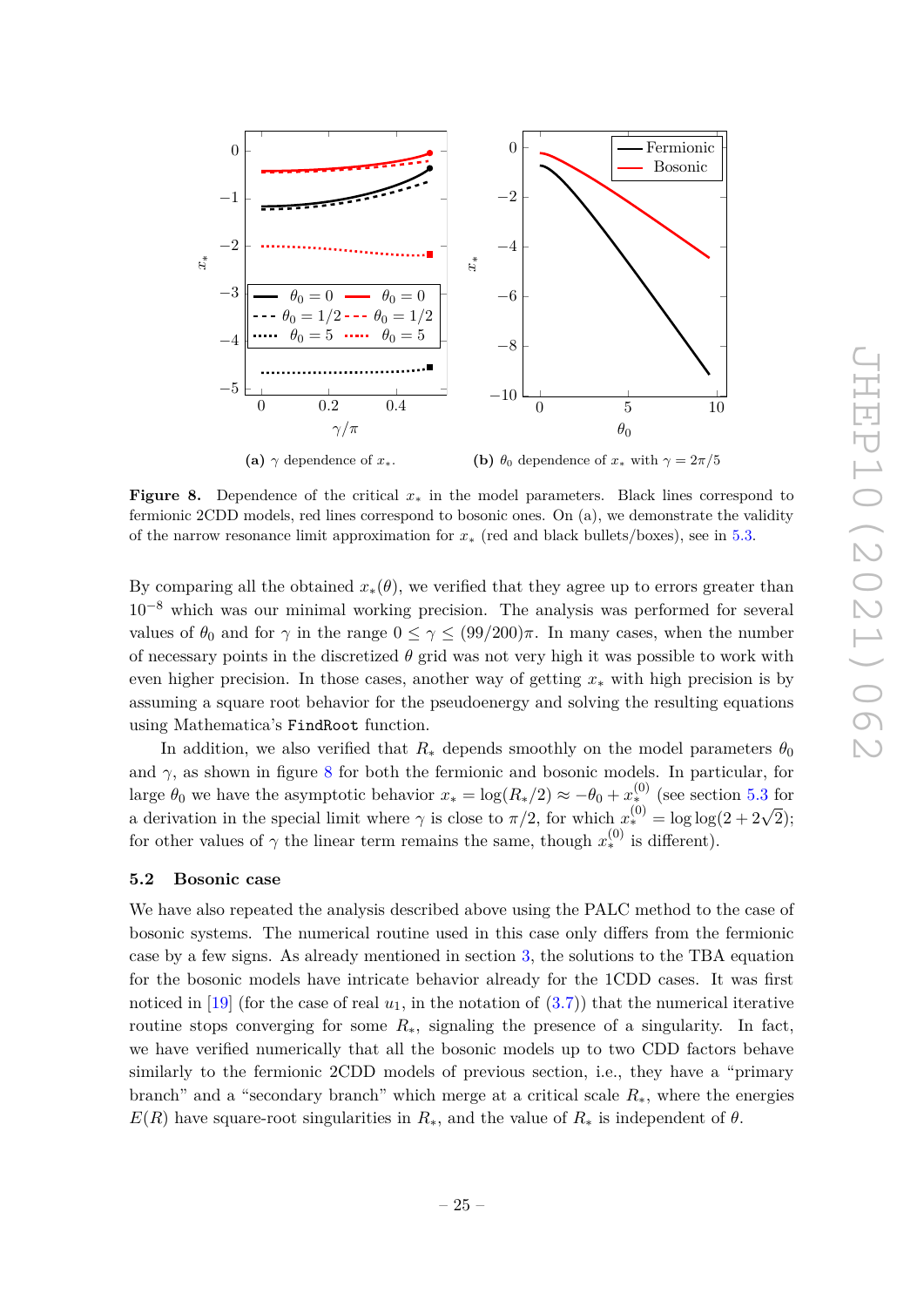<span id="page-27-1"></span>

**Figure 9.** *L*( $\theta$ ) for the 2CDD bosonic model of type (d) with  $\theta_0 = 5$  and  $\gamma = 3\pi/10$ , in which case  $R_* \approx 0.2382$ . Similarly to the fermionic case the function  $L(\theta)$  for the secondary branch is everywhere greater than the one for the first branch.

There is a simple argument based on the well-known relation between bosonic and fermionic TBA which makes this behavior of the bosonic 1CDD model rather natural. Consider the TBA equation [\(1.12\)](#page-6-2), [\(1.13\)](#page-6-4) with  $\sigma = +1$  and an *NCDD* kernel [\(3.1\)](#page-12-2), and introduce the following function

$$
\tilde{\epsilon}(\theta) = \log \left[ e^{\epsilon(\theta)} - 1 \right] \,. \tag{5.14}
$$

Some trivial manipulations show that this function satisfies a fermionic TBA equation with kernel

<span id="page-27-2"></span>
$$
\tilde{\varphi}(\theta) = \varphi(\theta) + 2\pi\delta(\theta) , \qquad (5.15)
$$

with the  $\delta(\theta)$  being the Dirac  $\delta$ -function. Therefore, a general bosonic *NCDD* model is equivalent to the  $(N + 1)$ CDD fermionic TBA, taken in the limit when  $u_{N+1} \rightarrow 0$ (see  $(3.6)$ ).<sup>[21](#page-27-0)</sup> Recalling the arguments presented in section [5.1.1,](#page-22-2) we conclude that bosonic *NCDD* models admit two different types of large *R* behaviors whenever  $N > 0$ .

The large R regime of the pseudoenergy  $\epsilon(\theta)$  for the primary branch is as expected and it is easily accessed numerically, however for the secondary branch it is more involved to compute it. By increasing the value of  $R$ , eventually we reach a value  $R'$  where the PALC method suddenly ceases to provide a real solution and reverts back to the primary branch solution. Analyzing the behavior of  $\epsilon(\theta)$  for complex values of  $\theta$ , we verified that a pair of complex conjugate zeros of  $z(\theta) = 1 - e^{-\epsilon(\theta)}$  is approaching the real axis and causing the numerical instability. In principle it is possible to refine the numerical methods so as to obtain solutions for  $R > R'$ . However, it is not clear at the moment whether or not those singularities of  $L(\theta)$  ever cross the real axis. In case they do, an analysis similar to the one performed in [\[33\]](#page-36-5) for the excited state TBA could be carried out. We leave the analysis of the large *R* behavior of the secondary branch in bosonic models for a future study.

The behavior of the models for *R* close to  $R_*$  is illustrated in figure [9](#page-27-1) by the  $L(\theta)$ function for a 2CDD model of type (d). The qualitative picture is similar to the fermionic

<span id="page-27-0"></span><sup>&</sup>lt;sup>21</sup>Notice that  $\lim_{u\to 0} \log \frac{i \sin u - \sinh \theta}{i \sin u - \sinh \theta} = i\pi \operatorname{sign}(\theta)$ , for the principal branch of the log function.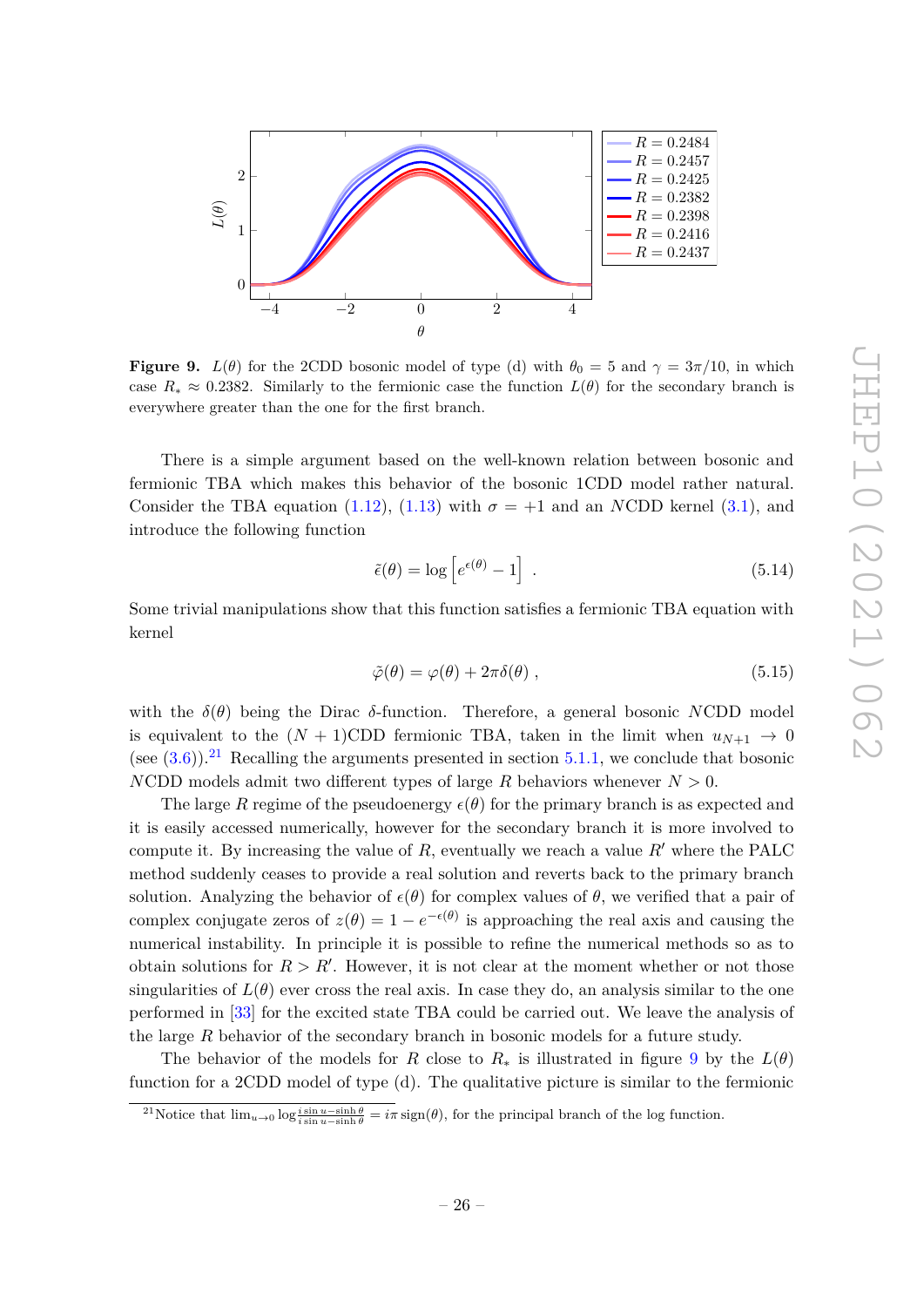case, i.e. the function  $L(\theta)$  for the secondary branch solution is greater everywhere than the one for the primary branch and the two merge as the critical point is approached. We conclude this subsection by showing in figure [8](#page-26-1) the smooth dependence of *x*<sup>∗</sup> on the model parameters and in particular in the limit  $\gamma \to \pi/2$ . In addition, notice that the bosonic curve is always above of the fermionic curve for the same parameters. This can be understood by analyzing the map [\(5.15\)](#page-27-2) and the fact that the additional delta function term always give a positive contribution to the convolution term of the TBA equations.

#### <span id="page-28-0"></span>**5.3 Narrow resonance limit**

Here we consider the special limit  $\gamma \to \frac{\pi}{2}$  of the kernel [\(3.12\)](#page-15-3). In this limit the poles of the kernel get closer to the real line, finally forming two Dirac  $\delta$  functions. We shall refer to this as the Narrow Resonance (NR) limit. After integration of the delta functions and exponentiation, TBA [\(1.12\)](#page-6-2) becomes the difference equation

<span id="page-28-1"></span>
$$
Y(\theta|R) = e^{-R\cosh\theta} [1 - \sigma Y(\theta + \theta_0|R)]^{-\sigma} [1 - \sigma Y(\theta - \theta_0|R)]^{-\sigma}, \qquad (5.16)
$$

where we introduced the notation  $Y(\theta|R) = e^{-\epsilon(\theta|R)}$ . Note that this can be seen as an infinite set of equations relating the values of *Y* on the grid points  $\theta \in (-\theta_0, \theta_0) + \theta_0 \mathbb{Z}$ .

Let us focus on the fermionic case  $(\sigma = -1)$ . Introducing  $y_k = Y(\theta + k\theta_0)$  and  $g_k = e^{-R \cosh(\theta + k\theta_0)}$  we can write [\(5.16\)](#page-28-1) as

$$
y_k = g_k(1 + y_{k-1})(1 + y_{k+1}), \qquad (k \in \mathbb{Z})
$$
\n(5.17)

and look for a solution for different grids specified by a choice of  $\theta$ . This is an infinite set of equations, however starting with  $k = 0$  one can obtain an approximate solution by truncating the system for some  $|k| \leq m$ , since  $g_k$  and  $y_k$  decay very rapidly with *R* and  $\theta_0$ , and hence with *k*. Truncating to  $m = 1$  leads to the quadratic equation

<span id="page-28-3"></span>
$$
y_0 = k_0[1 + g_1(y_0 + 1)][1 + g_{-1}(y_0 + 1)].
$$
\n(5.18)

One can now choose the integer lattice (i.e.,  $\theta = 0$ ), to get

$$
y_0 = -1 - e^{-R \cosh \theta_0} + \frac{1}{2} e^{R(1 + 2 \cosh \theta_0)} \left( 1 \pm \sqrt{1 - 4e^{-R(1 + \cosh \theta_0)} (1 + e^{-R \cosh \theta_0})} \right).
$$
 (5.19)

The solution develops a square root singularity at  $x_* \approx -\theta_0 + \log \log(2(1+\sqrt{2}))$ , which is compatible with our findings in section [5.1.2.](#page-24-0) This point is shown as a red bullet in figure [8a.](#page-26-1) In contrast to the general case, it is clear that here the branching point depends on the choice of  $\theta$  lattice. Let us also comment that a similar analysis of the truncated system in the bosonic case  $(\sigma = +1)$  using the half-integer lattice leads to the black box shown in figure  $8a^{22}$  $8a^{22}$  $8a^{22}$ 

Note that the truncation to  $m = 1$  is only valid for sufficiently large R and  $\theta_0$ . Increasing the truncation order leads to more coupled equations, which in turn can be recast as an

<span id="page-28-2"></span> $22$ The analog of  $(5.19)$  comes with a more complicated square root argument and no analytical solution for  $x_*$  as a function of  $\theta_0$  can be found in that case, although it is straightforward to find it numerically.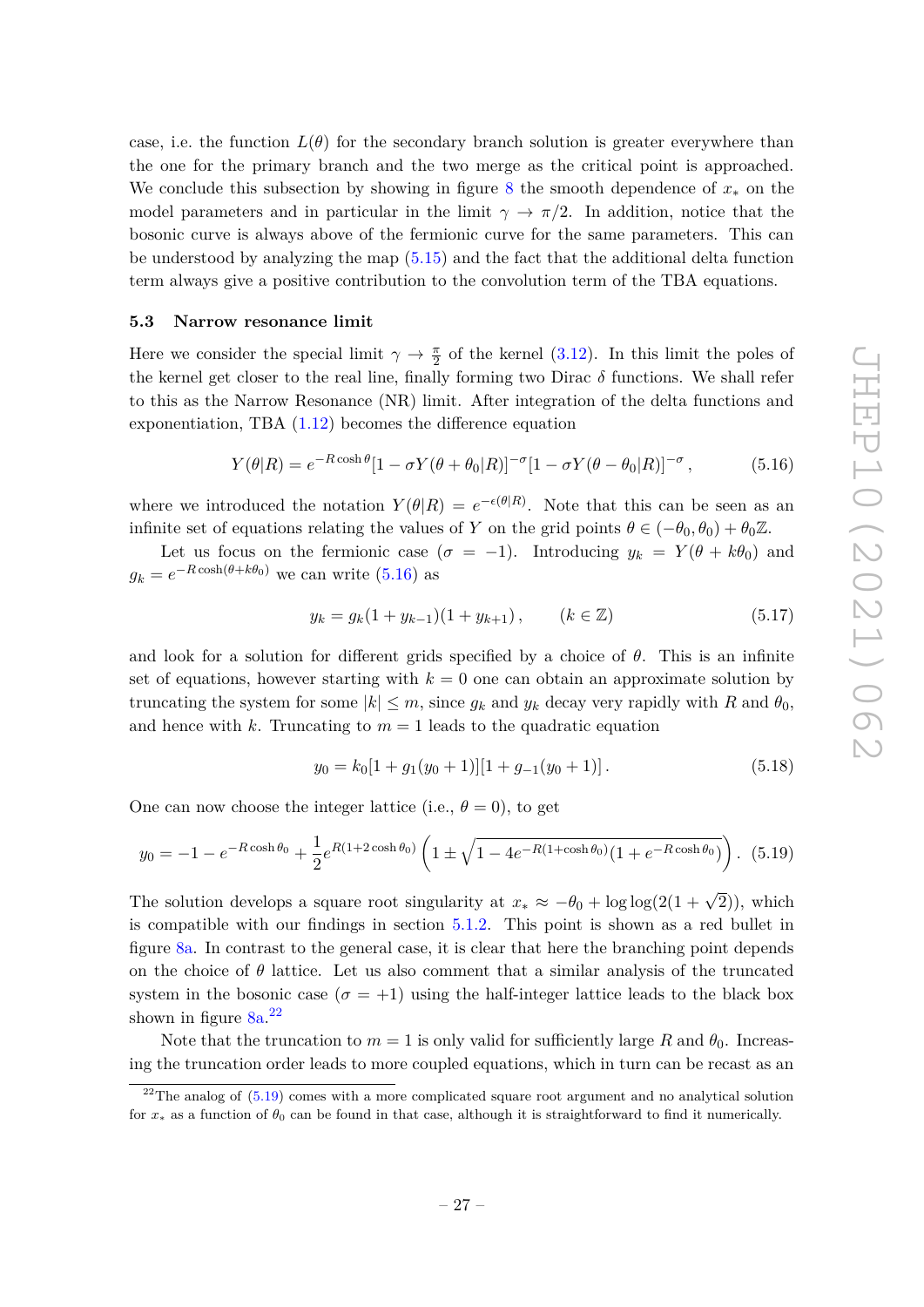<span id="page-29-1"></span>

**Figure 10.** Approaching the Narrow Resonance (NR) limit for  $\theta_0 = 2$  and  $x = 1.75$ .

(more complicated) algebraic equation for  $y_0$ , with parameters depending on  $\theta$ . The number of solutions increases accordingly. However, for any  $\theta \in (-\theta_0, \theta_0)$  there is always a single pair of solutions which collide and form a branching point at some  $x_*(\theta) \approx -\theta_0 + \text{const.}$ corresponding to real, positive  $R_*(\theta)$ , a feature that is not altered by increasing the truncation order.

Finally, we remark that in the further special limit  $\theta_0 = 0$ , the difference equa-tions [\(5.16\)](#page-28-1) become simple algebraic equations for  $Y(\theta)$  that can be exactly solved both in the fermionic and the bosonic case, leading to exact expressions  $x_* = \log \log 2$  and  $x_* = \log \log \frac{3}{2}\sqrt{3}$  for the critical points, respectively. These points are also shown in fig-ure [8a,](#page-26-1) emphasizing the smooth nature of the limit  $\gamma \to \frac{\pi}{2}$ .

In figure [10](#page-29-1) we present as an example a solution with  $m = 8$  truncation together with the iterative solution of the integral equation [\(1.12\)](#page-6-2) for  $\theta_0 = 2$  and  $\gamma$  approaching  $\pi/2$ , just before reaching the (first) critical  $R_*(\theta)$  of the NR limit. The transition seems to be smooth, however we do not yet have a complete understanding of the nature of this limit. We plan to revisit the narrow resonance model in a more sistematic way in the future.

#### <span id="page-29-0"></span>**6 Discussion**

There are two general questions which we believe our results shed some light upon. One concerns the short-distance behavior of the theory under the generalized TTbar deformation [\(1.4\)](#page-4-2). Our results supports the expectation that, at least in the cases when the CDD factor in the associated *S*-matrix deformation has the form [\(1.10\)](#page-6-5), [\(1.8\)](#page-5-5) with finite *N*, the theory develops the Hagedorn singularity corresponding to a density of high-energy states much greater than what is allowed in a Wilsonian QFT. Although we demonstrated this in a limited set of examples — the 2CDD deformations of the free *S*-matrix with both fermionic and bosonic statistics and the 1CDD deformations of the free boson *S*-matrix this result likely extends to more general *N*CDD deformations, at least for massive theories involving only one kind of particles. In fact the case  $N = \infty$ , a model known as *Elliptic sinh-Gordon*, is shown to display the same behavior as the ones studied here [\[34\]](#page-36-6). We note that this behavior is qualitatively the same as the one encountered under the "TTbar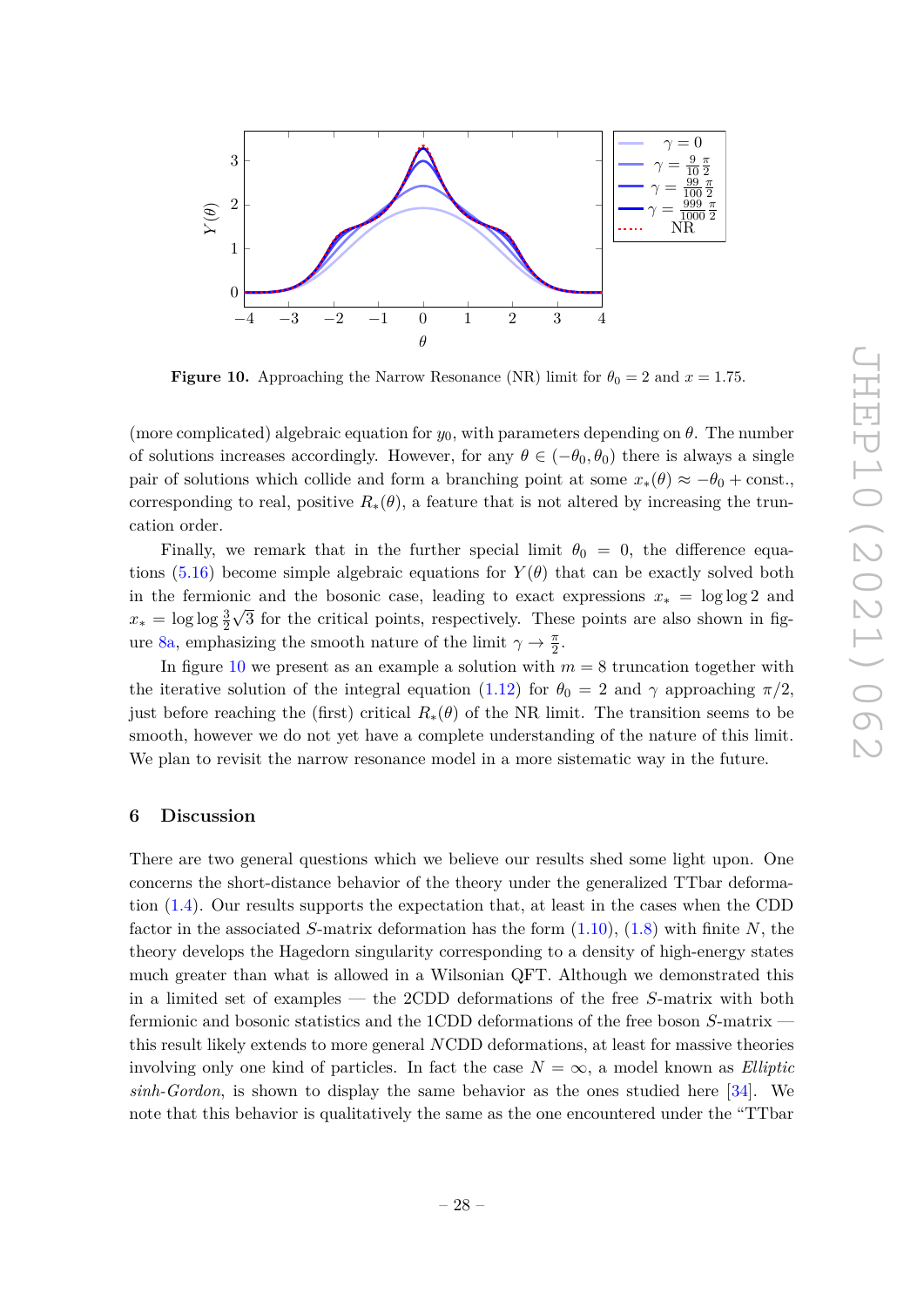proper" deformation [\(1.1\)](#page-2-1) of a generic local QFT. Moreover, the singularity of *E*(*R*) at the Hagedorn point  $R_*$  is a square-root branching point, exactly as in the TTbar deformations with negative  $\alpha$ . From a formal point of view, this nature of the singularity is not entirely unexpected. Indeed, the character of the singularity relates to the rate of approach of the Hagedorn asymptotic [\(2.9\)](#page-11-3) at high energy  $\mathcal{E} \to \infty$ . Assume that the approach is power-like<sup>[23](#page-30-0)</sup>

<span id="page-30-1"></span>
$$
S(\mathcal{E}) = R_* \mathcal{E} - \frac{a L^{\kappa + 1}}{\mathcal{E}^\kappa} + \cdots \tag{6.1}
$$

where  $\kappa$  is some positive number, L is the spatial size of the system which is assumed to be asymptotically large, and the dots represent yet higher negative powers of  $\mathcal{E}$ . The dependence on *L* of the subleading term reflects the extensive nature of the entropy, which must behave as  $L \sigma(\mathcal{E}/L)$  in the limit  $L \to \infty$ , with the intensive quantity - the entropy density  $\sigma$  - depending on the energy density  $\mathcal{E}/L$ . Inspection of [\(6.1\)](#page-30-1) reveals the mass dimension of the coefficient *a* to be  $a \sim [\text{mass}]^{2\kappa+1}$ . Having in mind that all the deformation parameters  $\alpha_s$  in [\(1.4\)](#page-4-2) have even integer dimensions, one could expect that the exponent  $2\kappa + 1$  is an integer. The lowest positive  $\kappa$  consistent with this assumption is  $\kappa = 1$ , and then  $(6.1)$  leads exactly to the square-root singularity of  $E(R)$ . Still, the physics behind this simple character of the singularity appears mysterious. Analytic continuation of  $E(R)$ below *R*<sup>∗</sup> returns complex values of *E*. This likely signals an instability of the ground state at  $R < R_*$  against some sort of decay. If so, what is the product(s) of the decay? Usually in a theory with finite range of interaction the decay of the unstable ground state goes through the process of nucleation, as in the "false vacuum" decay studied in [\[36,](#page-36-7) [37\]](#page-36-8). However such a decay would imply a much weaker — and analytically more complicated — singularity at *R*∗. Therefore the simple algebraic character of the actual singularity appears puzzling. A different, but possibly related, question is the physical interpretation of the secondary branch of *E*(*R*) discovered in section [5.](#page-22-0)

An even more general question concerns the relation between the *S*-matrix and the underlying local structure. Suppose we are given an *S*-matrix, i.e. a collection of masses of stable particles as well as the full set of scattering amplitudes, satisfying all the standard requirements of the *S*-matrix theory - unitarity, analyticity, crossing and bootstrap conditions (see e.g. [\[38,](#page-36-9) [39\]](#page-36-10)), with the singularity structure consistent with the macro-causality [\[40\]](#page-36-11). Is there a local QFT generating such a scattering theory? The answer is generally no. There are consistent *S*-matrices which cannot be derived from Wilsonian QFT, and indeed do not have an underlying local structure, meaning a complete algebra of local operators. This possibility is famously realized in string theories. The results presented here support the expectation that the overwhelming majority of self-consistent *S*-matrices are not derivable from local QFT. Although this expectation arise from a general analysis of the RG flows [\[4\]](#page-34-3), we substantiate it by providing concrete examples in  $1+1$  dimensions with factorizable *S*-matrices consisting of pure CDD factors. We studied a number of examples of such *S*-matrices and verified that they lead to the Hagedorn density of high-energy states [\(2.9\)](#page-11-3), familiar to the string theories. What's more, it looks likely that this situation

<span id="page-30-0"></span> $^{23}$ It is interesting to compare this assumption with the analysis of thermodynamic stability in [\[35\]](#page-36-12).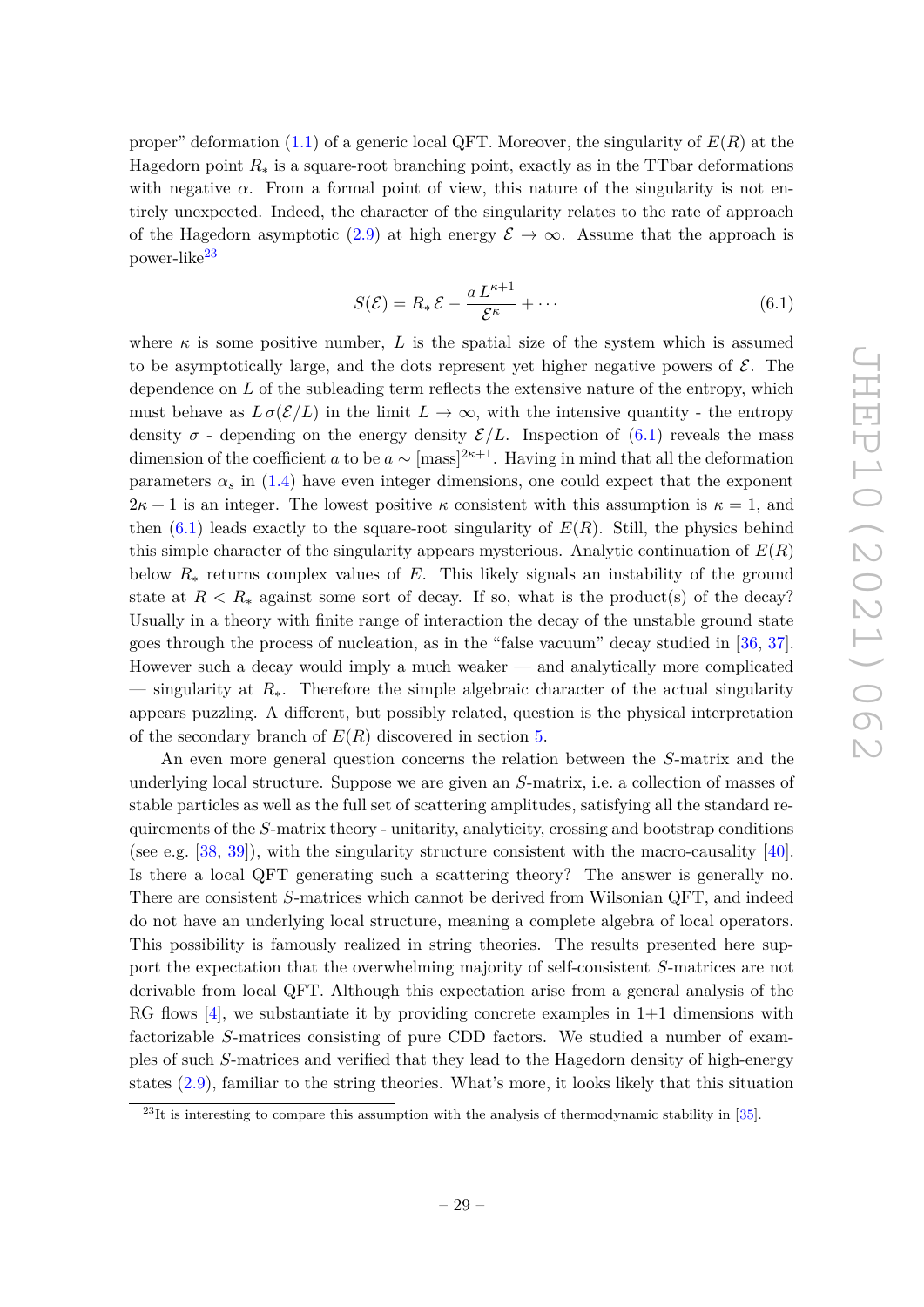is rather general: with the exception of a small subset of "local field-theoretic" *S*-matrices, the bulk part of the space of consistent, factorizable S-matrices in  $1+1$  dimensions, leads to a Hagedorn transition. This statement of course needs to be verified on a more systematic level, but it is tempting to conjecture that this is a general situation, not limited to integrable theories and to low space-time dimensions. If so, would it mean that the majority of consistent *S*-matrices correspond to some kind of string theories? Or maybe there is a more general class of theories, besides the strings, which break the standard local structure of QFT while preserving macro-causality and exhibit the stringy density of states?

The present work represents a first step of a project having as a goal the systematic analysis of the TBA equations for completely general CDD-deformed factorizable *S*-matrices, with arbitrarily complicated CDD factors [\(1.7\)](#page-5-3), possibly including the factors [\(1.9\)](#page-5-4) with singular behavior at high energies. Clearly, also CDD deformations of more complicated *S*-matrices, involving more than one kind of particles — possibly having mass degeneracies, a situation leading to off-diagonal scattering — have to be studied. Such *S*-matrices lead to systems of TBA equations more complicated than the simple equation [\(1.12\)](#page-6-2). Nonetheless, we believe that the numerical methods adopted here, in particular the PALC routine, can be adopted in full generality. Finally, a similar analysis can be extended to the CDD deformed "massless TBA systems" (see e.g. [\[29,](#page-36-1) [41,](#page-36-13) [42\]](#page-36-14)). Although the physical foundation here is less firm — since the notion of *S*-matrix is ambiguous for massless theories in  $1+1$  dimensions — these cases might yield welcome surprises.

# **Acknowledgments**

AZ acknowledges warm hospitality extended to him at the International Institute of Physics, Natal, Brasil, where parts of this work were done. AZ is grateful to A. Polyakov and F. Smirnov for interest and discussions. SN wishes to thank R. Tateo, L.G. Córdova and F.I. Schaposnik for their always interesting and useful comments and questions. Work of GC was supported by MEC and MCTIC. Work of TF was supported by the Serrapilheira Institute (grant number Serra-1812-26900). ML was supported by the National Research Development and Innovation Office of Hungary under the postdoctoral grant PD-19 No. 132118 and by the Fund TKP2020 IES (Grant No. BME-IE-NAT), under the auspices of the Ministry for Innovation and Technology. Early stage of ML's work was carried out at the International Institute of Physics, Natal, Brasil where he was supported by MEC and MCTIC. Work of SN is supported by NSF grant PHY-1915219. Work of AZ was partly supported by the NSF grant PHY-191509.

#### <span id="page-31-0"></span>**A Predictor-corrector routine**

In general, a predictor-corrector routine is, as the name suggests, a two-step procedure to solve an equation, by first performing an educated (numerical) guess and subsequently adjusting it. In the case we are concerned with, we wish to solve the equation

$$
H(\epsilon, R) = -\epsilon(\theta) + R \cosh \theta - \int \frac{d\theta'}{2\pi} \varphi(\theta - \theta') \log \left(1 + e^{-\epsilon(\theta')} \right) = 0 , \qquad (A.1)
$$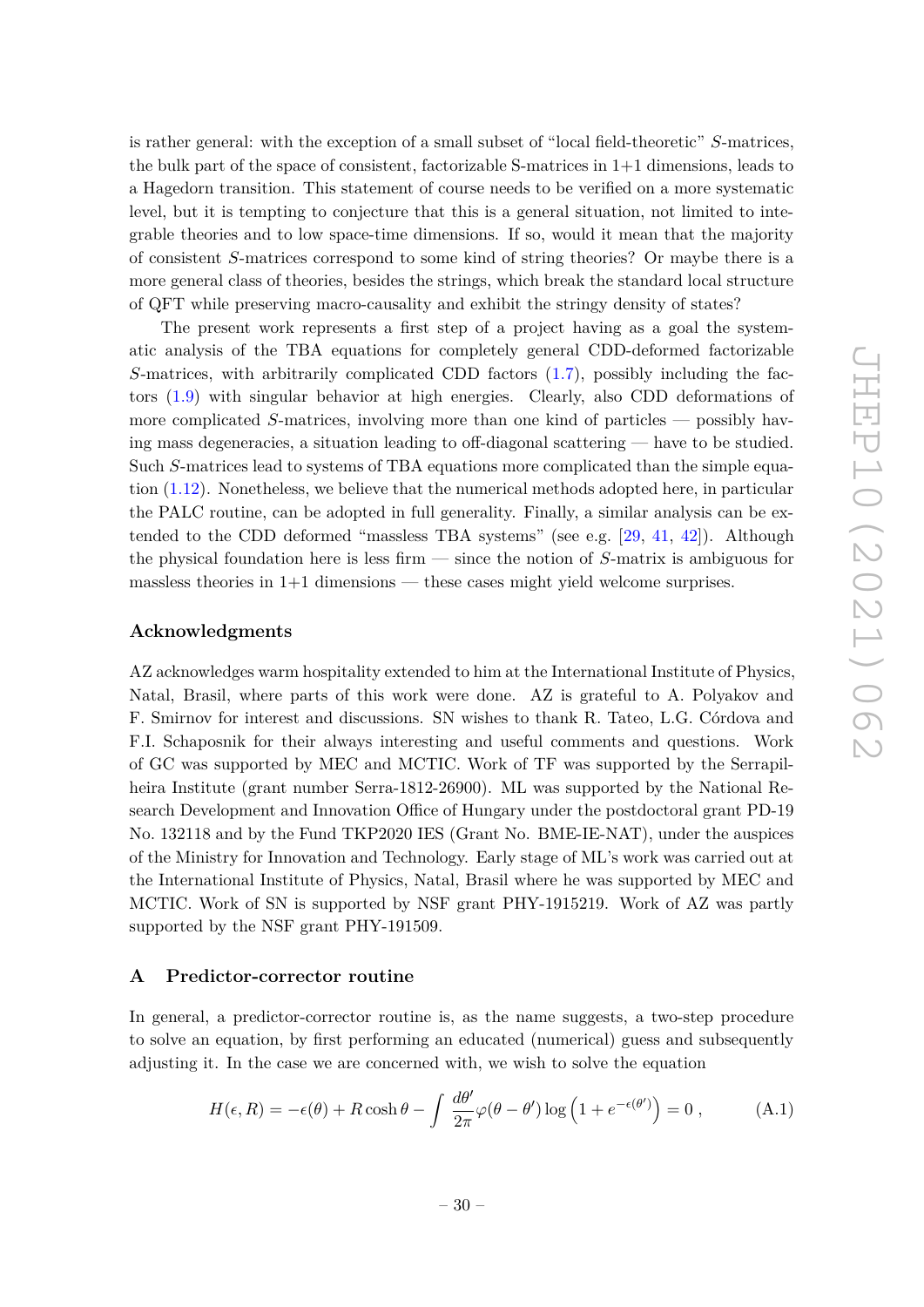with  $\varphi$  being the 2CDD kernel  $(3.12)$ 

$$
\varphi(\theta) = \sum_{\sigma,\sigma'=\pm 1} \frac{1}{\cosh(\theta + \sigma\omega + i\sigma'\gamma)}.
$$
 (A.2)

Obviously, we are going to deal with an appropriate truncation and discretization of the above equation, taking the following form

$$
H_k(\vec{\epsilon}, R) = -\epsilon_k + R \cosh \theta_k - \frac{1}{2\pi} \sum_l \Delta \theta \varphi_{kl} \log \left( 1 + e^{-\epsilon_l} \right) = 0 , \qquad (A.3)
$$

with  $\Delta\theta$  being the lattice step (taken to be constant, for simplicity) and

$$
\varphi_{kl} = \sum_{\sigma,\sigma'=\pm 1} \frac{1}{\cosh((k-l)\Delta\theta + \sigma\omega + i\sigma'\gamma)}.
$$
 (A.4)

The two steps of the predictor-corrector routine can be then described as follows

• **Predictor**. This part of the routine takes as input a point  $c(s_j) = (\vec{\epsilon}_j, R_j)$  on the solution curve and uses the initial value problem form  $(4.11)$ , which we recall here

$$
H'(c(s))\dot{c}(s) = \vec{0}, \qquad ||\dot{c}(s)|| = 1, \qquad c(s_j) = (\vec{\epsilon}_j, R_j), \qquad (A.5)
$$

to yield a reasonable guess for a new point  $c^{(0)}(s_{j+1}) = (\vec{\epsilon}_{j+1}^{(0)}, R_{j+1}^{(0)})$ . The simplest way to obtain such a point is to employ the so-called *Euler predictor*, which implements the equation

$$
(\vec{\epsilon}_{j+1}^{(0)}, R_{j+1}^{(0)}) = (\vec{\epsilon}_j, R_j) + \delta s \frac{t_j}{||t_j||}, \qquad (A.6)
$$

where the  $N + 1$  vector  $t_j$  is tangent to the extended Jacobian  $H'(c(s))$  at the point  $(\vec{\epsilon}_i, R_i)$ :

$$
H'(\vec{\epsilon}_j, R_j)t_j = 0.
$$
\n(A.7)

• **Corrector**. This second part of the routine engages in the problem of adjusting the predictor's output  $(\vec{\epsilon}_{j+1}^{(0)}, R_{j+1}^{(0)})$  to a point actually lying on the solution curve. It does so by some iterative method for solving the equation  $\vec{H} = 0$  starting from an initial, reasonably close, guess. The fastest and least expensive of these methods is the Newton's one, which in our case would take the following form

$$
\vec{\epsilon}_{j+1}^{(\ell+1)} = \vec{\epsilon}_{j+1}^{(\ell)} - [\mathcal{J}(\vec{\epsilon}_{j+1}^{(\ell)}, R_{j+1}^{(\ell)})]^{-1} H(\vec{\epsilon}_{j+1}^{(\ell)}, R_{j+1}^{(\ell)}) , \qquad R_{j+1}^{(\ell+1)} = R_j^{(\ell+1)} \quad \text{(A.8)}
$$

if only we were not worried to encounter a point where  $\mathcal J$  is not invertible. In fact we are concerned precisely with such an eventuality, it being the very reason that led us to consider the PALC method and the associated predictor-corrector routine. Hence, we need to appropriately modify Newton's method in order to accommodate the possibility of a singular  $\mathcal{J}$ , with  $H'$  of maximal rank *N*. The way to handle such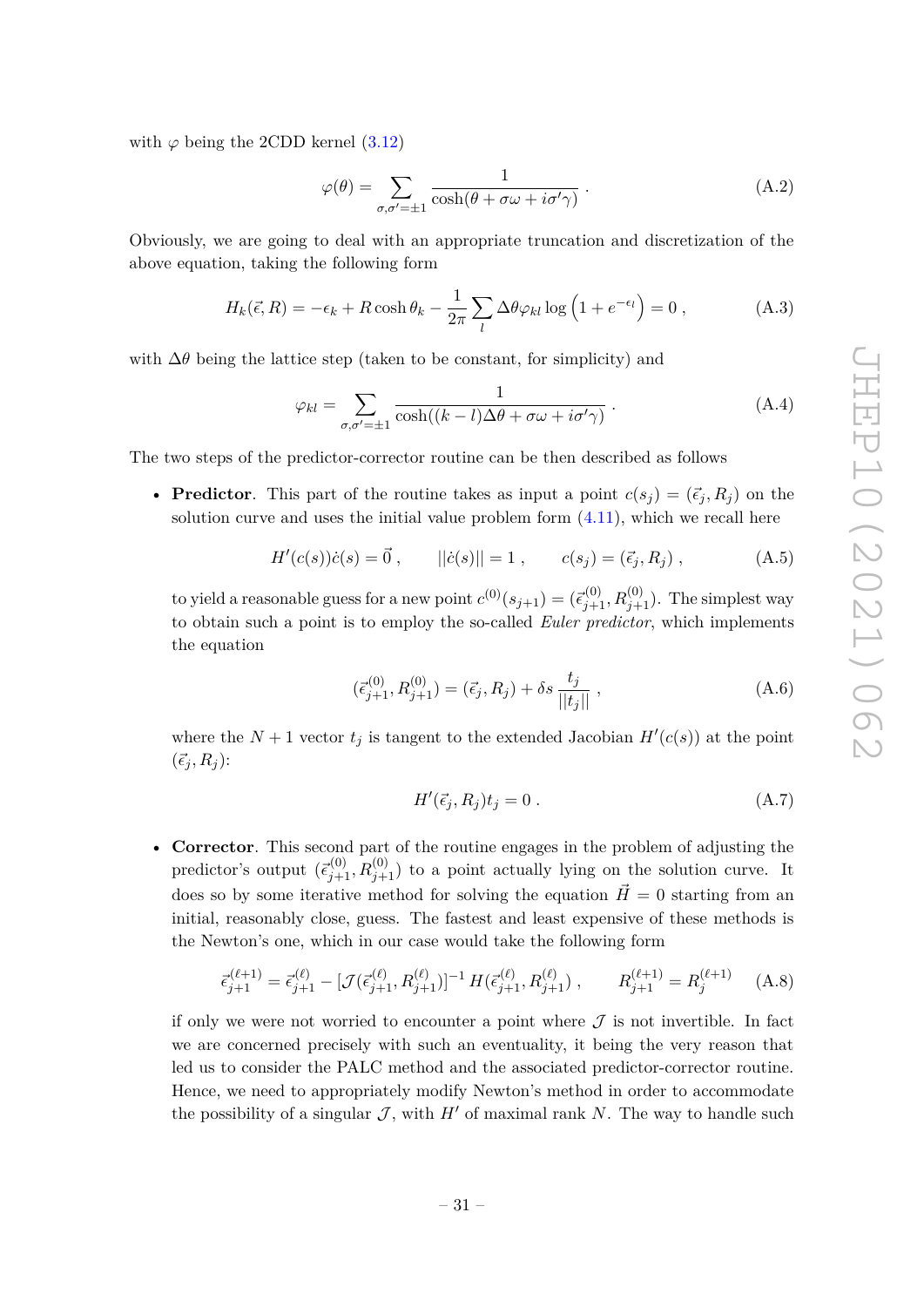a situation is to consider the concept of *quasi-inverse* (also called *Moore-Penrose inverse*)  $A^+$  of a matrix *A*, defined as

$$
A^{+} = A^{T} (A A^{T})^{-1}, \qquad (A.9)
$$

where a superscript *T* denotes standard matrix transposition. Notice that, if *A* is a square matrix, the above definition is equivalent to the standard inverse. Now, if *A* is instead an  $N \times (N + 1)$  matrix of maximal rank *N* and *t* is its tangent vector  $At = 0$ , then the following statements are equivalent

- 1.  $Ax = b$  and  $t^T x = 0$ ,
- 2.  $x = A^+b$ ,
- 3.  $x = \min_{v}$  $[||v||]$   $Av = b$  which, in plain words, means that *x* is the vector of minimal norm which solves the equation  $Ax = b$ .

Without going too much in the details (see chapter 3 of [\[32\]](#page-36-4)), the takeaway is that we can implement Newton's method in the usual way, as long as we trade the inverse of the Jacobian for the quasi-inverse of the extended Jacobian:

$$
(\vec{\epsilon}_{j+1}^{(\ell+1)}, R_{j+1}^{(\ell+1)}) = (\vec{\epsilon}_{j+1}^{(\ell)}, R_{j+1}^{(\ell)}) - [H'(\vec{\epsilon}_{j+1}^{(\ell)}, R_{j+1}^{(\ell)})]^+ H(\vec{\epsilon}_{j+1}^{(\ell)}, R_{j+1}^{(\ell)}) . \tag{A.10}
$$

The above equation is then iterated as long as necessary, until reaching a point  $(\vec{\epsilon}_{j+1}^{(L)}, R_{j+1}^{(L)}) \equiv (\vec{\epsilon}_{j+1}, R_{j+1})$  deemed, by some appropriate convergence test, close enough to a point on the solution curve.

Here follows a pseudo-code summarizing the procedure expounded above. As we can immediately see, the algorithm requires an initial point solving the TBA equation. This can be provided by using the standard iterative procedure of section [3.1](#page-15-0) to solve the equation at some value of  $R > R_*$ . This will yield a solution  $(\vec{\epsilon}_0, R_0)$  on the first branch, from which to start the PALC.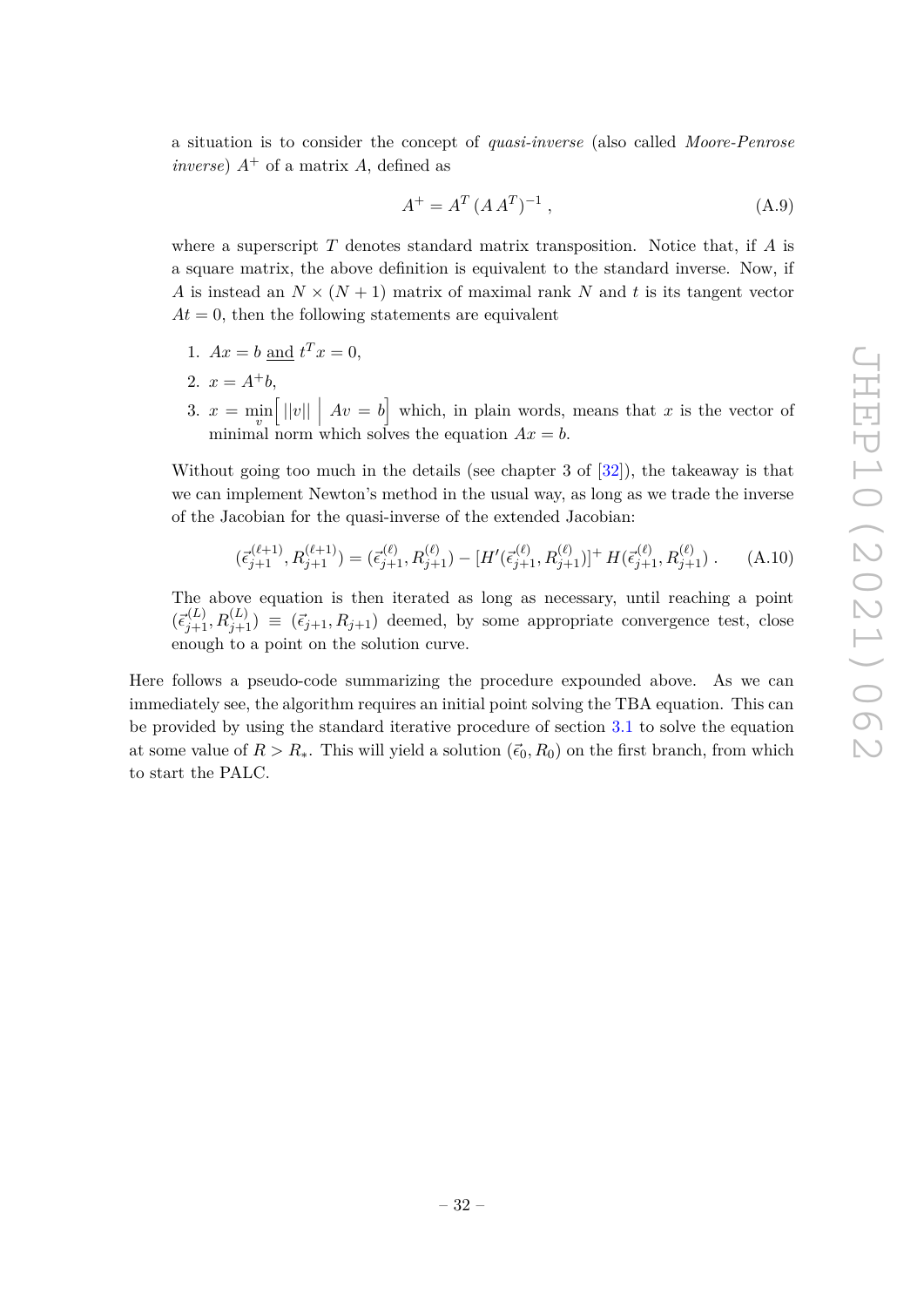| Algorithm 1: Euler-Newton predictor-corrector routine |  |  |  |
|-------------------------------------------------------|--|--|--|
|                                                       |  |  |  |

**Part 1: Input**; **1**  $(\vec{\epsilon}_0, R_0)$ , s.t.  $\vec{H}(\vec{\epsilon}_0, R_0) = \vec{0}$  INITIAL POINT; **2** *δs* STEP SIZE; **3**  $N_{\text{step}}$  STEP NUMBER; **4**  $n \ll 1$  NUMERICAL TOLERANCE: **Part 2: Initialization**; **5** Solve  $(\mathcal{J})_0 \vec{x} = -\frac{d}{d\lambda} \vec{H}$ FIND INITIAL TANGENT; **6**  $(\vec{t}, \tau) = \frac{(\vec{x}, 1)}{2}$  $NORMALIZE$  TANGENT; **for**  $j = 1$  **to**  $N_{step}$  **do Part 3: Predictor**;  $\mathbf{7}$  Solve  $\begin{pmatrix} \mathcal{J} & \frac{d}{d\lambda}\vec{H} \ \vec{t} & \tau \end{pmatrix}_{j-1}$  $\int \bar{t}$ *τ*  $\setminus$ *j* =  $\sqrt{0}$ 1  $\setminus$ FIND NEW TANGENT;  $\mathbf{8}$   $\Big\{ \begin{array}{c} (\vec{\epsilon}^{(0)}_{j+1},R^{(0)}_{j+1}) = (\vec{\epsilon}_{j},R_{j}) + \delta s \frac{(\vec{\epsilon}_{j},\tau_{j})}{\|(\vec{\epsilon}_{j},\tau_{j})\|} \end{array} \Big\}$ ||(*~t<sup>j</sup> ,τ<sup>j</sup>* )|| EULER PREDICTOR; **Part 4: Corrector**; for  $\ell = 0$  *to*  $\infty$ *, until break* do  $\mathbf{g} \quad \Big| \quad \Big| \quad (\delta \vec{\epsilon}, \delta R) = -\left[ H' \left( \vec{\epsilon}_{j+1}^{(\ell)}, R_{j+1}^{(\ell)} \right) \right]^+ \vec{H} \left( \vec{\epsilon}_{j+1}^{(\ell)}, R_{j+1}^{(\ell)} \right) \text{CORRECTION STEP};$  $\mathbf{10}$   $\begin{bmatrix} \epsilon^{(\ell+1)}_j, R^{(\ell+1)}_{j+1} \end{bmatrix} = \left( \tilde{\epsilon}^{(\ell)}_{j+1}, R^{(\ell)}_{j+1} \right) + (\delta \vec{\epsilon}, \delta R)$  RELAXATION; **11 if**  $||\delta|| < η$  **BREAK** CONVERGENCE CONDITION;  $\mathbf{12} \quad \left( \vec{\epsilon}_{j+1}, R_{j+1} \right) = \left( \vec{\epsilon}_{j+1}^{(\ell)}, R_{j+1}^{(\ell)} \right)$ MOVE TO NEXT POINT;

**Open Access.** This article is distributed under the terms of the Creative Commons Attribution License [\(CC-BY 4.0\)](https://creativecommons.org/licenses/by/4.0/), which permits any use, distribution and reproduction in any medium, provided the original author(s) and source are credited.

#### **References**

- <span id="page-34-0"></span>[1] F.A. Smirnov and A.B. Zamolodchikov, *On space of integrable quantum field theories*, *[Nucl.](https://doi.org/10.1016/j.nuclphysb.2016.12.014) Phys. B* **915** [\(2017\) 363](https://doi.org/10.1016/j.nuclphysb.2016.12.014) [[arXiv:1608.05499](https://arxiv.org/abs/1608.05499)] [IN[SPIRE](https://inspirehep.net/search?p=find+EPRINT%2BarXiv%3A1608.05499)].
- <span id="page-34-1"></span>[2] A. Cavaglià, S. Negro, I.M. Szécsényi and R. Tateo, *TT*¯*-deformed* 2*D Quantum Field Theories*, *JHEP* **10** [\(2016\) 112](https://doi.org/10.1007/JHEP10(2016)112) [[arXiv:1608.05534](https://arxiv.org/abs/1608.05534)] [IN[SPIRE](https://inspirehep.net/search?p=find+EPRINT%2BarXiv%3A1608.05534)].
- <span id="page-34-2"></span>[3] A.B. Zamolodchikov, *Expectation value of composite field TT*¯ *in two-dimensional quantum field theory*, [hep-th/0401146](https://arxiv.org/abs/hep-th/0401146) [IN[SPIRE](https://inspirehep.net/search?p=find+EPRINT%2Bhep-th%2F0401146)].
- <span id="page-34-3"></span>[4] K.G. Wilson and J.B. Kogut, *The Renormalization group and the -expansion*, *[Phys. Rept.](https://doi.org/10.1016/0370-1573(74)90023-4)* **12** [\(1974\) 75](https://doi.org/10.1016/0370-1573(74)90023-4) [IN[SPIRE](https://inspirehep.net/search?p=find+J%20%22Phys.Rept%2C12%2C75%22)].
- <span id="page-34-4"></span>[5] J. Polchinski, *String theory. Vol. 1: An introduction to the bosonic string*, *Cambridge Monographs on Mathematical Physics*, Cambridge University Press, Cambridge U.K. (2007).
- <span id="page-34-5"></span>[6] S. Dubovsky, V. Gorbenko and M. Mirbabayi, *Asymptotic fragility, near AdS*<sup>2</sup> *holography and*  $T\overline{T}$ , *JHEP* **09** [\(2017\) 136](https://doi.org/10.1007/JHEP09(2017)136) [[arXiv:1706.06604](https://arxiv.org/abs/1706.06604)] [IN[SPIRE](https://inspirehep.net/search?p=find+EPRINT%2BarXiv%3A1706.06604)].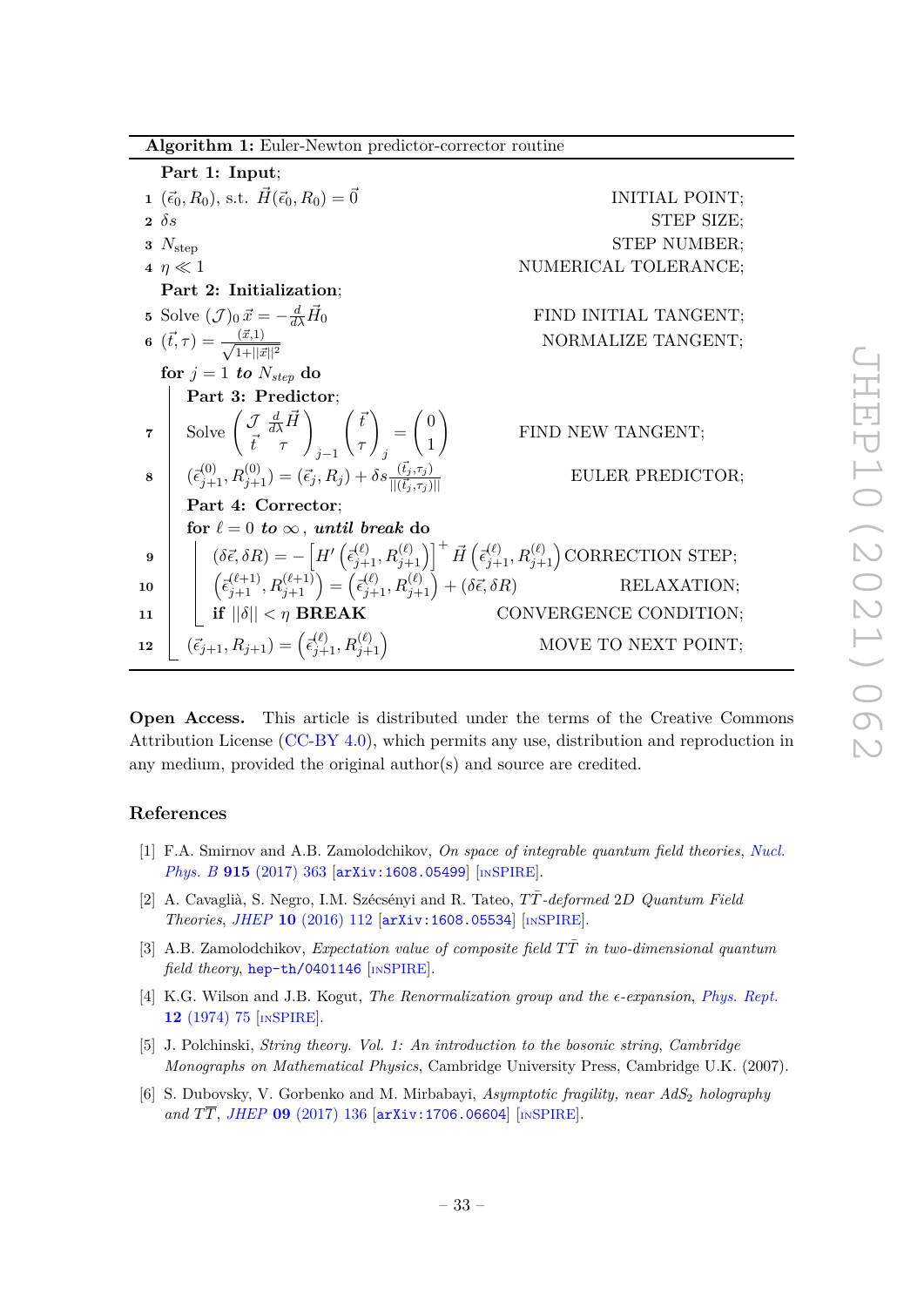- <span id="page-35-1"></span>[7] S. Dubovsky, V. Gorbenko and G. Hernández-Chifflet, *TT partition function from topological gravity*, *JHEP* **09** [\(2018\) 158](https://doi.org/10.1007/JHEP09(2018)158) [[arXiv:1805.07386](https://arxiv.org/abs/1805.07386)] [IN[SPIRE](https://inspirehep.net/search?p=find+EPRINT%2BarXiv%3A1805.07386)].
- <span id="page-35-0"></span>[8] L. McGough, M. Mezei and H. Verlinde, *Moving the CFT into the bulk with TT*, *[JHEP](https://doi.org/10.1007/JHEP04(2018)010)* **04** [\(2018\) 010](https://doi.org/10.1007/JHEP04(2018)010) [[arXiv:1611.03470](https://arxiv.org/abs/1611.03470)] [IN[SPIRE](https://inspirehep.net/search?p=find+EPRINT%2BarXiv%3A1611.03470)].
- <span id="page-35-2"></span>[9] M.R. Douglas and N.A. Nekrasov, *Noncommutative field theory*, *[Rev. Mod. Phys.](https://doi.org/10.1103/RevModPhys.73.977)* **73** (2001) [977](https://doi.org/10.1103/RevModPhys.73.977) [[hep-th/0106048](https://arxiv.org/abs/hep-th/0106048)] [IN[SPIRE](https://inspirehep.net/search?p=find+EPRINT%2Bhep-th%2F0106048)].
- <span id="page-35-3"></span>[10] R. Conti, S. Negro and R. Tateo, *Conserved currents and*  $T\bar{T}_s$  *irrelevant deformations of* 2*D integrable field theories*, *JHEP* 11 [\(2019\) 120](https://doi.org/10.1007/JHEP11(2019)120) [[arXiv:1904.09141](https://arxiv.org/abs/1904.09141)] [IN[SPIRE](https://inspirehep.net/search?p=find+EPRINT%2BarXiv%3A1904.09141)].
- <span id="page-35-5"></span>[11] J. Cardy, *The TT deformation of quantum field theory as random geometry*, *JHEP* **10** [\(2018\)](https://doi.org/10.1007/JHEP10(2018)186) [186](https://doi.org/10.1007/JHEP10(2018)186) [[arXiv:1801.06895](https://arxiv.org/abs/1801.06895)] [IN[SPIRE](https://inspirehep.net/search?p=find+EPRINT%2BarXiv%3A1801.06895)].
- <span id="page-35-6"></span>[12] J. Kruthoff and O. Parrikar, *On the flow of states under*  $T\overline{T}$ ,  $arXiv:2006.03054$  [IN[SPIRE](https://inspirehep.net/search?p=find+EPRINT%2BarXiv%3A2006.03054)].
- <span id="page-35-4"></span>[13] L. Castillejo, R.H. Dalitz and F.J. Dyson, *Low's scattering equation for the charged and neutral scalar theories*, *[Phys. Rev.](https://doi.org/10.1103/PhysRev.101.453)* **101** (1956) 453 [IN[SPIRE](https://inspirehep.net/search?p=find+J%20%22Phys.Rev.%2C101%2C453%22)].
- <span id="page-35-9"></span>[14] G. Hernández-Chifflet, S. Negro and A. Sfondrini, *Flow Equations for Generalized TT Deformations*, *[Phys. Rev. Lett.](https://doi.org/10.1103/PhysRevLett.124.200601)* **124** (2020) 200601 [[arXiv:1911.12233](https://arxiv.org/abs/1911.12233)] [IN[SPIRE](https://inspirehep.net/search?p=find+EPRINT%2BarXiv%3A1911.12233)].
- <span id="page-35-7"></span>[15] C.-N. Yang and C.P. Yang, *Thermodynamics of one-dimensional system of bosons with repulsive delta function interaction*, *[J. Math. Phys.](https://doi.org/10.1063/1.1664947)* **10** (1969) 1115 [IN[SPIRE](https://inspirehep.net/search?p=find+J%20%22J.Math.Phys.%2C10%2C1115%22)].
- <span id="page-35-8"></span>[16] A.B. Zamolodchikov, *Thermodynamic Bethe Ansatz in Relativistic Models. Scaling Three State Potts and Lee-yang Models, [Nucl. Phys. B](https://doi.org/10.1016/0550-3213(90)90333-9)* 342 (1990) 695 [IN[SPIRE](https://inspirehep.net/search?p=find+J%20%22Nucl.Phys.%2CB342%2C695%22)].
- <span id="page-35-10"></span>[17] A.B. Zamolodchikov, *Resonance factorized scattering and roaming trajectories*, *[J. Phys. A](https://doi.org/10.1088/0305-4470/39/41/S08)* **39** [\(2006\) 12847](https://doi.org/10.1088/0305-4470/39/41/S08) [IN[SPIRE](https://inspirehep.net/search?p=find+J%20%22J.Phys.%2CA39%2C12847%22)].
- <span id="page-35-11"></span>[18] A.B. Zamolodchikov, unpublished.
- <span id="page-35-12"></span>[19] G. Mussardo and P. Simon, *Bosonic type S matrix, vacuum instability and CDD ambiguities*, *[Nucl. Phys. B](https://doi.org/10.1016/S0550-3213(99)00806-8)* **578** (2000) 527 [[hep-th/9903072](https://arxiv.org/abs/hep-th/9903072)] [IN[SPIRE](https://inspirehep.net/search?p=find+EPRINT%2Bhep-th%2F9903072)].
- <span id="page-35-13"></span>[20] M.J. Martins, *Renormalization group trajectories from resonance factorized S matrices*, *[Phys.](https://doi.org/10.1103/PhysRevLett.69.2461) Rev. Lett.* **69** [\(1992\) 2461](https://doi.org/10.1103/PhysRevLett.69.2461) [[hep-th/9205024](https://arxiv.org/abs/hep-th/9205024)] [IN[SPIRE](https://inspirehep.net/search?p=find+EPRINT%2Bhep-th%2F9205024)].
- [21] M.J. Martins, *Exact resonance A-D-E S matrices and their renormalization group trajectories*, *[Nucl. Phys. B](https://doi.org/10.1016/0550-3213(93)90018-K)* **394** (1993) 339 [[hep-th/9208011](https://arxiv.org/abs/hep-th/9208011)] [IN[SPIRE](https://inspirehep.net/search?p=find+EPRINT%2Bhep-th%2F9208011)].
- <span id="page-35-14"></span>[22] P. Dorey, C. Dunning and R. Tateo, *New families of flows between two-dimensional conformal field theories*, *[Nucl. Phys. B](https://doi.org/10.1016/S0550-3213(00)00185-1)* **578** (2000) 699 [[hep-th/0001185](https://arxiv.org/abs/hep-th/0001185)] [IN[SPIRE](https://inspirehep.net/search?p=find+EPRINT%2Bhep-th%2F0001185)].
- <span id="page-35-15"></span>[23] S. Dubovsky, R. Flauger and V. Gorbenko, *Solving the Simplest Theory of Quantum Gravity*, *JHEP* **09** [\(2012\) 133](https://doi.org/10.1007/JHEP09(2012)133) [[arXiv:1205.6805](https://arxiv.org/abs/1205.6805)] [IN[SPIRE](https://inspirehep.net/search?p=find+EPRINT%2BarXiv%3A1205.6805)].
- <span id="page-35-16"></span>[24] M. Caselle, D. Fioravanti, F. Gliozzi and R. Tateo, *Quantisation of the effective string with TBA*, *JHEP* **07** [\(2013\) 071](https://doi.org/10.1007/JHEP07(2013)071) [[arXiv:1305.1278](https://arxiv.org/abs/1305.1278)] [IN[SPIRE](https://inspirehep.net/search?p=find+EPRINT%2BarXiv%3A1305.1278)].
- <span id="page-35-17"></span>[25] A. LeClair,  $T\overline{T}$  *deformation of the Ising model and its ultraviolet completion*, [arXiv:2107.02230](https://arxiv.org/abs/2107.02230) [IN[SPIRE](https://inspirehep.net/search?p=find+EPRINT%2BarXiv%3A2107.02230)].
- <span id="page-35-18"></span>[26] A. LeClair, *Thermodynamics of TT*¯ *perturbations of some single particle field theories*, [arXiv:2105.08184](https://arxiv.org/abs/2105.08184) [IN[SPIRE](https://inspirehep.net/search?p=find+EPRINT%2BarXiv%3A2105.08184)].
- <span id="page-35-19"></span>[27] J.L. Cardy, *Operator Content of Two-Dimensional Conformally Invariant Theories*, *[Nucl.](https://doi.org/10.1016/0550-3213(86)90552-3) Phys. B* **270** [\(1986\) 186](https://doi.org/10.1016/0550-3213(86)90552-3) [IN[SPIRE](https://inspirehep.net/search?p=find+J%20%22Nucl.Phys.%2CB270%2C186%22)].